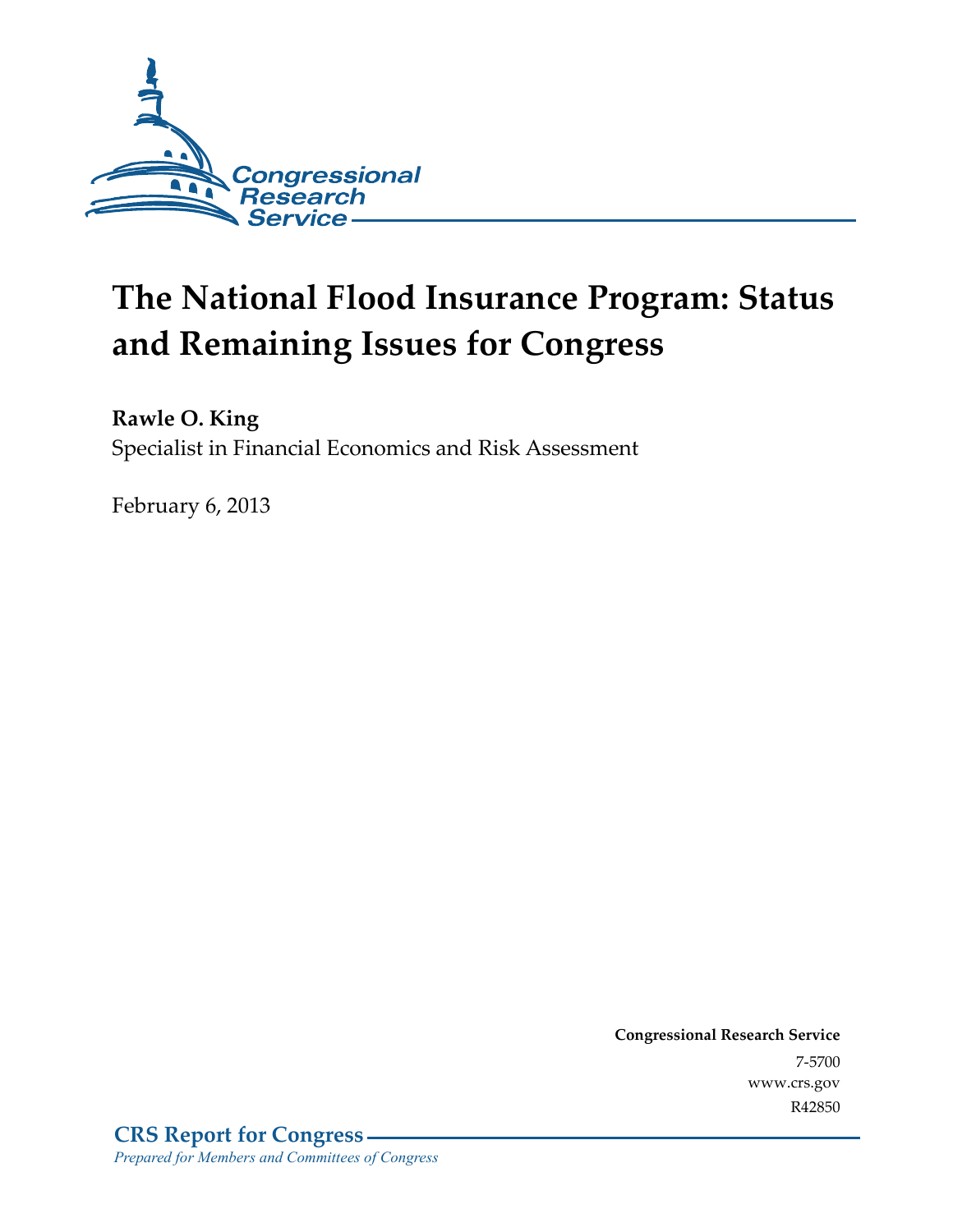## **Summary**

In late October 2012, Hurricane Sandy caused widespread flood-related property damage in coastal areas of states throughout the Northeast and the mid-Atlantic region. The storm exposed vulnerabilities in the region's public transportation and infrastructure and underscored the nation's growing exposure to extreme weather events, sea-level rise, and coastal flooding. Although the full economic cost of Sandy will not be known for years, the storm has resulted in substantial federal disaster recovery assistance, including tens of billions for flood and hurricane protection and coastal restoration, and the rebuilding of mass transit systems and housing.

Government payouts under the National Flood Insurance Program (NFIP) are estimated to be between \$12 billion and \$15 billion in flood insurance claims. In the immediate aftermath of Sandy, this amount quickly exceeded the \$4 billion in cash and remaining borrowing authority from the Treasury Department. By January 2013, the NFIP had processed more than 140,000 claims for Sandy-related damages totaling about \$1.7 billion. To protect the financial integrity of the NFIP and ensure that the NFIP has the financial resources to cover its existing commitments following the devastation caused by Sandy, the Obama Administration requested that Congress pass legislation to increase the NFIP's borrowing authority. On January 4, 2013, Congress passed, and the President two days later signed into law, H.R. 41 to provide a \$9.7 billion increase in the NFIP's borrowing authority, from \$20.725 billion to \$30.425 billion, to pay flood claims related to Hurricane Sandy.

Policymakers have expressed views on several flood management challenges facing the NFIP. These challenges include finding ways to (1) improve the accuracy of flood risk assessment and mapping of hurricane and coastal storm hazard areas; (2) strengthen the financial sustainability of the NFIP in the face of expected future extreme weather events (climate change), sea-level rise, and coastal flooding; (3) address potential affordability challenges associated with mandatory purchase requirements and implementation of full actuarial premium rates, beginning in 2014; (4) reduce the likelihood of future emergency supplemental spending to finance recurring recovery expenditures by making communities stronger and more resilient; (5) address uncertainty surrounding human settlement patterns and the NFIP's ability to contain the nation's growing exposure to floods; and (6) explore the creation of effective hazard-reduction strategies—linked to land use planning techniques (and construction standards)—to direct development and people out of, and away from, flood-prone areas.

Early in 2012, Congress passed and President Barack Obama signed into law the Biggert-Waters Flood Insurance Reform Act of 2012, P.L. 112-141. The law reauthorized the NFIP through September 30, 2017, and made a number of reforms to strengthen the future financial solvency and administrative efficiency of the NFIP. In the wake of Sandy, Congress might choose to consider policy options to achieve greater sustainability and cost savings by addressing long-term flood management challenges. Options include the use of flood policies (10-20 years, rather than 1 year), privatization of flood risk, issuance of community based flood insurance contracts, and regulatory and tax changes to encourage financial innovation in financing recovery from largescale natural disasters.

This report provides an analysis of flood risk management, summarizes major challenges facing the NFIP, and outlines key reforms enacted in the Flood Insurance Reform Act of 2012. The report identifies and presents some key remaining flood management issues for congressional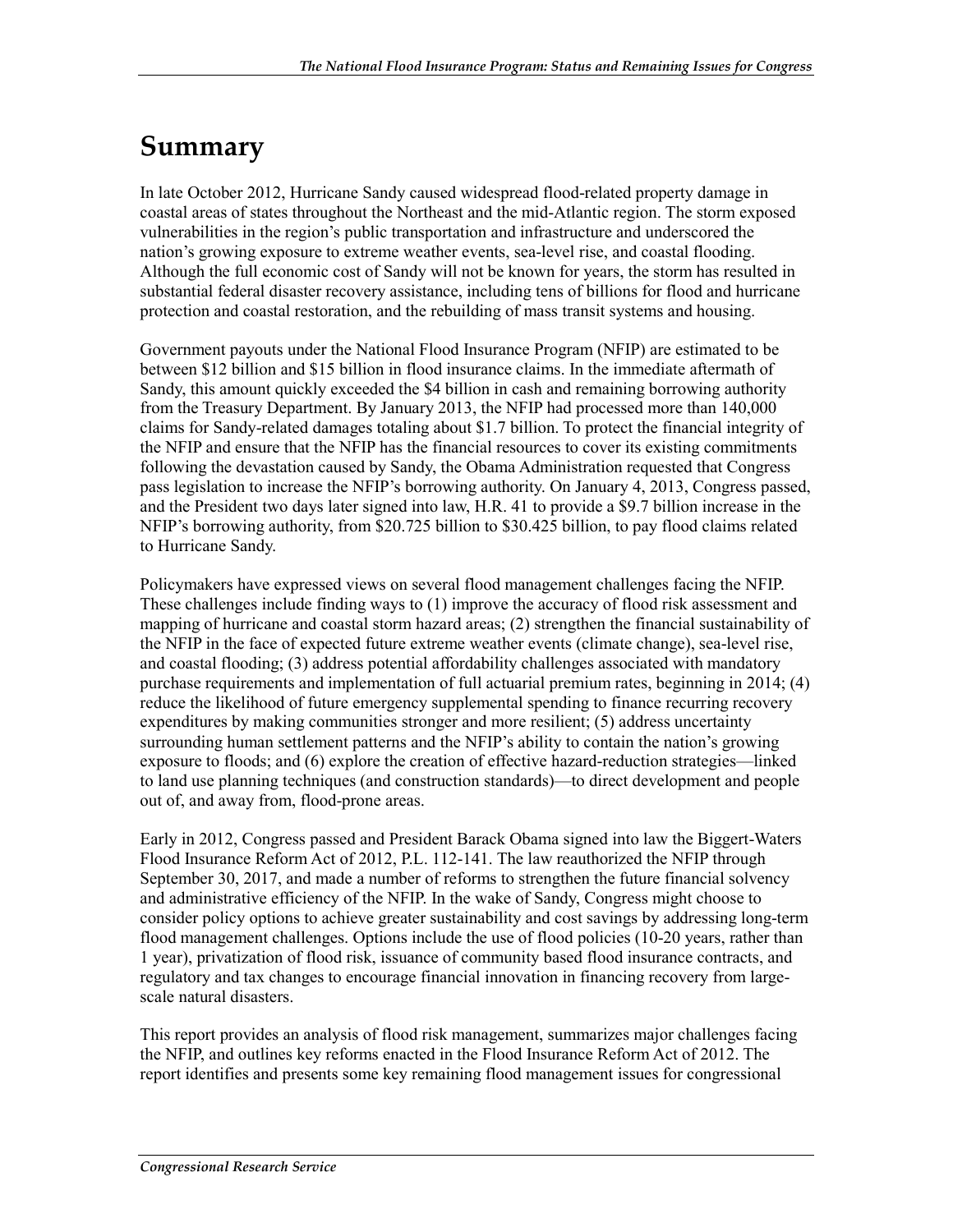consideration, and concludes with a discussion of policy options for the future financial management of flood hazards in the United States.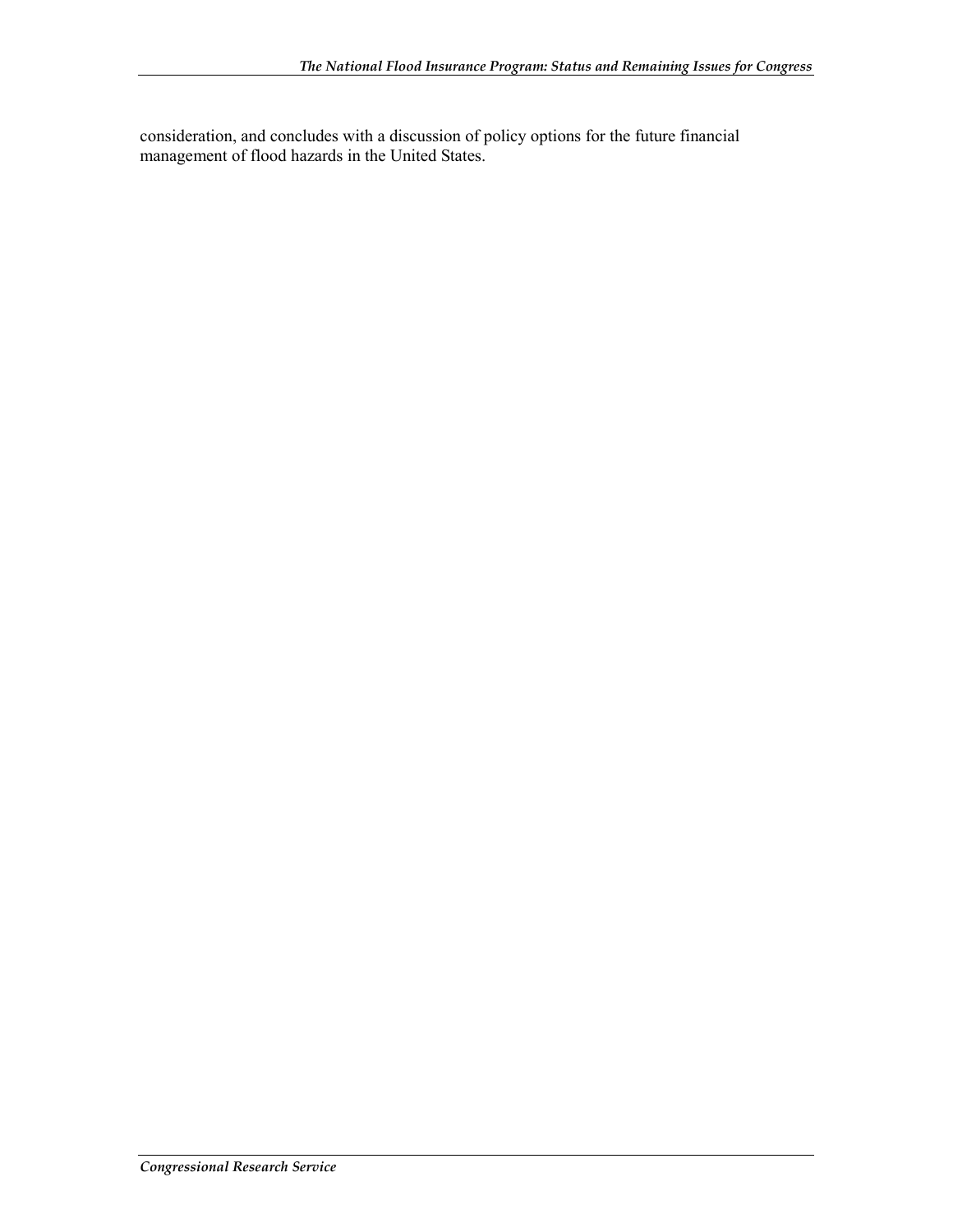## **Contents**

| FEMA's Risk Maps, Assessment, and Planning (Risk MAP) Program  14 |  |
|-------------------------------------------------------------------|--|
|                                                                   |  |
|                                                                   |  |
|                                                                   |  |
|                                                                   |  |
|                                                                   |  |
|                                                                   |  |
|                                                                   |  |
|                                                                   |  |
|                                                                   |  |
|                                                                   |  |
|                                                                   |  |
|                                                                   |  |
|                                                                   |  |
|                                                                   |  |
|                                                                   |  |
|                                                                   |  |
|                                                                   |  |
|                                                                   |  |
|                                                                   |  |

## **Figures**

| Figure 1. Difference Between Total Premiums Written and Total Payments Made to |  |
|--------------------------------------------------------------------------------|--|
| Policyholders Under the National Flood Insurance Programs: 1978-2011  17       |  |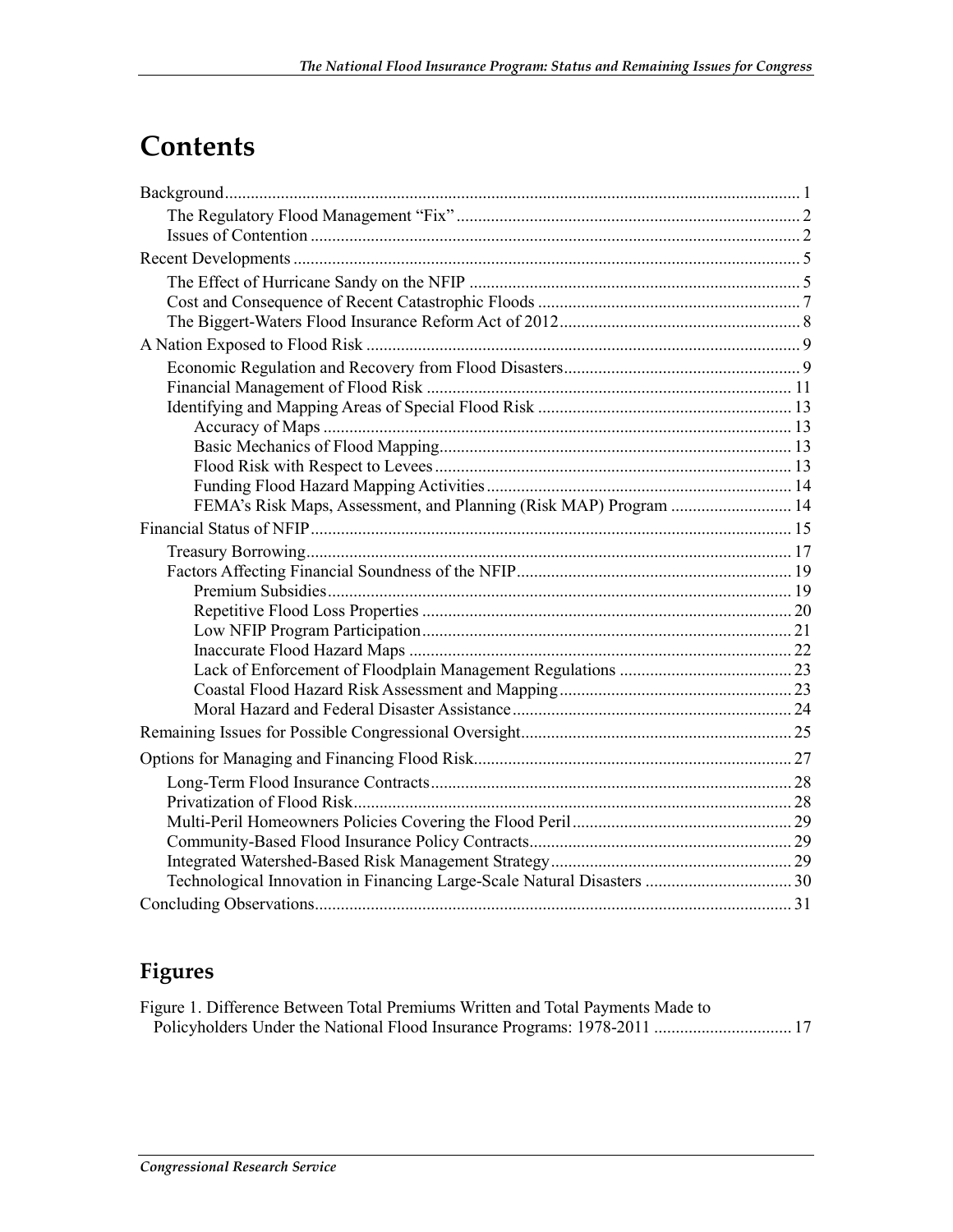## **Tables**

| Table 1. Top 20 Significant Flood Events Covered by                                    |  |
|----------------------------------------------------------------------------------------|--|
| Table 2. FEMA Flood Mapping Program Funding Levels: FY2011- FY2013 14                  |  |
|                                                                                        |  |
| Table 4. History of U.S. Treasury Borrowing Under                                      |  |
|                                                                                        |  |
| Table A-1. Repetitive Flood Loss Properties in the National Flood Insurance Program 33 |  |

## **Appendixes**

| Appendix A. National Flood Insurance Program's Repetitive Flood Loss Properties 33      |     |
|-----------------------------------------------------------------------------------------|-----|
| Appendix B. Key Provisions in the Biggert-Waters Flood Insurance Reform Act of 2012  35 |     |
| Appendix C. Chronology of Public Laws That Reauthorized the National Flood Insurance    | -38 |

## **Contacts**

|--|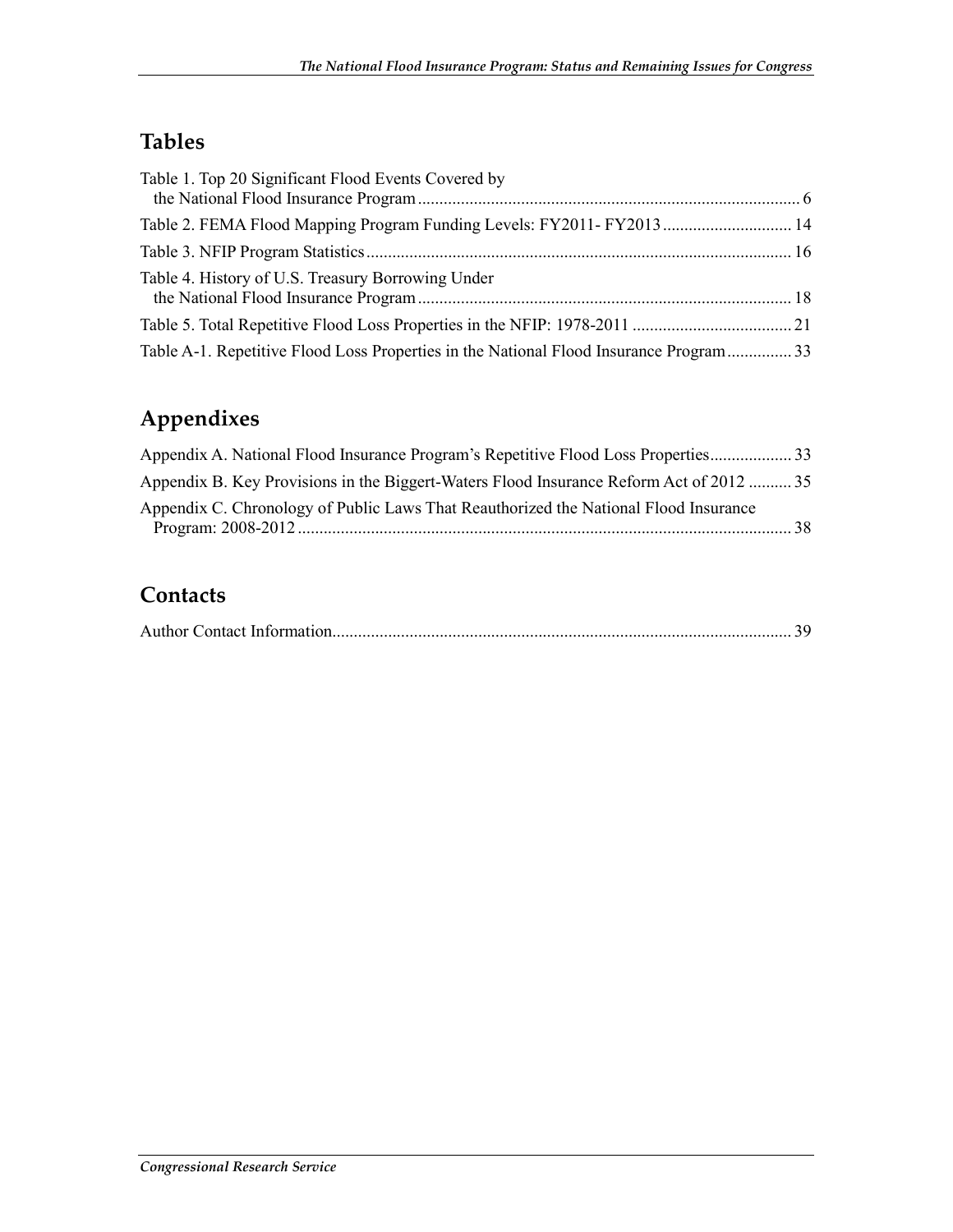n October 29, 2012, Hurricane Sandy hit the East Coast, flooding some coastal areas and causing massive economic disruptions in states throughout the Northeast and the mid-Atlantic region. Communities in New York, New Jersey, and Connecticut were n October 29, 2012, Hurricane Sandy hit the East Coast, flooding some coastal are causing massive economic disruptions in states throughout the Northeast and the reparticularly hard hit. In the wake of disaster recovery fr attention has refocused on the effectiveness of the existing unified national program for floodplain management in reducing the loss of life and property from weather-related coastal hazards (hurricanes, storm surges, and tornadoes), aging coastal protection infrastructure and increasing vulnerability to storm impacts, persistently low insurance participation in the National Flood Insurance Program (NFIP), and the escalating cost of flooding to taxpayers.

Despite billions spent on preparedness and structural<sup>1</sup> and non-structural<sup>2</sup> mitigation measures to reduce disaster-related losses, the nation faces growing exposure to flood-related losses. Some argue that storms of Sandy's strength and intensity will occur more frequently, resulting in increasing incidents of major flooding and damage. This situation raises at least five policy concerns and questions. First, is federal flood insurance that complements land use management still a workable method of managing flood risk, reducing the costs and human suffering from floods, and distributing burdens equitably among those protected by flood insurance and the general public? Second, is flood risk possible for private insurers to underwrite? Third, could flood risk be effectively transferred to the private sector through reinsurance or to capital markets through catastrophe bonds? Fourth, should the NFIP debt to the Treasury be forgiven? Fifth, are the consequences of flood risks and the level of protection offered by hurricane protection systems communicated effectively to the public? These are some of the issues of contention that remain after recently passed NFIP-reform legislation in Congress.

This report provides an analysis of U.S. flood risk management policy, summarizes major challenges facing the NFIP, and outlines key insurance reform provisions in the Biggert-Waters Flood Insurance Reform Act of 2012 (Flood Insurance Reform Act of 2012).<sup>3</sup> The report also identifies and presents some key remaining flood management issues of contention for congressional consideration, and it concludes with a discussion of policy options for the future financial management of flood hazard costs.

## **Background**

The United States is a geographically diverse nation exposed to hydro-meteorological (weather, climate, and water-related) perils that each year cause widespread physical and economic damage and threaten human life and fragile ecosystems. Already the most costly and prevalent natural disaster risk in the United States, incidents of flooding appear to be increasing.<sup>4</sup> The traditional method of flood hazard mitigation has been to build levees and other flood control structures to keep water away from population centers and agricultural areas. Beginning in the 1950s and 1960s, with the nation facing higher-than-expected flood losses from weather-related disasters

 1 Structural measures (levees, dams, floodwalls, channels modification) are those that change or control flood water flow to reduce the probability of flooding.

 $2$  Non-structural measures (flood-proofing, acquisition/relocation, and retrofitting structures) focus on floodplain management and flood warning to reduce risks associated with flooding and moving above and away from flood water.

<sup>3</sup> P.L. 112-141; 126 Stat 916.

<sup>4</sup> Testimony of Craig Fugate, Administrator of Federal Emergency Management Agency before the Senate Committee on Banking, Housing, and Urban Affairs, *National Flood Insurance Program Reform*, June 9, 2011, p. 3.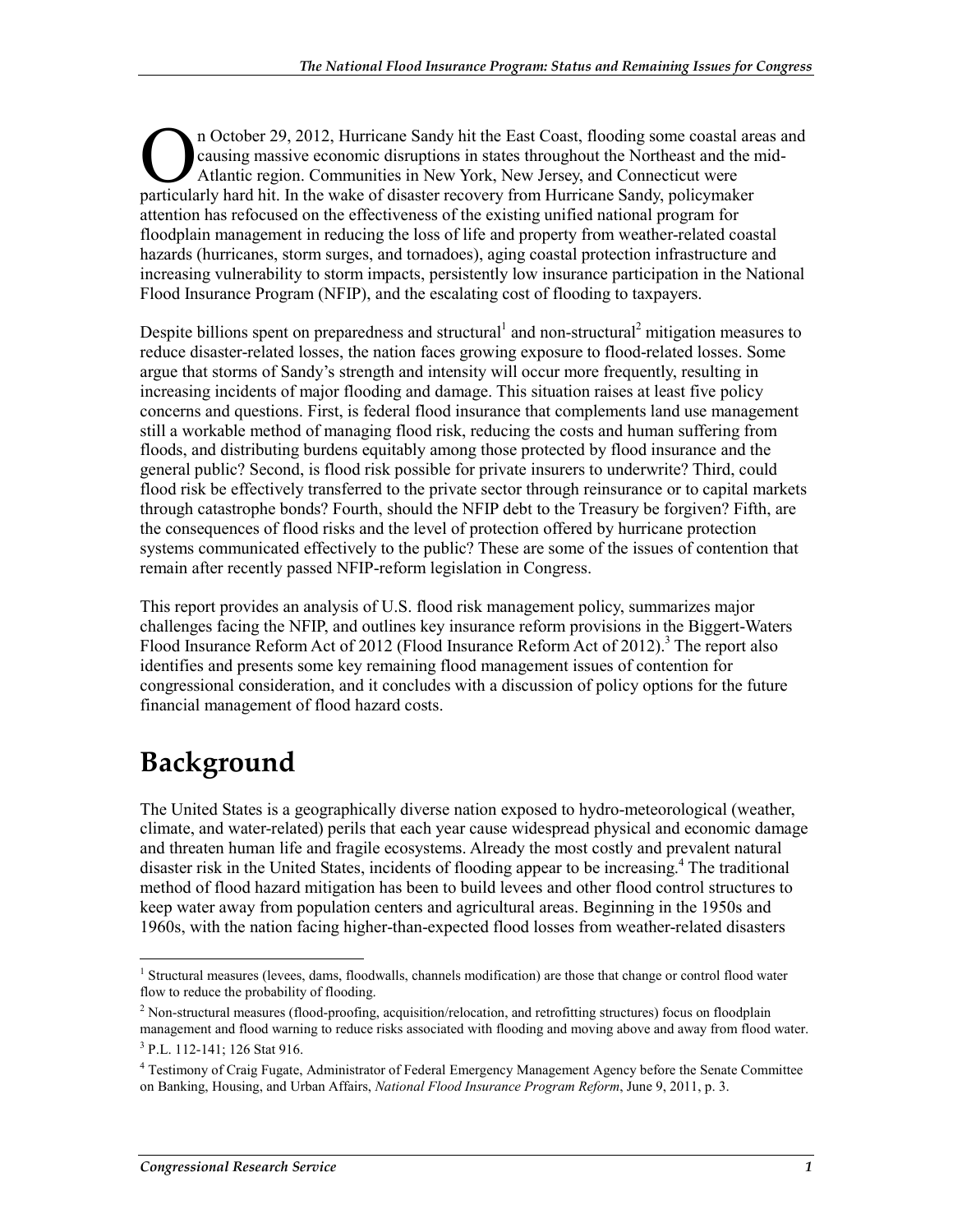and breached levees, policymakers shifted focus from purely structural flood controls toward a system that included both structural and non-structural risk mitigation strategies.

### **The Regulatory Flood Management "Fix"**

In 1968, Congress established the NFIP as a unified floodplain management strategy to reduce property losses from flood peril and public spending to compensate disaster victims. Today, the Department of Homeland Security's (DHS's) Federal Emergency Management Agency (FEMA) administers the program by developing flood hazard maps that are used to set flood insurance rates, regulate floodplain development, and inform those who live in the "100-year" floodplain of potential flood hazards $\frac{5}{3}$ 

FEMA reports that the existing "unified floodplain management strategy" saves the nation an estimated \$1.6 billion annually in avoided flood losses.<sup>6</sup> These savings are achieved, for example, when buildings are constructed in compliance with NFIP building standards.<sup>7</sup> However, new social and economic challenges, such as the growth in population and property values in coastal areas, have arisen that complicates the existing challenges facing U.S. flood management policy. These challenges could require congressional oversight and possible regulatory reforms.

### **Issues of Contention**

From a policymaker's perspective, the fundamental flood management challenge facing the NFIP is finding the best mix of strategies to reduce the nation's long-term exposure to flood losses while ensuring the program's solvency and statutory mandate to provide affordable flood insurance to the general public. These two policy objectives raise several broad post-reform policy questions:

- How can FEMA balance the program's fiscal soundness and actuarial rates with the affordability of flood insurance?
- How can the nation reduce the escalating cost of flooding and need for taxpayerfinanced disaster assistance or weather-induced catastrophic floods?
- How to incentivize potentially at-risk property and business owners in coastal watershed counties or floodplain areas to purchase flood insurance protection while encouraging state and local governments to make appropriate land use adjustment to constrict the development of land in high risk flood zones?
- How can the private-sector's role be expanded in assuming NFIP flood risk?

 $5$  The financial management of flood hazards also involves (1) funding mitigation activities and (2) providing direct federal disaster assistance to individuals, private businesses, and communities to help rebuild destroyed property, provide temporary housing to displaced victims, and compensate uninsured victims. These costs are usually financed through emergency supplemental appropriations or dedicated disaster funds under the Robert T. Stafford Act.

<sup>&</sup>lt;sup>6</sup> Testimony of Craig Fugate, Administrator of Federal Emergency Management Agency before the Senate Committee on Banking, Housing, and Urban Affairs, *National Flood Insurance Program Reform*, June 9, 2011, p. 2.

<sup>&</sup>lt;sup>7</sup> Department of Homeland Security, Federal Emergency Management Agency, "National Flood Insurance Fund: Fiscal Year 2013, Congressional Justification," at http://www.fema.gov/pdf/about/budget/

<sup>11</sup>h fema nfi fund dhs fy13 cj.pdf.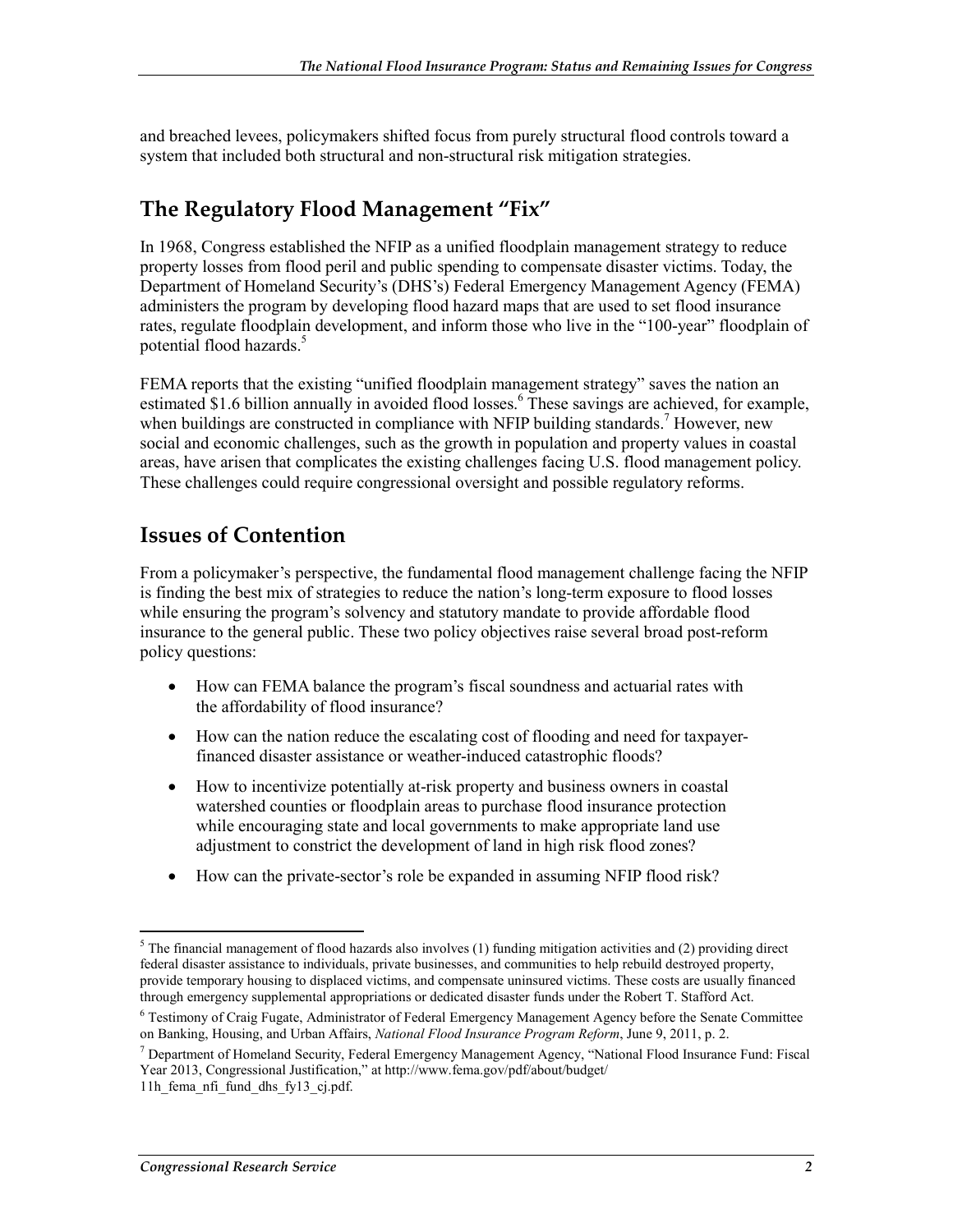Hurricanes Katrina and Rita (2005) and Sandy (2012) illustrate the potential cost and consequence of the nation's growing exposure to hurricane-induced coastal flooding and the tens of billions of tax dollars that would likely be spent on compensating flood victims and coastal reconstruction in the aftermath of storms. In this context, five issues are worthy of mention.

First, under the current flood risk management regulatory framework, residents who have a federally backed mortgage and live in a floodplain are required to have insurance against flood. However, these individuals often do not purchase the mandatory insurance coverage. Estimates are that only 15% to 25% of at-risk properties in Special Flood Hazard Areas (SFHA) in the Northeast were insured for flood losses.<sup>8</sup> Only 38,785 residential and business policies were in force in New York City, out of an estimated 7.2 million households (2010 census), as of August 31, 2012; and only 8,129 households (out of about 39,000 households) and businesses in Atlantic City, NJ, had federal flood insurance coverage.<sup>9</sup> Nationally, recent reports suggested that only 18% of Americans in flood zone areas have flood insurance, which raised the possibility of high uninsured flood-related losses.<sup>10</sup> The transition toward full-actuarial rates could create an increasing financial burden on federal taxpayers who often fund emergency supplemental appropriations for disaster relief assistance.

Second, individuals tend to misunderstand flood risk, thinking that after a 100-year flood occurs, they are safe for another 100 years. Behavioral scientists have noted that many individuals in flood-prone areas often dismiss low-probability catastrophic events, misunderstand the riskspreading function of insurance, and tend to be optimistic regarding the prospects of damage to their property.<sup>11</sup> The reality is that a 100-year flood only refers to a probability and that multiple "100-year" floods could occur in a row.<sup>12</sup> Some disaster experts believe a better way of portraying flood risk would be to refer to the 100-year flood in probabilistic terms as the "1% annual chance flood."

Third, NFIP insurance rates might not adequately reflect the actual flood risk. There is some anecdotal evidence which suggests that if property owners had to incur more of the cost of locating in flood-prone areas, they would make more efficient location decisions. One recent study suggested that NFIP's current rates are about a third of the true market-risk cost of flood insurance.<sup>13</sup> Congress established the NFIP with the statutory mandate that coverage be widely available and affordable. Rates are affordable because, unlike private insurers who are subject to state insurance regulatory requirements, the federal flood insurance program does not buy reinsurance or have to set rates to cover the cost of capital, taxes, and contingent reserves. The federal government serves as a direct primary insurer of last resort, diversifying (spreading) flood risk geographically through the mandatory purchase requirement and over time with the program's authorization to borrow from the Treasury.

<sup>&</sup>lt;u>.</u> <sup>8</sup> Anita Lee, "Sandy Catches Northeasterners without Flood Coverage," *The Sun Herald*, November, 2, 2012, at http://www.weather.com/news/sandy-northeasterners-no-insurance-201211.

<sup>&</sup>lt;sup>9</sup> Ibid.

<sup>10</sup> Susan Stellin, "Reconsidering Flood Insurance," *The New York Times*, November 8, 2012, at

http://www.nytimes.com/2012/11/11/realestate/reconsidering-flood-insurance-after-hurrican-sandy.html?pagewanted= all $\&$ r=0.

<sup>&</sup>lt;sup>11</sup> See Howard Kunreuther and Paul Slovic, "Economics, Psychology, and Protective Behavior," The American *Economic Review*, vol. 68(2); 1978, p. 64-69.

<sup>&</sup>lt;sup>12</sup> R.A. Pielke, "Nine Fallacies of Floods," *Climatic Change*, vol. 42(2), 1999, p. 413-438.

<sup>&</sup>lt;sup>13</sup> Property Casualty Insurers Association of America, "True Market-Risk Rates for Flood Insurance," June 2011, at http://www.pciaa.net/web/sitehome.nsf/lcpublic/304/\$file/NFIP\_White\_Paper\_June2011.pdf.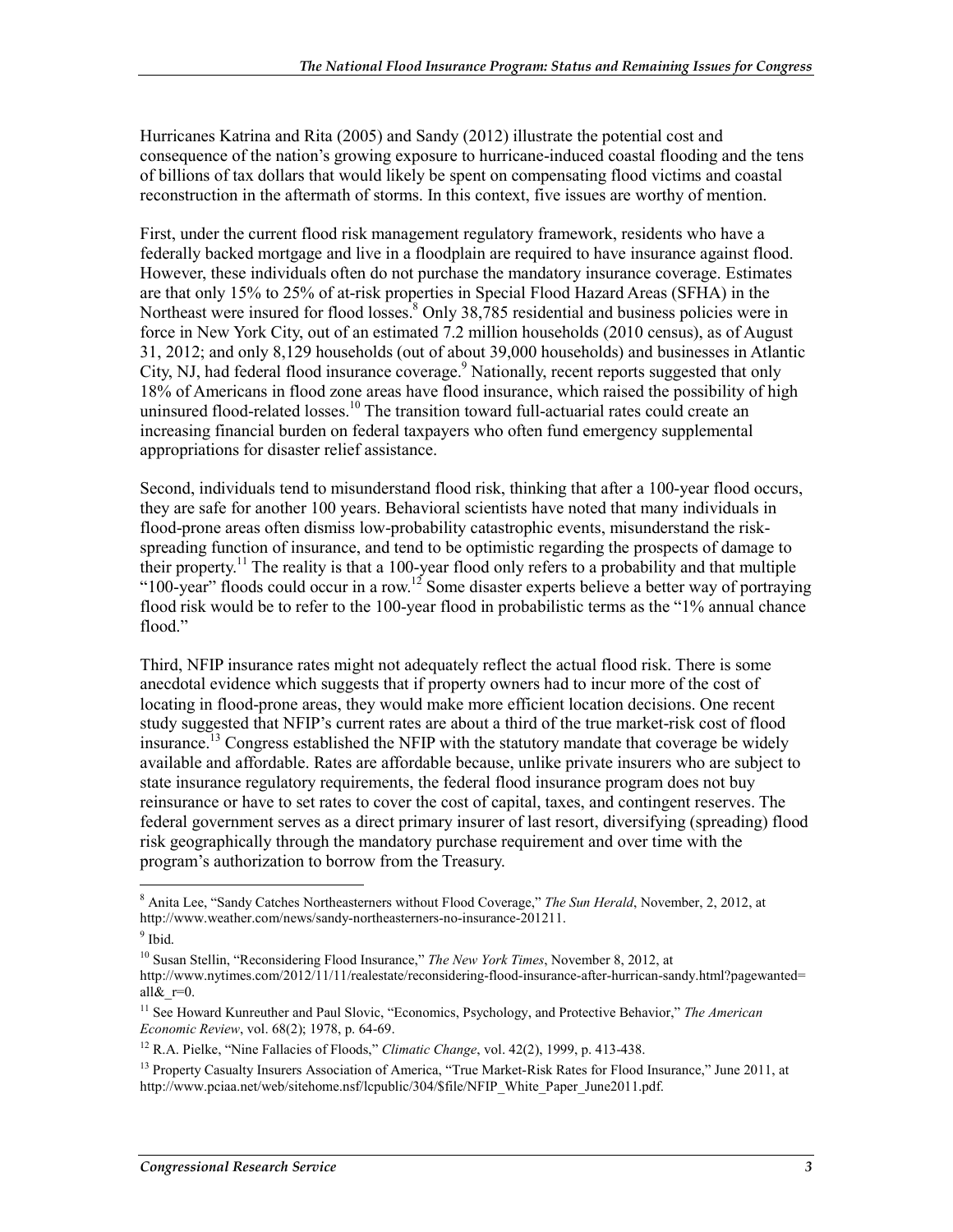Separately, FEMA's new digital flood maps might not meet certain flood hazard data quality standards.<sup>14</sup> For example, the maps do not adequately delineate areas of storm water and groundwater flooding or capture increases in localized storm water runoff flooding resulting from development, deforestation, and other land use changes.

FEMA has indicated it recognizes this challenge and has undertaken many changes in its flood map assessment and mapping standards to accurately reflect risk on flood maps, but more changes might be needed.15 A potential reform could be to adopt a different regulatory standard of protection, such as the 1-in-250-year or 1-in-500-year flood events, and to replace FEMA flood maps with those that contain high-accuracy and high-resolution land surface elevation data.

Adopting accurate flood maps that require new or sharply higher insurance premiums associated with greater risk exposure could cause unintended consequences that would require congressional oversight to ensure households and businesses are able to comply with the regulatory changes. Policymakers will likely be called upon to balance the presumed tradeoffs between keeping insurance affordable and widely available, as it has been since the NFIP's inception, and the regulatory changes needed to ensure the long-term financial viability of the NFIP. Driving debate surrounding this tradeoff is the reality of the large and growing segment of the U.S. population subject to the  $1\%$  annual chance coastal flood hazard<sup>16</sup> and the increasing frequency and severity of hurricane-induced floods.

Fourth, the increasing public cost of post-disaster recovery financing is another issue of contention that may merit future congressional oversight. Rebuilding of infrastructure like roads, bridges, and utilities in disaster-prone areas in the aftermath of Hurricane Sandy is expected to cost taxpayers tens of billions of dollars, but an exact figure is still not known. Some experts have expressed concerns about taxpayer-financed rebuilding that duplicates the vulnerability that existed before Hurricane Sandy. The policy challenge may be to identify those disaster-prone areas that it no longer makes sense to rebuild (in light of future coastal hazards) and to develop a culture of building construction that reduces the nation's increasing flood risk vulnerability.

A related issue of contention is the notion that many at-risk property owners do not think flood insurance is a good investment or opt to finance post-disaster reconstruction with federal-disaster assistance, albeit insurance is generally considered the most effective way to finance post-disaster recovery. The Flood Insurance Reform Act of 2012, P.L. 112-141, includes a provision to raise historically low premiums and reduce homeowners' incentives for rebuilding in flood risk zones.

<sup>&</sup>lt;u>.</u> <sup>14</sup> *The National Academy of Science*, "Mapping the Zone: Improving Flood Map Accuracy," 2009, at http://www.nap.edu/openbook.php?record\_id=12573&page=13.

<sup>15</sup> FEMA, for example, shifted focus to coastal hazard mapping with its *Risk MAP 2010-2014 Multi-Year Plan*, March 2009, built on the Flood Map Modernization program. Risk MAP is an integrated flood risk management approach that weaves NFIP flood hazard data into watershed-based risk assessments that serve as the basis for local hazard mitigation plans and support community actions to reduce risk. As part of Risk MAP, FEMA has provided to communities New, Validated or Updated Engineering (NVUE) data for 54% of the miles mapped in the NFIP flood hazard inventory.

<sup>&</sup>lt;sup>16</sup> FEMA estimated that about 8.7 million people or 3% of the U.S. population (based on the 2000 U.S. Census) live in Coastal AE Zones and VE Zones (i.e., areas subject to the 1% annual chance coastal flood hazard). See *An Estimate of the U.S. Population Subject to the One-Percent Annual Chance (100-year) Coastal Flood Hazard* by Mark Crowell and Kevin Coulton, Proceedings of Coastal Zone 09, Boston, Mass., July 19, 2009, at http://www.csc.noaa.gov/cz/ CZ09\_Proceedings/Abstract%20PDFs/Oral.Crowell.pdf. A 2010 power point presentation of this study is found at http://www.norfma.org/conference/2010/090810\_conf/090810/estimate\_us\_cooling.pdf.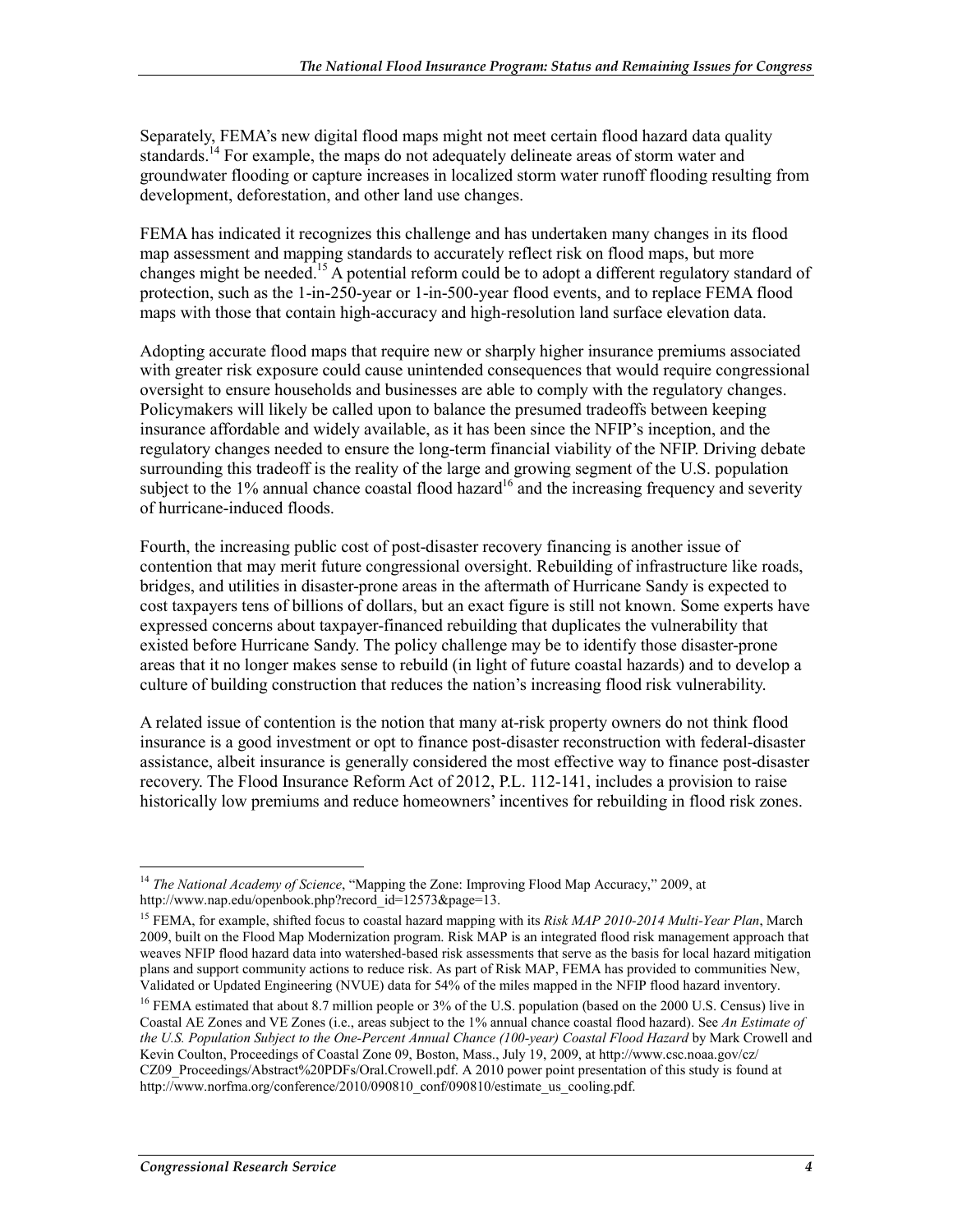Some critics point out that the costs—financial risk and ecological damage—are widely distributed to taxpayers across the country and the benefits, by contrast, are disproportionately enjoyed by wealthy counties and by owners of vacation homes.<sup>17</sup> However, not all beneficiaries of the NFIP are wealthy, and primary homes are also affected by the NFIP.

Fifth, hazard mitigation is considered an important element in reducing flood losses, but it is not always incorporated in risk management decision making at all levels of the government and in the private sector. For example, while local community officials might understand that for every hazard mitigation dollar spent five dollars are saved, the reality is that restrictive land-use zoning regulations and building requirements are not always enforced when such actions conflict with local plans for economic development. Moreover, the cost-sharing mitigation funding requirements on property buy-outs and relocation of at-risk properties and restoration of floodplains that provide benefits beyond flood control could be a financial burden for many local communities across the country already facing difficult budgetary choices. Many of these communities might also lack adequate financing to repair locally owned flood levee systems and, therefore, might not have them certified by the government as providing adequate protection against the 1% annual chance flood.<sup>18</sup> Without FEMA levee (or USACE) accreditation, the area behind the levee is mapped into a mandatory flood insurance purchase area.

## **Recent Developments**

### **The Effect of Hurricane Sandy on the NFIP**

On October 29, 2012, Hurricane Sandy struck the East Coast, causing massive floodwater inundation and economic disruptions in states throughout the Northeast and the mid-Atlantic region.<sup>19</sup> Given the geographic scope of heavily flooded areas and residential take-up rates (number of flood policies divided by an estimate of total households) in affected coastal communities that participate in the NFIP, government payouts under the NFIP are estimated to be from \$12 billion to \$15 billion in flood claims. At that time, the projected amount exceeded the \$4 billion in cash and remaining borrowing authority from the Treasury Department for the program. By January 2013, the NFIP had processed more than 140,000 flood claims totaling about \$1.7 billion.

**Table 1** provides a list of the top 20 flood events in the United States in terms of NFIP payouts. With expected insured flood losses of \$12 billion to \$15 billion, Sandy could become the secondlargest flood disaster for the NFIP behind Hurricane Katrina, which was a pivotal event in the history of federal flood-control policy. Beginning with Hurricanes Katrina and Rita in 2005, and continuing through Hurricane Irene and Tropical Storm Lee in 2011 and Hurricane Sandy in 2012, public awareness has been focused on the destructive impacts of hurricane-induced coastal flooding.

<sup>&</sup>lt;sup>17</sup> See J. Scott Holladay and Jason A. Schwartz, "Flooding the Market: The Distributional Consequences of the NFIP," New York University School of Law, Institute for Policy Integrit*y*, April 2010, at http://policyintegrity.org/documents/ Floodingthemarket.pdf.

<sup>18</sup> See CRS Report R41752, *Locally Operated Levees: Issues and Federal Programs*, by Natalie Keegan et al.

<sup>&</sup>lt;sup>19</sup> The states affected by Hurricane Sandy include Connecticut, Delaware, District of Columbia, Maine, Maryland, Massachusetts, New Hampshire, New Jersey, New York, North Carolina, Ohio, Pennsylvania, Rhode Island, Virginia, and West Virginia.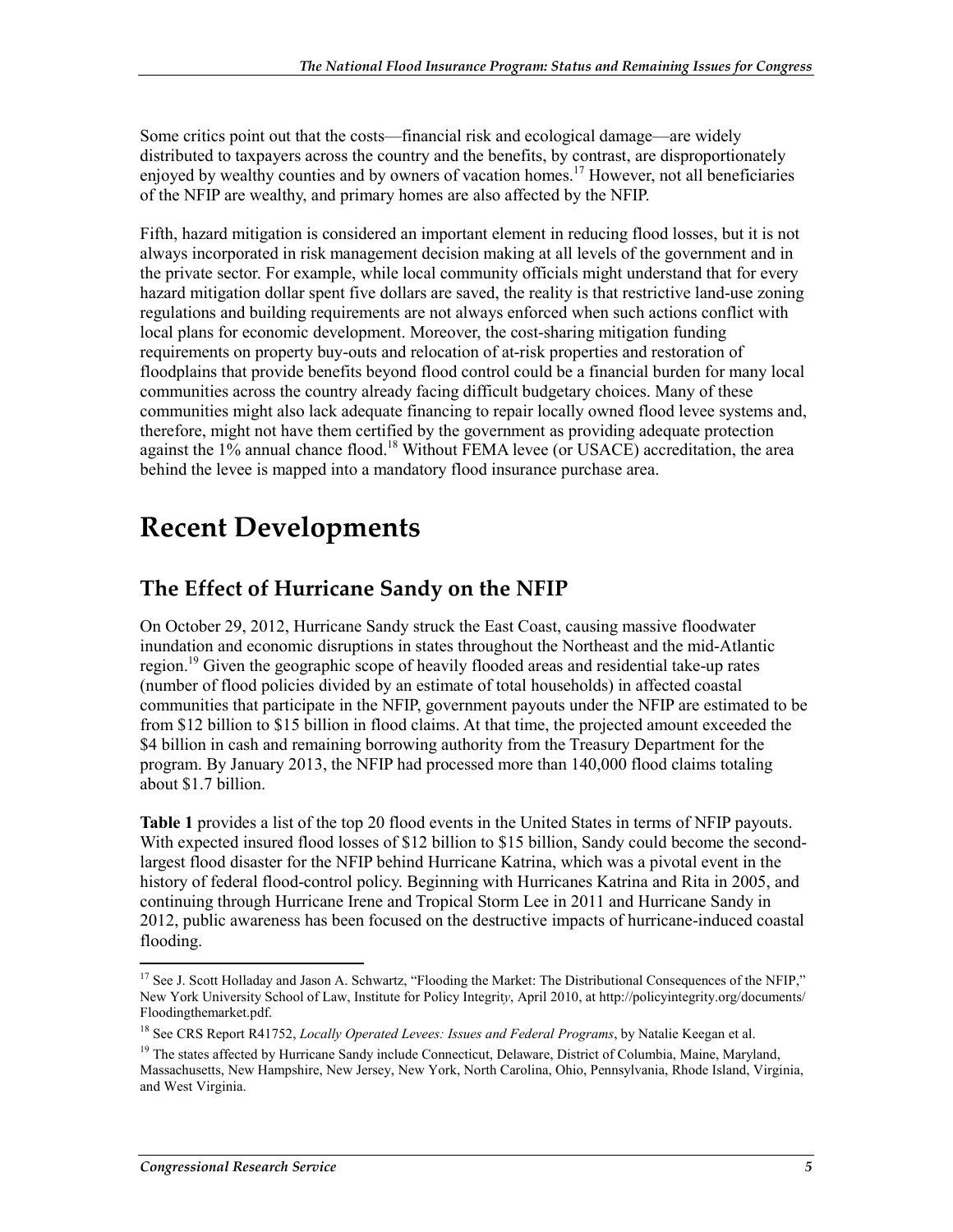| Rank                    | <b>Event</b>                  | <b>Date</b> | Number of<br><b>Paid Losses</b> | <b>Amount Paid</b> | Average<br><b>Paid Loss</b> |
|-------------------------|-------------------------------|-------------|---------------------------------|--------------------|-----------------------------|
| $\mathsf{I}$            | Hurricane Katrina             | Aug. 2005   | 167,671                         | \$16,264,188,476   | \$97,001                    |
| $\overline{2}$          | Hurricane Ike                 | Sept. 2008  | 46,412                          | 2,664,167,040      | 57,391                      |
| 3                       | Hurricane Ivan                | Sept. 2004  | 27,658                          | 1,590,436,206      | 57,504                      |
| $\overline{\mathbf{4}}$ | Hurricane Irene               | Aug. 2011   | 43,848                          | 1,302,111,631      | 29,696                      |
| 5                       | <b>Tropical Storm Allison</b> | June 2001   | 30,663                          | 1,103,877,235      | 36,000                      |
| 6                       | Louisiana Flood               | May 1995    | 31,343                          | 585,071,593        | 18,667                      |
| $\overline{7}$          | Hurricane Isabel              | Sept. 2003  | 19,869                          | 493,452,308        | 24,835                      |
| 8                       | Hurricane Rita                | Sept. 2005  | 9,517                           | 472,774,099        | 49,677                      |
| 9                       | Hurricane Floyd               | Sept. 1999  | 20,437                          | 462,252,753        | 22,618                      |
| 10                      | Tropical Storm Lee            | Sept. 2011  | 9,748                           | 442,259,918        | 45,369                      |
| $\mathbf{H}$            | Hurricane Opal                | Oct. 1995   | 10,343                          | 405,527,543        | 39,208                      |
| 12                      | Tropical Storm Isaac          | Aug. 2012   | 10,126                          | 407,251,178        | 40,218                      |
| $\overline{13}$         | Hurricane Hugo                | Sept. 1989  | 12,840                          | 376,433,739        | 29,317                      |
| 4                       | Hurricane Wilma               | Oct. 2005   | 9,614                           | 365,030,822        | 37,975                      |
| 15                      | Nor'Easter                    | Dec. 1992   | 25,142                          | 346, 150, 356      | 13,768                      |
| 16                      | Midwest Flood                 | June 1993   | 10,472                          | 272,819,515        | 26,052                      |
| 17                      | PA, NJ, NY Floods             | June 2006   | 6,423                           | 228,743,070        | 35,613                      |
| 8                       | Torrential Rain - TN          | Apr. 2010   | 4,108                           | 228,248,545        | 55,562                      |
| 19                      | Nor'Easter                    | Apr. 2007   | 8,636                           | 225,657,504        | 26,130                      |
| 20                      | Hurricane Fran                | Sept. 1996  | 10,315                          | 217,843,972        | 21,119                      |

#### **Table 1. Top 20 Significant Flood Events Covered by the National Flood Insurance Program**  (1978-November 30, 2012; \$ nominal)

**Source:** U.S. Department of Homeland Security, Federal Emergency Management Agency, *Significant Flood Events as of November 30, 2012*, located at http://www.fema.gov/policy-claim-statistics-flood-insurance/policy-claimstatistics-flood-insurance/policy-claim-13-9.

On December 7, 2012, the Office of Management and Budget (OMB) submitted to Congress a request for a FY2013 supplemental budget appropriation for an additional \$60.4 billion to respond to the impacts of Hurricane Sandy in all affected states. The OMB supplemental budget appropriation request included an additional \$9.7 billion in NFIP borrowing authority. On January 4, 2013, Congress passed, and President signed into law, H.R. 41 to provide a \$9.7 billion increase in the NFIP's borrowing authority (from \$20.725 billion to \$30.425 billion) to pay flood claims related to Hurricane Sandy. The law was considered the first step toward providing supplemental disaster relief to flood victims affected by Sandy.

On January 15, 2013, the House approved the Disaster Relief Appropriations Act of 2013, H.R. 152, to provide \$17 billion to fund FEMA's Disaster Relief Fund, the Transportation Department's Federal Transit Authority Emergency Relief Program, and the Community Development Block Grant program. The House also agreed to an amendment to H.R. 152 that provided an additional \$33.4 billion in disaster funding for various long-term recovery and rebuilding efforts. On January 29, 2013, President Barack Obama signed into law H.R. 152.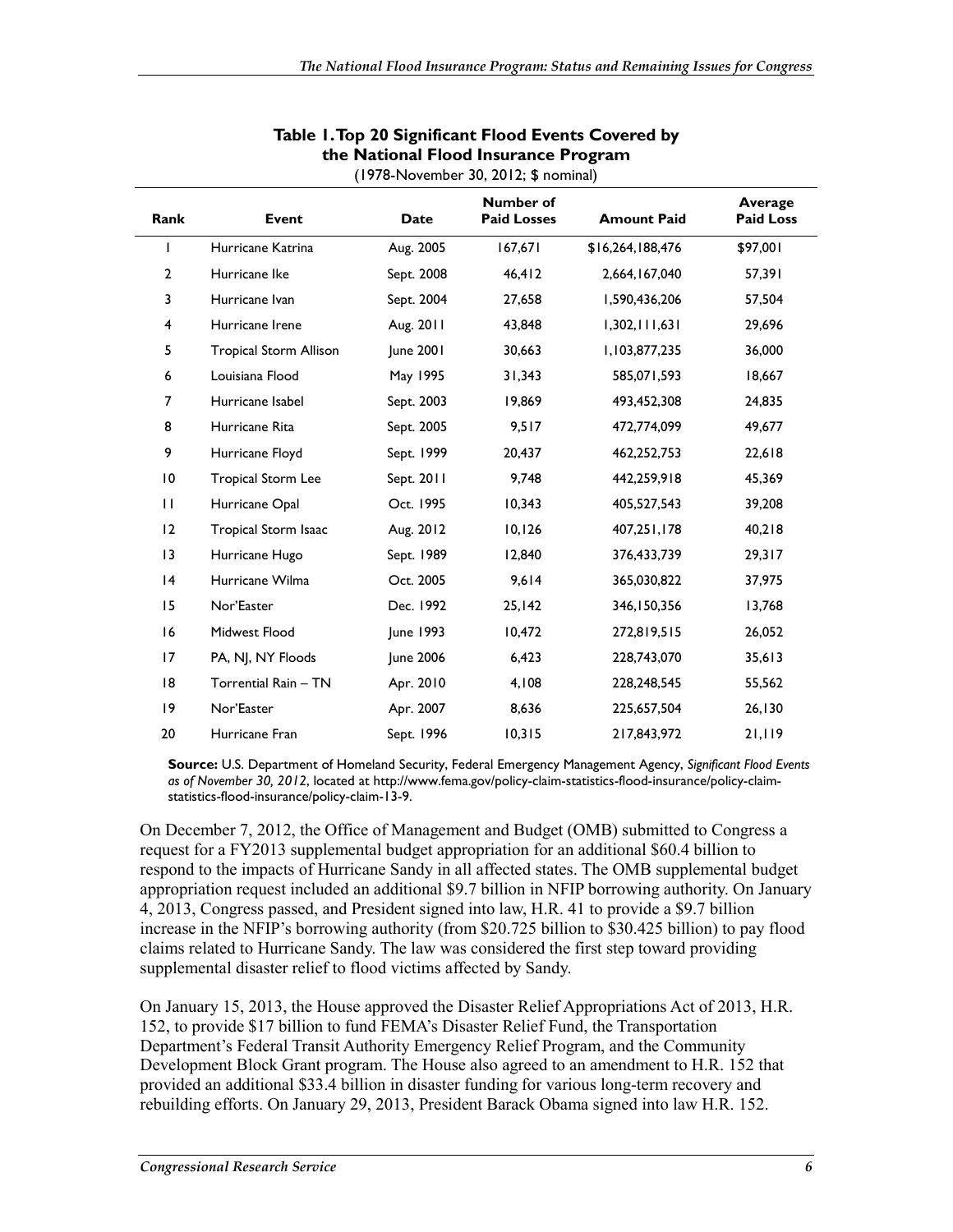Passage of the emergency disaster relief supplemental legislation (H.R. 152, as amended) combined with the enacted flood insurance bill (H.R. 41) totaled the \$60.4 billion in Sandy relief requested by the Administration.

### **Cost and Consequence of Recent Catastrophic Floods**

Hurricanes Katrina and Rita in 2005 caused approximately \$200 billion in economic losses, of which \$21.9 billion related to insurance claims under the NFIP. Katrina financially overwhelmed the program. Then, in 2008, the Atlantic hurricane season was among the costliest on record for flood losses. Hurricane Ike alone caused about \$2.7 billion in NFIP claims in coastal areas of Texas and Louisiana and further inland, including many areas not typically subject to tropical rain events. Extensive 500-year floods affected more than 11 million people in nine Midwestern states as major rivers in Illinois, Indiana, Iowa, Kansas, Michigan, Minnesota, Missouri, Nebraska, and Wisconsin overflowed their banks and levees. Especially hard hit states were Iowa, Indiana, and Illinois, where the river levels surpassed levels reached in the Great Flood of 1993.

FEMA has the responsibility to identify areas of special flood, mudslide, or flood-related erosion hazards within communities; complete a Flood Insurance Study (FIS); and issue a Flood Insurance Risk Map (FIRM) showing the applicable risk premium rate zones. In the aftermath of Hurricane Katrina, FEMA focused on properly identifying properties facing residual risk behind levees and providing residents with adequate risk-based coverage. To ensure that FIRMs accurately reflected current flood hazards, particularly weather-related coastal hazards, FEMA began a nationwide FIS designed to remap the nation's floodplain. The FIS required FEMA to certify all levees appearing on FIRMs as meeting the 100-year protection regulatory standard. FEMA was able to produce digital flood hazard data for more than 88% of the nation's population and produce accurate flood hazard maps that reflected current flood hazards.

But the issuance of new or revised FIRMs posed a challenge for many families and communities remapped into Special Flood Hazard Areas (SFHA). This situation prompted widespread criticism about the accuracy of the underlying flood hazard engineering data and scientific methodology used in developing the FIRMs. During congressional debate that led to the passage of the Flood Insurance Reform Act of 2012, individual property and business owners, local officials, and some Members of Congress representing areas remapped into a SFHA raised concerns about the accuracy of the maps and affordability of coverage, and they sought to delay or avoid the implementation of the new or revised flood maps, in many cases making it easier to ignore flood risk.

Efforts made to stall implementation of new or revised flood maps and mandatory purchase requirements reflected the political and regulatory environment in 2011. Hurricane Irene and Tropical Storm Lee struck the Northeast and the nation experienced higher-than-normal rainfall and flooding in states along the lower Mississippi River Valley and the upper Midwest adjacent to the Missouri River not seen since the 1930s.<sup>20</sup> According to the National Oceanic and Atmospheric Administration's National Weather Service (NWS), there were 12 weather events that each caused at least \$1 billion in damage.<sup>21</sup> Direct flood damages in 2011 totaled \$8.41

<sup>&</sup>lt;sup>20</sup> These states include Arkansas, Illinois, Kentucky, Louisiana, Mississippi, Missouri, and Tennessee.

<sup>&</sup>lt;sup>21</sup> National Oceanic and Atmospheric Administration, National Weather Service, "United States Flood Loss Report – Water Year 2011," at http://www.nws.noaa.gov/hic/summaries/WY2011.pdf.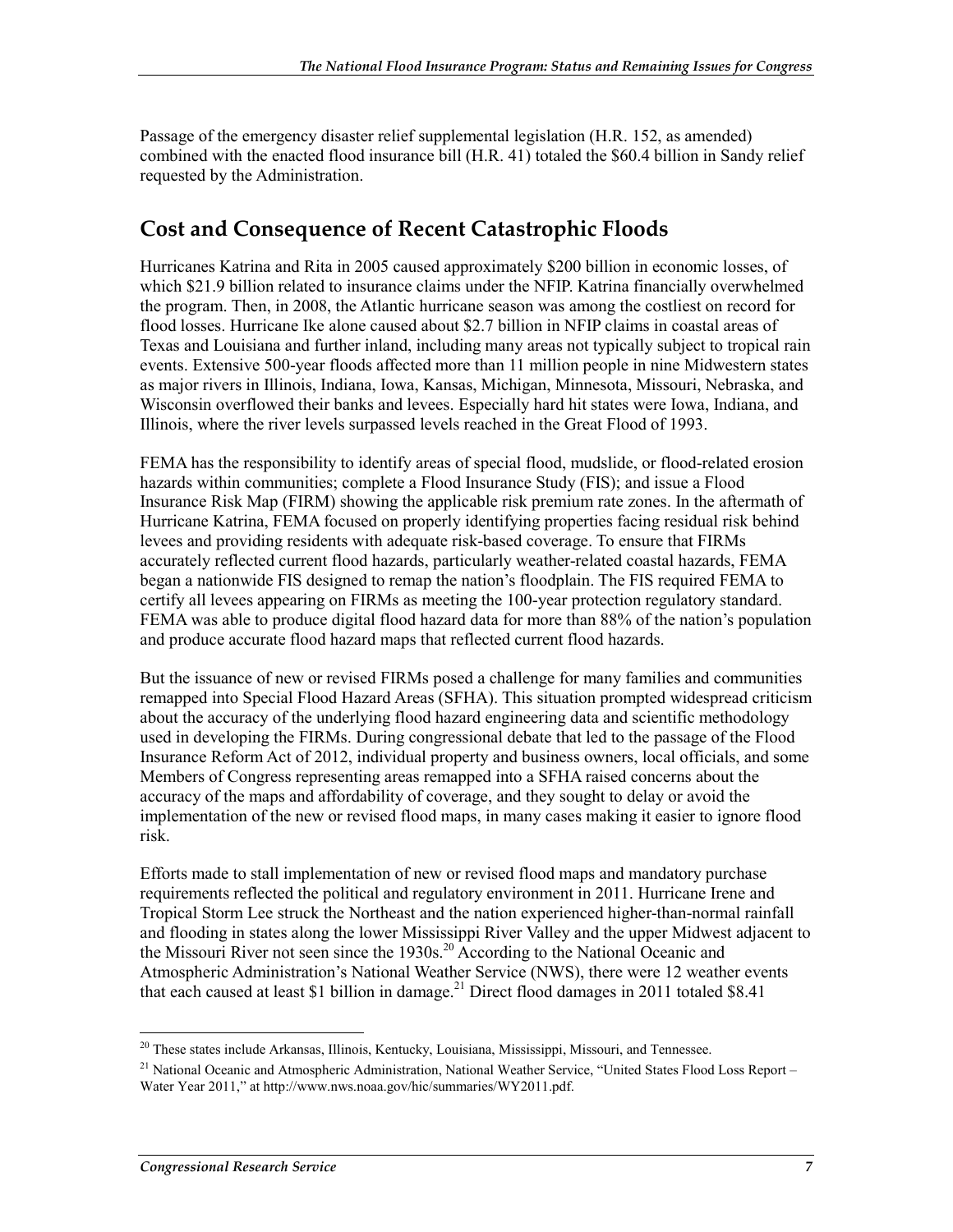billion.<sup>22</sup> To put this amount in context, flood damages in 2011 were 108% of the 30-year average  $(1980-2010)$  of \$7.82 billion (adjusted for inflation).<sup>23</sup>

The devastating flood damage following Hurricane Katrina in 2005, Midwest floods in 2008 and 2011, and Hurricane Ike in 2008 prompted legislative efforts in Congress to reform and reauthorize the NFIP and transition the program toward a more resilient, sustainable, and comprehensive approach to flood management.

## **The Biggert-Waters Flood Insurance Reform Act of 2012**

After almost four years of debate, Congress passed and President Barrack Obama signed into law, on July 6, 2012, the Biggert-Waters Flood Insurance Reform Act of 2012, P.L. 112-141, which reauthorized the NFIP through September 30, 2017. The law made a number of reforms to strengthen the future financial solvency and administrative efficiency of the program by raising historically low premiums and reducing homeowners' incentives for rebuilding in flood risk zones. See **Appendix B** for a summary of the major provisions of this law.

In brief, several post-reform issues of contention remain for possible congressional consideration.

- **Revised Analysis and Mapping of Non-Accredited Levees**. FEMA has agreed to assess and map residual risk (levee protection) below the 100-year standard that would give communities "credit" for levees that provide a level of protection less than the 100-year regulatory protection standard. There are inherent complexities and technical challenges in determining levee-specific risk (probabilities of flooding at a particular point in a levee) and establishing a corresponding risk premium.
- **Actuarial Soundness, Program Solvency, and Affordability.** Insurance premium adjustments designed to strengthen the financial solvency of the NFIP could have an unintended consequence of property owners having to drop their policies because the premiums are not affordable. Public debate on the affordability issue will likely focus on the cost effectiveness and feasibility of implementing means-tested insurance premium increases that preserve some level of subsidization for low-income households.
- **Debt Forgiveness.** FEMA is currently obligated to repay about \$17.5 billion owed to the Treasury Department from having to issue notes and other debt obligations to pay claims from Hurricane Katrina in 2005. Many insurance analysts believe FEMA will not be able to repay the current debt in the next 10 years.
- **Development of an Integrated Disaster Risk Management Approach.** Given the similarity in coastal and riverine hazard risks and water resources management challenges facing the nation, Congress may wish to consider options for a comprehensive integrated watershed management framework of risk perception, risk management, and disaster strategy that go beyond floodplain development management.

```
1
22 Ibid.
```
 $23$  Ibid.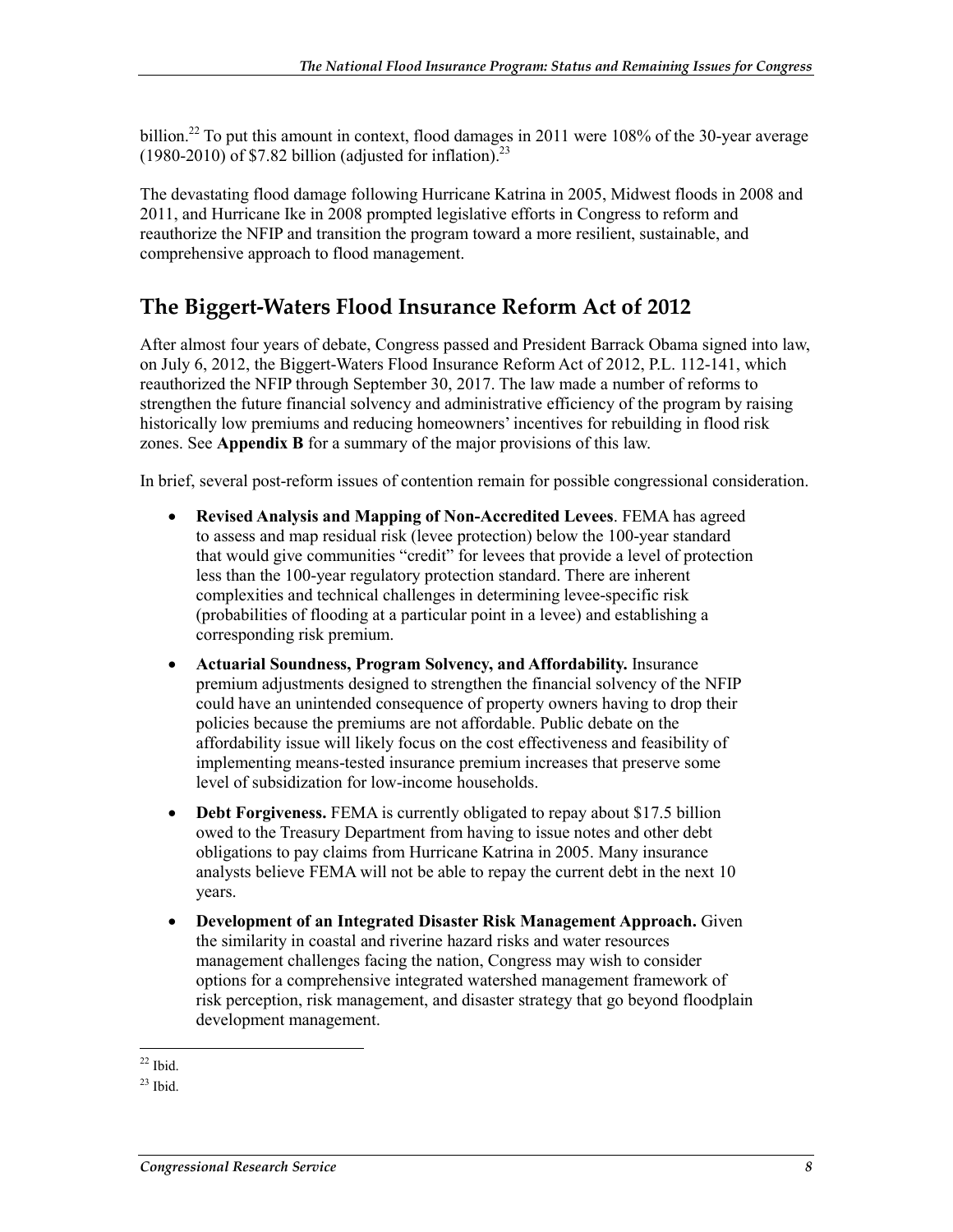• **Private-Sector Role in Financing Flood Risk.** Is it feasible to expand the role of the private sector in assuming a portion of the NFIP's flood risk? Will private reinsurance companies be willing to assume primary insurer's flood risk and transfer it to the capital markets through alternative risk financing instruments?

## **A Nation Exposed to Flood Risk**

Historically, flooding along river banks has been a major national public policy issue for which the government has played a substantial role as an insurer of last resort and a provider of disaster assistance to flood victims and communities. FEMA spends an average of \$4.3 billion each year responding to a wide range of disasters.<sup>24</sup> These funds, which are intended to address immediate and longer-term impacts of disasters on individuals and communities, are in addition to the funds spent each year on compensation for flood victims for uninsured losses and mitigating future flood losses under the NFIP.

Statistical data from FEMA, the National Oceanic and Atmosphere Administration (NOAA), and private organizations suggest an increasing frequency of catastrophic flood events linked to extreme weather and climatic events like hurricanes, storm surge, or tornadoes. The nation arguably continues to face increasing exposure to flood risks as evidenced by the fact that floods that would historically occur once every 20 years are now projected to happen every 4 to 6 years.<sup>25</sup> Urban populations and property assets and public infrastructure appear to be more vulnerable to coastal flood hazards and levee flood hazards. Concerns have been raised that more than half of the U.S. population now lives in coastal watershed counties or floodplain areas and approximately 50% of the nation's gross domestic product is generated in Gulf and Atlantic coastal areas.26 One estimate from Lloyds of London and Risk Management Solutions (RMS) predicts that flood losses along the Gulf and Atlantic coastlines would increase 80% by 2030 with a one-foot rise in the sea level. $27$ 

## **Economic Regulation and Recovery from Flood Disasters**

Congress has a responsibility through the "general welfare" and "interstate commerce" clauses of the U.S. Constitution to promote national economic growth. One factor affecting the nation's economic well-being is the proper functioning of markets for natural disaster risk. In deciding whether to intervene in private insurance markets, policymakers typically ask several questions: Do economic markets provide a sufficient amount of insurance against flood hazards? To the extent that flood insurance exists, are the insuring firms sufficiently capitalized so that

<sup>&</sup>lt;u>.</u> <sup>24</sup> American Academy of Actuaries, "The National Flood Insurance Program: Past, Present ... and Future?, July 2011, at http://www.actuary.org/pdf/casualty/AcademyFloodInsurance\_Monograph\_110715.pdf.

<sup>&</sup>lt;sup>25</sup> National Science and Technology Council, Climate Change Science Program and the Subcommittee on Global Change Research, *Weather and Climate Extremes in a Changing Climate - Regions of Focus: North America, Hawaii, Caribbean, and U.S. Pacific Islands*, June 2008, at http://www.climatescience.gov/Library/sap/sap3-3/final-report/ sap3-3-final-all.pdf.

<sup>&</sup>lt;sup>26</sup> U.S. Commission on Ocean Policy, "An Ocean Blueprint for the 21<sup>st</sup> Century," September 2004, at http://oceancommission.gov/documents/full\_color\_rpt/000\_ocean\_full\_report.pdf.

<sup>27</sup> Lloyds of London and Risk Management Solutions, *Coastal Communities and Climate Change: Maintaining Insurability*, 2008, at http://www.lloyds.com/NR/rdonlyres/38782611-5ED3-4FDC-85A4-5DEAA88A2DA0/0/ FINAL360climatechangereport.pdf.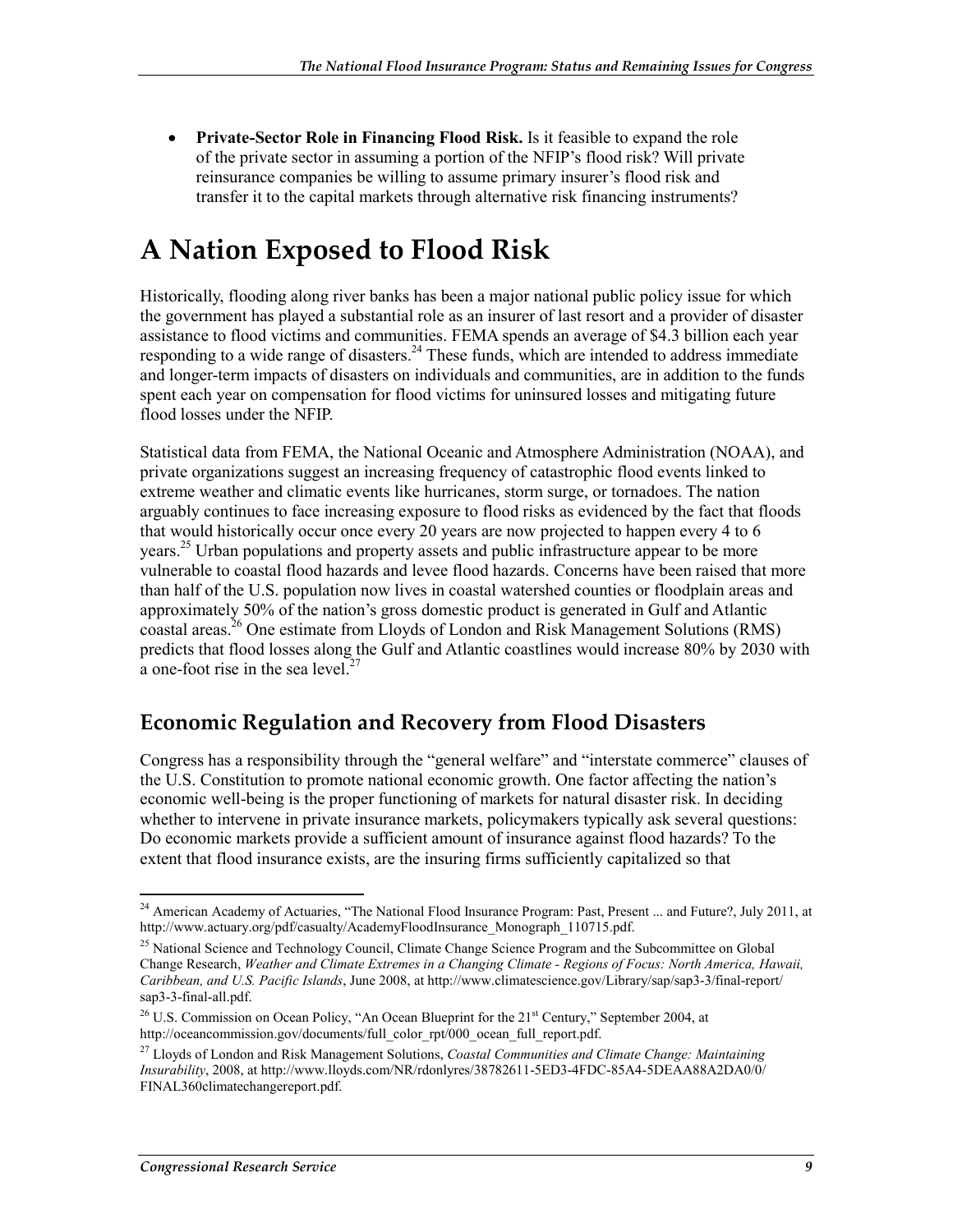widespread insolvency would not occur? Would federal disaster insurance crowd out private insurers and reinsurers and create unintended federal liabilities for taxpayers? Would insurers engage in "cherry-picking" the most appealing risks and leave the "less appealing" risk to the federal government?

The U.S. government has at times regulated private economic activity for the purpose of promoting economic recovery and protecting or supporting particular economic groups. For example, economic uncertainty stemming from widespread flooding in the mid-1960s, the need for economic relief and recovery for flood victims, and calls for a reduction in the financial burden on taxpayers led to economic regulation of the nation's floodplains and insurance markets.

On September 9, 1965, Hurricane Betsy, a Category 3 hurricane, hit the Louisiana coast, causing Lake Pontchartrain to overflow its banks and resulting in widespread flooding. Betsy was the first natural disaster to generate more than \$1 billion in damages. At the time, there was little flood insurance because private insurers were unwilling to offer protection to offset flood losses. In response, Congress created the NFIP in 1968 as a quid pro quo program that would regulate the nation's floodplains with land-use controls and building requirements that communities located in SFHA must adopt and enforce for property owners to be eligible for insurance under the program.

Under the NFIP, the government became a de facto regulator of certain economic activity in flood-prone areas. In the absence of a sufficient supply of insurance to meet societal demand, the government took action to safeguard the economic interests of consumers, private businesses, communities, and taxpayers. Economic regulation was accomplished in two ways. First, the government acted to address the cost and consequences of risky economic activity in flood-prone areas. Depending on whether a building is located in a government-designated SFHA, flood insurance may be required as a condition of obtaining a federally secured mortgage loan. Homeowners typically discover they need flood insurance during the home-buying process, which normally includes a disclosure of where the property is located relative to the SFHA that is mapped on a  $FIRM.<sup>28</sup>$ 

Second, economic regulation was accomplished through "managerial regulation," with the government providing subsidized flood insurance for individuals and private businesses in communities that undertook specific steps to regulate the floodplain through land-use zoning ordinances and building standards.<sup>29</sup> The government later made the purchase of flood insurance mandatory for federally insured mortgages.

In general, there were four broad underlying causes for economic regulation—government intervention—in the market for flood insurance in the 1960s. *First*, people insisted that social and ethical values as well as economic values should be reflected in the operation of the economy. Persons suffering economic distress or dislocation from flood hazards sought and received governmental aid in dealing with their problem. The aid was in the form of disaster relief assistance, subsidized flood insurance, and government spending on flood risk identification and mapping.

<sup>1</sup> <sup>28</sup> Properties not financed by federally insured or guaranteed mortgages usually fall outside of the NFIP's insurance regulatory framework. Although there is no requirement to purchase flood insurance to protect the property as collateral, the property owner might be subject to land-use development and zoning and construction ordinances.

<sup>29</sup> James Anderson, "Economic Regulation," *Encyclopedia of Policy Studies*, Stuart S. Nagel, ed. (New York: Dekker Publishers), 1994, p. 404.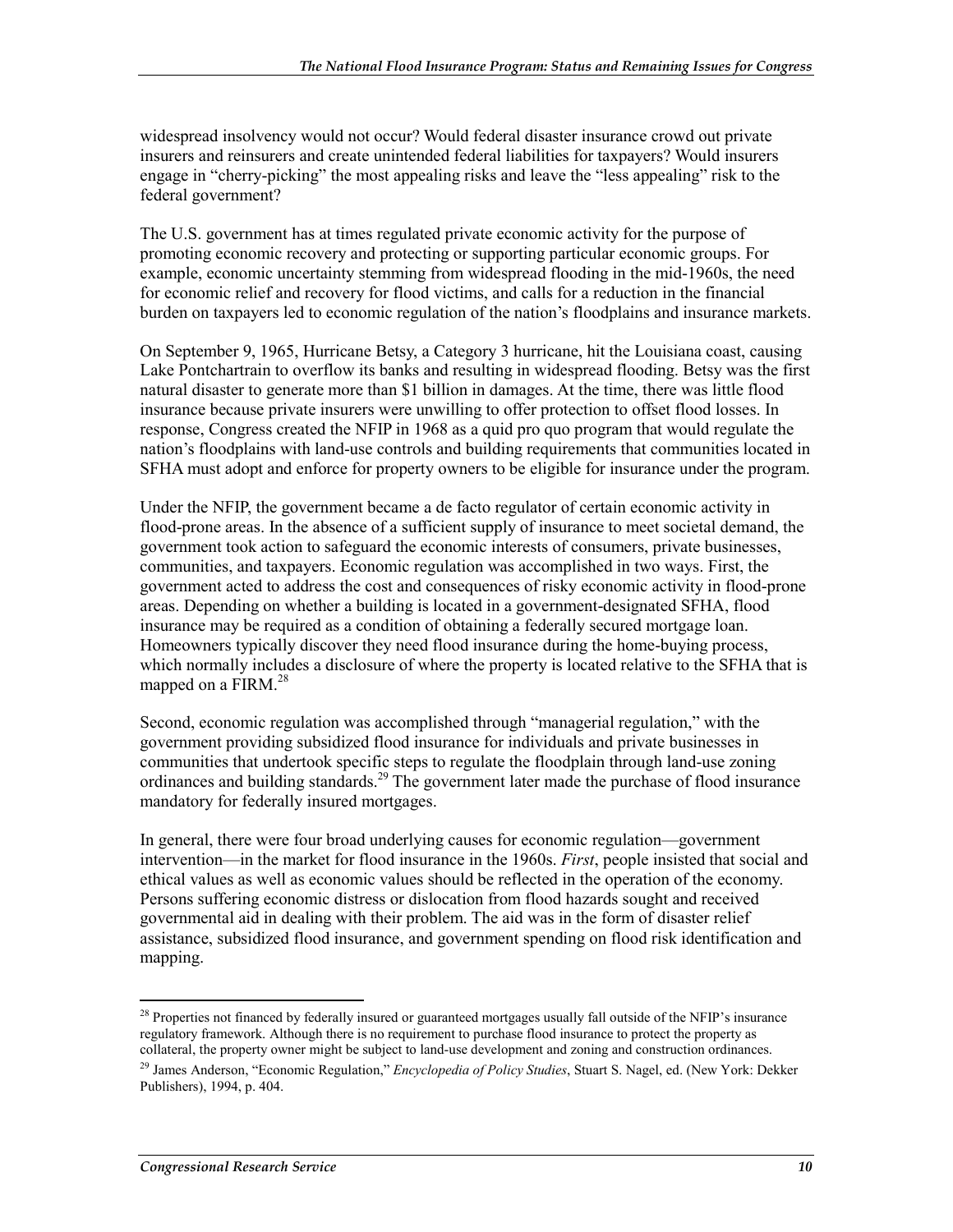*Second*, government action was viewed as being necessary to more efficiently coordinate and use resources. Economic regulatory programs were thought to be needed to prescribe certain land-use zoning ordinances and building-code standards to govern economic or business behavior to reduce the physical and economic risks associated with coastal hazards.

*Third*, as the nation experienced widespread flooding in the 1960s, people became interested in shifting some of the risk from themselves to government. In response, policymakers changed the way economic risk of flooding was defined and the means of achieving security for the individual. Disasters, whether man-made or natural, were initially considered inevitable or "acts of God" but came to be viewed as public problems that required government action to protect individuals, businesses, communities, and taxpayers. Government assistance in the form of subsidized insurance premiums was viewed as a solution to reduce the future costs and risks of investing in flood-prone areas.

Premium subsidies were initially considered necessary because residents in flood-prone areas often did not understand the flood risk when they built in floodplains (flood maps were not available), there were no public safeguards restricting construction on the floodplain, and premium subsidies on pre-FIRM structures could provide an incentive for local communities to participate in the program and discourage unwise future floodplains construction. Premium subsidies were intended to be phased out over time as the number of pre-FIRM properties gradually diminished when they were damaged and rebuilt or relocated under stronger floodplain management and building codes.

*Fourth*, sole reliance on insurance markets for flood risks was not an option. This situation provided a rationale for possible government intervention in the economy to ensure that the costs of living in flood-prone areas were not ignored. Individuals and insurers at risk of flooding, however, have in the past lacked the information necessary for the market system to operate effectively. Insurers did not always have flood hazard maps, as they do now, and thus had no reliable, consistent, and cost-effective way to identify and assess flood risk. Homeowners did not (and sometimes still do not) have the information needed to make rational economic decisions about real estate investments. All of this resulted in a misallocation of resources that required and still arguably requires government intervention to protect the public interest.

## **Financial Management of Flood Risk**

Flood hazards are deemed commercially uninsurable in the private-insurance market given that only those most exposed to loss tend to purchase coverage, the possibility of catastrophic losses, and concerns about the insurer's ability to correctly price the contracts of insurance because of limitations in hazard assessment. Traditional insurance principles indicate that financial intermediation through insurance contracts tends to work best when the insurer is able to gather a large enough pool of independent risks to allow the actuarial technique of "law of large numbers" to diversify the risk. Because the nature of flood risk is that many property owners simultaneously face the same flood hazard when the event occurs, their risks tend to be highly correlated—not independent. Correlated risk means the insurer must charge higher premiums to reflect a larger risk load or administrative costs that account for the uncertainty faced by the insurer in predicting future losses of the pool. The premium level that private insurers needed to adequately underwrite flood hazards would be so high that few would be willing to purchase coverage.

The NFIP was a public-policy response to the flood peril and escalating costs of taxpayer-funded disaster relief for flood victims. Government mapping of areas prone to flooding, subsidized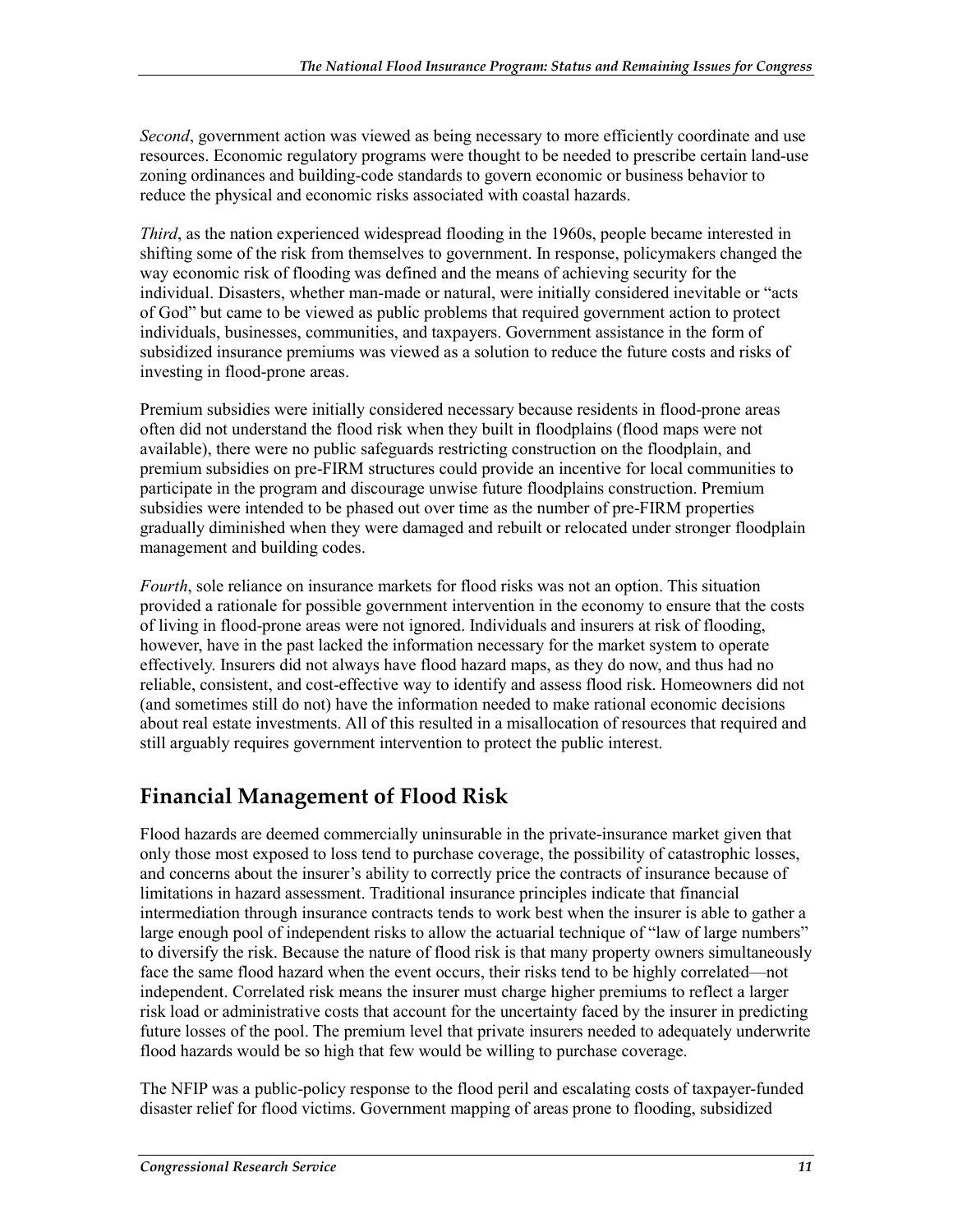flood insurance, and floodplain management regulations were key to the program's structure and function.<sup>30</sup> Federally backed flood insurance was made available to homeowners and businesses in communities that voluntarily agreed to adopt and enforce floodplain management ordinances designed to reduce flood-related property losses. The creation of the NFIP marked a significant shift in U.S. flood control policy. The shift was away from a "levee-only" flood reduction approach toward a risk identification, risk financing, and floodplain management approach that was intended to foster individual responsibility and build local self-sufficiency in terms of landuse zoning ordinances and construction standards.

Federal flood insurance was considered to be an economically efficient way to indemnify flood victims and to have them internalize some of the risk of locating property in the floodplains.<sup>31</sup> The federal government would use its capacity to spread losses over time with the NFIP's ability to borrow money from the U.S. Treasury to offset program deficits. A federal government insurance program, it was thought, could also link the availability of flood insurance to land-use regulation and building codes that would, in theory, reduce long-term flood risk.

The NFIP has undergone major changes largely in response to significant flood events over the years. As an illustration, the program was created after Hurricane Betsy devastated the Gulf Coast in 1965. After Hurricane Agnes in 1972, recognizing the low market penetration of flood insurance, Congress passed the Flood Disaster Protection Act of  $1973^{32}$  to establish a mandatory flood insurance purchase requirement for structures located in identified SFHAs. After the 1973 act, federally regulated lenders were obligated to require flood insurance on any loan secured by improved real estate in a FEMA-designated SFHA in a participating community. After the Midwest floods of 1993, it became increasingly apparent to Congress that homeowners were still not adequately complying with the mandatory insurance purchase requirement. The flood provided the impetus for strengthening lender compliance through the mandatory purchase provisions in the 1994 National Flood Insurance Reform Act.<sup>33</sup> Recognition of the impact of properties prone to repetitive flooding on the financial condition of the program led to the passage of the Flood Insurance Reform Act of  $2004<sup>34</sup>$  which established a pilot program for the mitigation of severe-repetitive-loss properties (SRLPs) and the funding of mitigation activities for individual SRLPs.

After the 2008 and 2011 catastrophic floods, Congress focused attention on long-term reforms and reauthorization of the NFIP to ensure the financial viability of the program, ensure continued comprehensive coverage for all property in floodplains, and explore a private-sector role in financing flood risks. These efforts led to the passage of the Flood Insurance Reform Act of 2012.

<sup>1</sup>  $30$  42 U.S.C. § 4001(a); § 4012(a)-(b).

<sup>31</sup> Dan R. Anderson, "The National Flood Insurance Program: Problem and Potential," *The Journal of Risk and Insurance*, 1974, vol.16 (4), p. 579-599.

<sup>32</sup> P.L. 93-234, 87 Stat. 975.

<sup>33</sup> P.L. 103-325, 108 Stat. 2255.

<sup>34</sup> P.L. 108-264, 118 Stat. 712.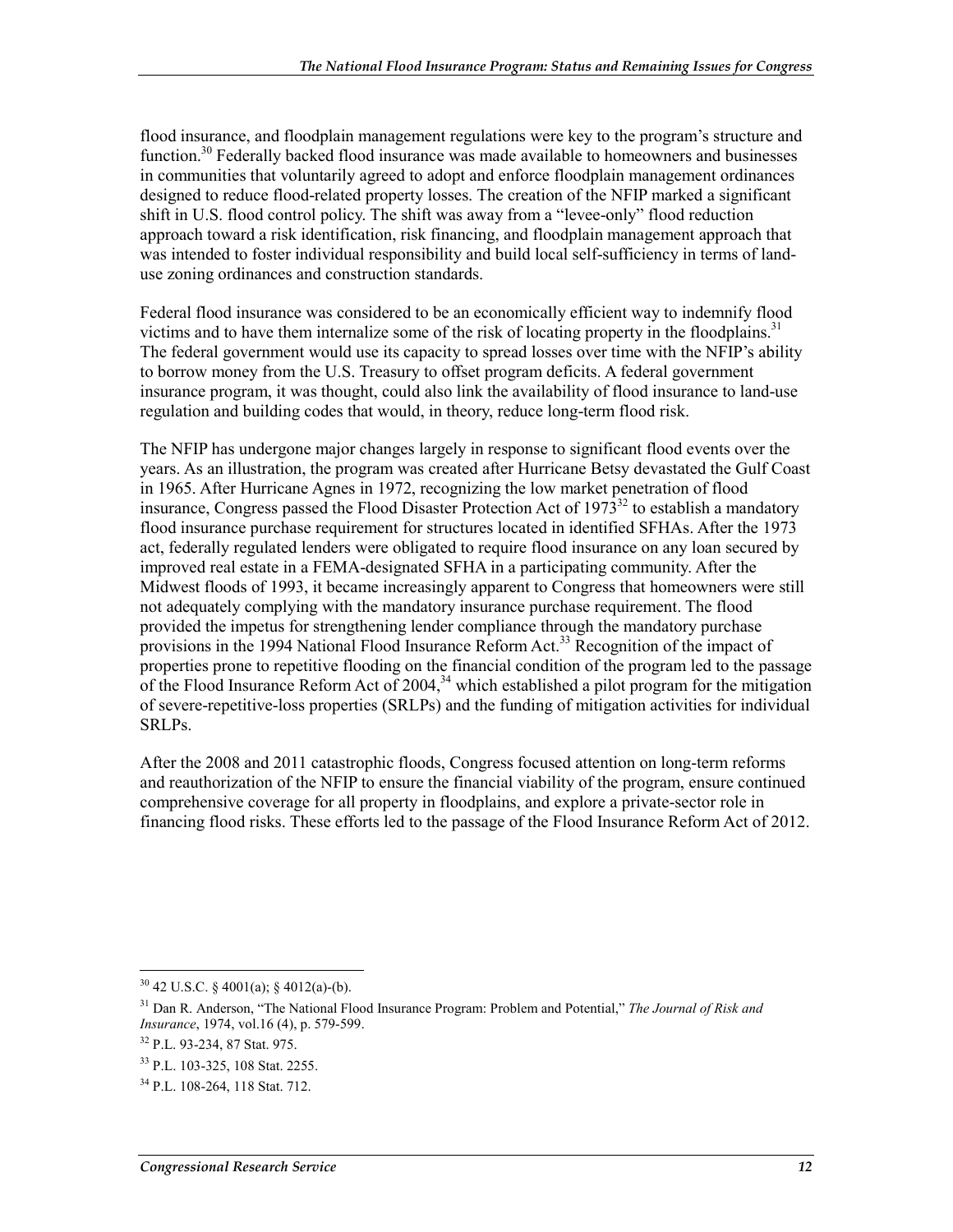## **Identifying and Mapping Areas of Special Flood Risk**

Accurate flood maps with the latest engineering and flood modeling digital mapping technologies help to reduce future flood losses and ensure that rates reflect actual risk, which, in turn, promotes the fiscal soundness of the NFIP.

#### **Accuracy of Maps**

Flood maps could become outdated and inaccurate when they fail to reflect floodplain and wetland altered by watershed development that destroys the natural system that contains flooding.<sup>35</sup> The altering of rivers and streams by construction of dams, levees, and other floodcontrol structures arguably increased the risk of inland floods and development throughout the affected floodplains. Similarly, the construction of roads and buildings creates impermeable surfaces that reduce the natural environment's ability to absorb or delay water flows and changes in drainage patterns—a situation that could increase flood risk in the affected area. Flood maps might not adequately consider coastal-flood hazards, such as cumulative shoreline erosion or the loss of wetland, which serves as a natural buffer to storm surge and reduces downstream flooding in inland areas  $36$ 

#### **Basic Mechanics of Flood Mapping**

A typical Flood Insurance Study (FIS) begins with modeling of rainfall and storm tide records for the local areas. The data are then simulated to determine the likely discharge that could result from storms of various probabilities. These discharge data are applied to a cross section of the floodplain to estimate flood depths at various locations. Once FEMA determines water surface elevation data in various areas in the community, the next steps are to calculate the depth of flooding for buildings in the area and calculate the dollar damages using a vulnerability function (state-damage curve) derived from past flood events.<sup>37</sup> The Base Flood Elevation (BFE) of the first floor of the structure relative to the flood depth on the floodplain determines propertyspecific flood risk data to guide construction and insurance decisions. FEMA used these flood hazard data to create FIRMs that delineate areas determined to have a 1% chance of flood in any given year (the "100-year floodplain"). The 1%-annual-chance flood is a flood insurance standard, not a public safety standard.

#### **Flood Risk with Respect to Levees**

The Flood Insurance Reform Act of 2012 requires FEMA to develop risk models, flood zones, and insurance rates that account for several typical non-accredited levee scenarios. This

<sup>&</sup>lt;sup>35</sup> Before FEMA began its map modernization programs, many FIRMs were 20 to 25 years old and did not accurately reflect residual risk behind or below flood control structures, giving residents living behind them a false sense of security.

<sup>&</sup>lt;sup>36</sup> FEMA designates flood-risk zones on a flood insurance rate according to risk level. The codes are Zones A, AO, A1-A30, AE, AR, AR/AO, AR/A1-A30, AR/AE, AR/AH, AR/A99, A99, AH, VO, V1-V30, VE, and V. These zones are highly susceptible to flooding and, therefore, subject to mandatory flood insurance purchase requirements. V-lettered zones are also subject to wave action. Older maps use Zones B and C to represent areas of moderate- and low-flood risk. Newer maps have replaced these designations with Zone X (shaded) and Zone X (unshaded), respectively.

<sup>&</sup>lt;sup>37</sup> A *stage-damage curve* is an estimate of damages as a percentage of value based on the depth of flooding experience.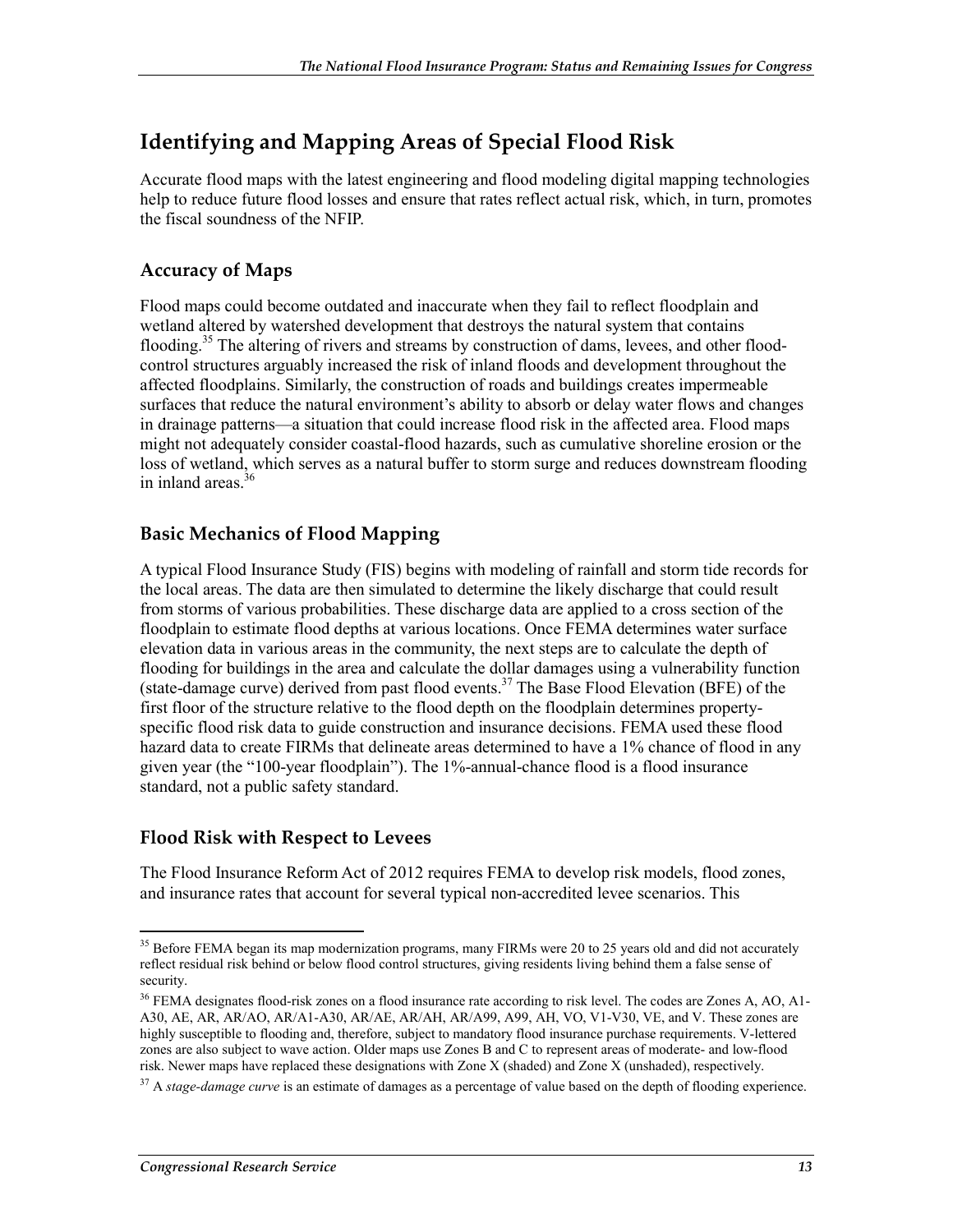regulatory reform stems in part from the consequences of the breaching of the levee system protecting the city of New Orleans in 2005 and the massive flood inundation it caused, which led to the most costly flood event in the history of the NFIP. Residents in the SFHA had to purchase flood insurance if they had a federally insured mortgage. FEMA assumed the levee system would prevent the flow of water on the landward side of the levee during the 1%-annual-chance flood event and, therefore, did not adequately price the risk of levee failure or overtopping. FEMA assumes non-accredited levees do not meet the federal standard for reducing the risk associated with a major flood and, therefore, prices this risk.

#### **Funding Flood Hazard Mapping Activities**

**Table 2** shows recent funding levels for FEMA's flood mapping program. In 2003, FEMA began the Flood Map Modernization (Map Mod) program to update the nation's inventory of FIRMs to digital FIRMs (DFIRMs) for areas of the United States with the greatest flood risk. Map Mod provided updated DFIRMs for more than 92% of the U.S. population.

#### **Table 2. FEMA Flood Mapping Program Funding Levels: FY2011- FY2013**  (\$ in thousands)

| $1 + 11$                                                       |                        |                         |                            |  |  |  |
|----------------------------------------------------------------|------------------------|-------------------------|----------------------------|--|--|--|
| Program                                                        | <b>FY2011(Enacted)</b> | <b>FY2012 (Enacted)</b> | <b>FY2013 Pres. Budget</b> |  |  |  |
| Flood Hazard Mapping & Risk<br>Analysis, Risk Map              | \$204,131              | \$97,712                | \$89,329                   |  |  |  |
| National Flood Insurance Fund,<br>FIF, Flood Studies & Surveys | \$113,509              | \$117,706               | \$116,000                  |  |  |  |
| Total                                                          | \$317,640              | \$215,418               | \$205,329                  |  |  |  |

**Source:** U.S. Department of Homeland Security, FEMA's Office of Legislative Affairs.

#### **FEMA's Risk Maps, Assessment, and Planning (Risk MAP) Program**

The Map Mod program successfully developed and delivered a new digital platform that has enabled FEMA to make flood hazard data more widely available while providing opportunities to focus on enhancing data accuracy and resolution issues. Other technologies were also developed to provide opportunities to focus efforts on raising risk awareness and building a risk management framework to achieve sustainable actions to reduce and better manage flood risks going forward.

In 2009, FEMA's Map Mod program became the Risk Mapping, Assessment, and Planning (Risk MAP) program that builds on flood hazard data and maps produced during the Map Mod program.<sup>38</sup> Risk MAP is an integrated flood risk management approach that weaves NFIP flood hazard data into watershed-based risk assessments that serve as the basis for local hazard mitigation plans and support community actions to reduce risk.

Under the Risk MAP program, FEMA initiated projects for 37% of the U.S. population through FY2011 and anticipated increasing that number to 43% by the end of FY2012. In addition, FEMA

<sup>1</sup> <sup>38</sup> See Department of Homeland Security, Federal Emergency Management Agency, "Risk MAP 2010-2014 Multi-Year Plan," at http://www.fema.gov/library/viewRecord.do?id=3587.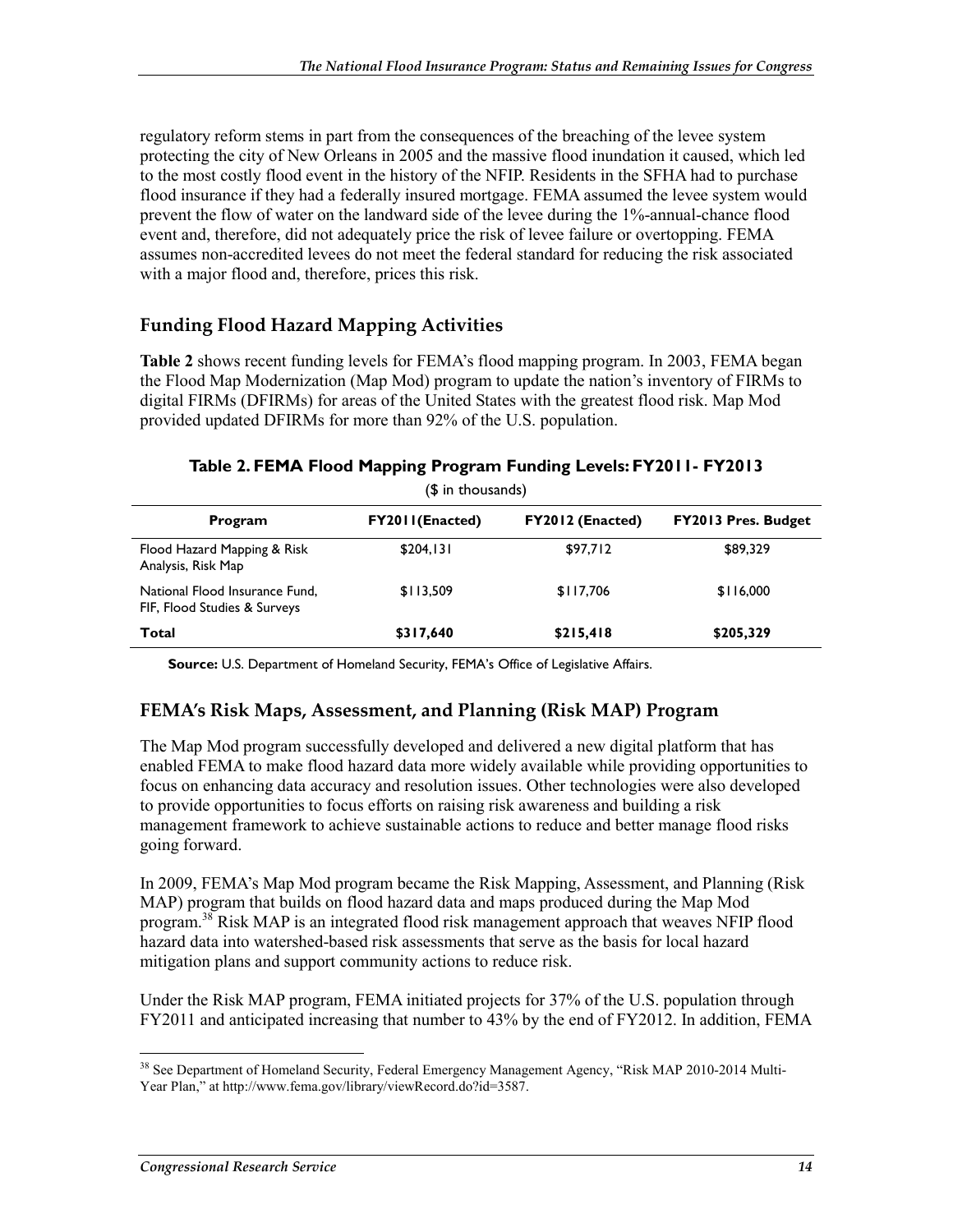had also anticipated providing to communities New, Validated or Updated Engineering (NVUE) data for 54% of the miles mapped under the NFIP. By the end of FY2012, FEMA had initiated studies to cover approximately 61% of the miles mapped. FEMA continues to update the nation's coastal-flood hazard studies.

## **Financial Status of NFIP**

This section examines the current financial status of NFIP, including borrowing from the U.S. Treasury and remaining financial issues for Congress.

**Table 3** shows that the NFIP currently has about 5.6 million policies in force nationwide covering approximately \$1.3 trillion in property. The NFIP has almost 20,000 participating communities, and policyholders paid \$3.48 billion in premiums in 2011. The NFIP experienced 6 catastrophic loss years—defined as payouts of \$1 billion or more—in its 44-year history that severely tested the financial resiliency of the program. These years include 1995, 2001, 2004, 2005, 2008, and 2011.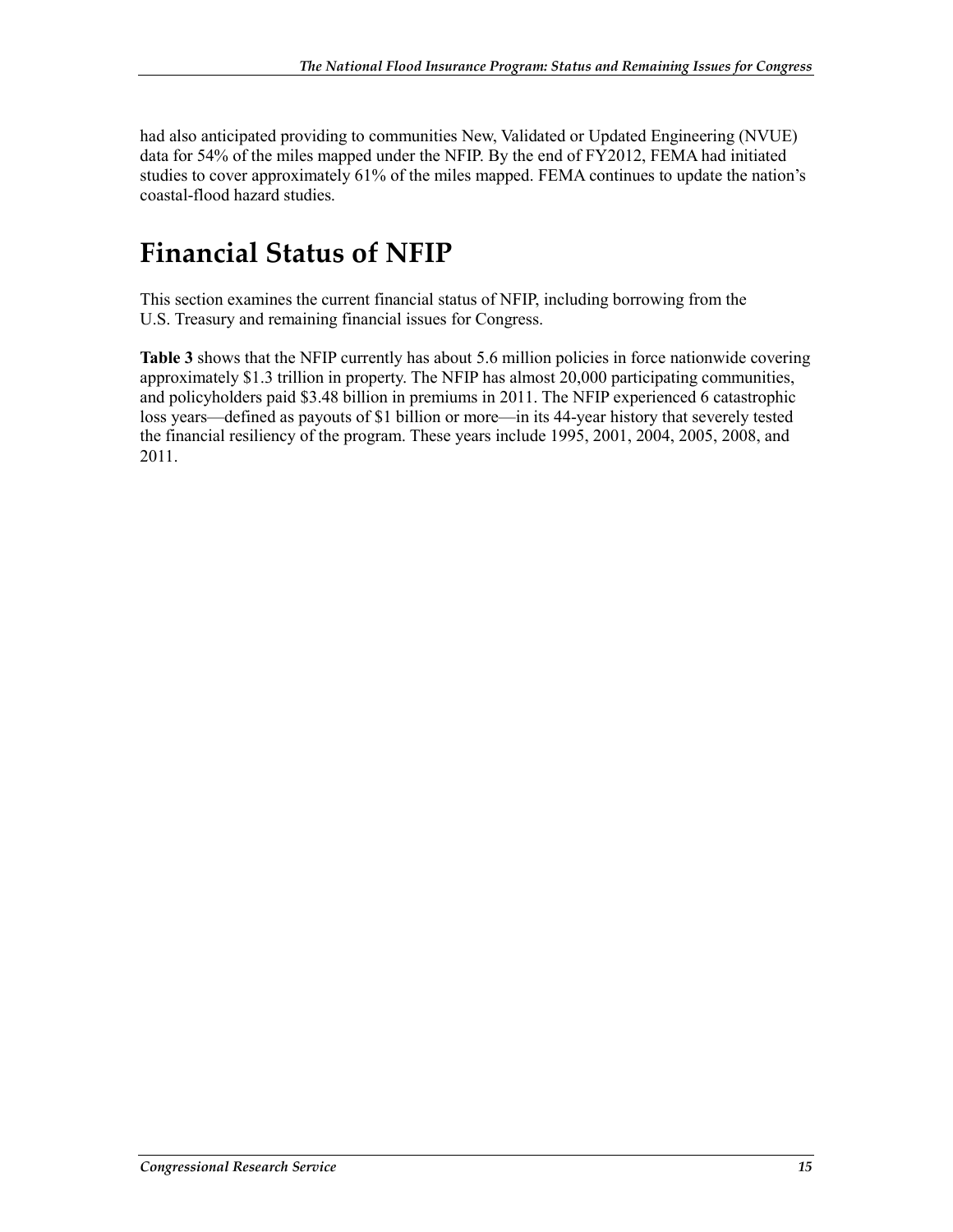|                      | Number of<br><b>Policies in</b> | <b>Total Written</b> | <b>Total Face Value</b> | <b>Total</b><br>Number of | <b>Total Payments</b><br>Made to |
|----------------------|---------------------------------|----------------------|-------------------------|---------------------------|----------------------------------|
| <b>Calendar Year</b> | <b>Force</b>                    | <b>Premium</b>       | of Coverage             | <b>Claims Paid</b>        | <b>Policyholders</b>             |
| 1972-1977            | <b>NA</b>                       | <b>NA</b>            | <b>NA</b>               | 4,441                     | \$18,035,658                     |
| 1978                 | 1,446,354                       | \$111,250,585        | \$50,500,956,000        | 29,122                    | \$147,719,253                    |
| 1979                 | 1,843,441                       | \$141,535,832        | \$74,375,240,000        | 70,613                    | \$483,281,219                    |
| 1980                 | 2,103,851                       | \$159,009,583        | \$99,259,942,000        | 41,918                    | \$230,414,295                    |
| 1981                 | 1,915,065                       | \$256,798,488        | \$102,059,859,000       | 23,261                    | \$127,118,031                    |
| 1982                 | 1,900,544                       | \$354,842,356        | \$107,296,802,000       | 32,831                    | \$198,295,820                    |
| 1983                 | 1,981,122                       | \$384,225,425        | \$117,834,255,000       | 51,584                    | \$439,454,937                    |
| 1984                 | 1,926,388                       | \$420,530,032        | \$124,421,281,000       | 27,688                    | \$254,642,874                    |
| 1985                 | 2,016,785                       | \$452,466,332        | \$139,948,260,000       | 38,676                    | \$368,238,794                    |
| 1986                 | 2,119,039                       | \$518,226,957        | \$155,717,168,000       | 13,789                    | \$126,384,695                    |
| 1987                 | 2,115,183                       | \$566,391,536        | \$165,053,402,000       | 13,400                    | \$105,432,378                    |
| 1988                 | 2, 149, 153                     | \$589,453,163        | \$175,764,175,000       | 7,758                     | \$51,022,523                     |
| 1989                 | 2,292,947                       | \$632,204,396        | \$265,218,590,000       | 36,245                    | \$661,658,285                    |
| 1990                 | 2,477,861                       | \$672,791,834        | \$213,588,265,000       | 14,766                    | \$167,896,816                    |
| 1991                 | 2,532,713                       | \$737,078,033        | \$223,098,548,000       | 28,549                    | \$353,681,702                    |
| 1992                 | 2,623,406                       | \$800,973,357        | \$236,844,980,000       | 44,650                    | \$710,225,154                    |
| 1993                 | 2,828,558                       | \$890,425,274        | \$267,870,761,000       | 36,044                    | \$659,059,461                    |
| 1994                 | 3,040,198                       | \$1,003,850,875      | \$295,935,328,000       | 21,583                    | \$411,075,128                    |
| 1995                 | 3,476,829                       | \$1,140,808,119      | \$349,137,768,000       | 62,441                    | \$1,295,578,117                  |
| 1996                 | 3,693,076                       | \$1,275,176,752      | \$400,681,650,000       | 52,677                    | \$828,036,508                    |
| 1997                 | 4,102,416                       | \$1,509,787,517      | \$462,606,433,000       | 30,338                    | \$519,537,378                    |
| 1998                 | 4,235,138                       | \$1,668,246,681      | \$497,621,083,000       | 57,348                    | \$886,327,133                    |
| 1999                 | 4,329,985                       | \$1,719,652,696      | \$534, 117, 781, 000    | 47,247                    | \$754,970,800                    |
| 2000                 | 4,369,087                       | \$1,723,824,570      | \$567,568,653,000       | 16,362                    | \$251,720,536                    |
| 2001                 | 4,458,470                       | \$1,740,331,079      | \$611,918,920,000       | 43,589                    | \$1,277,002,489                  |
| 2002                 | 4,519,799                       | \$1,802,277,937      | \$653,776,126,000       | 25,312                    | \$433,644,094                    |
| 2003                 | 4,565,491                       | \$1,897,687,479      | \$691,786,140,000       | 36,838                    | \$780,492,440                    |
| 2004                 | 4,667,446                       | \$2,040,828,486      | \$765,205,681,000       | 55,825                    | \$2,232,042,331                  |
| 2005                 | 4,962,011                       | \$2,241,264,140      | \$876,679,658,000       | 212,778                   | \$17,713,105,660                 |
| 2006                 | 5,514,895                       | \$2,604,844,133      | \$1,054,087,148,000     | 24,592                    | \$640,623,771                    |
| 2007                 | 5,655,919                       | \$2,843,422,049      | \$1,141,242,230,000     | 23,129                    | \$612,351,594                    |
| 2008                 | 5,684,275                       | \$3,066,729,200      | \$1,197,659,846,000     | 74,266                    | \$3,450,249,017                  |
| 2009                 | 5,704,198                       | \$3,202,267,224      | \$1,233,005,263,000     | 30,821                    | \$772,390,723                    |
| 2010                 | 5,559,313                       | \$3,348,222,091      | \$1,227,932,424,400     | 27,165                    | \$708,992,043                    |
| 2011                 | 5,585,797                       | \$3,477,338,993      | \$1,264,043,634,800     | 65,315                    | \$1,847,881,892                  |

#### **Table 3. NFIP Program Statistics**

(as of December 31, 2011; \$ nominal)

**Source:** U.S. Department of Homeland Security, FEMA's Office of Legislative Affairs.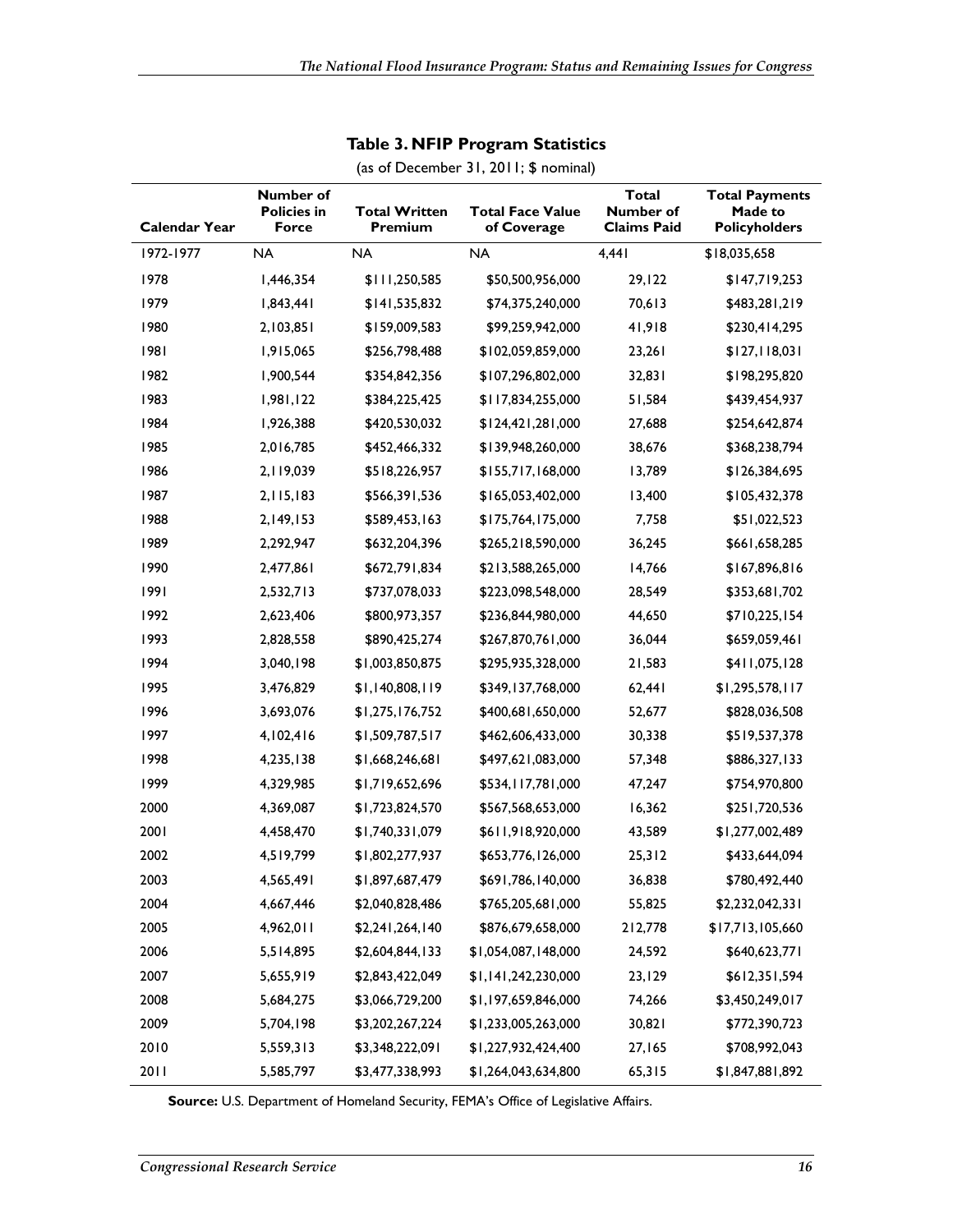**Figure 1** shows that over the period from 1978 to 2011, the NFIP experienced nine loss years in which flood loss payments exceeded premiums written.<sup>39</sup> In 2005, Hurricanes Katrina- and Ritarelated losses easily dwarf all other loss years. The flood-related losses from the 2005 and 2008 hurricane seasons resulted in substantial NFIP borrowing from the U.S. Treasury that led to the current \$17.75 billion in cumulative debt. (See **Table 4**.)

#### **Figure 1. Difference Between Total Premiums Written and Total Payments Made to Policyholders Under the National Flood Insurance Programs: 1978-2011**



(\$ nominal)

**Source:** CRS presentation based on data from the Federal Emergency Management Agency.

### **Treasury Borrowing**

**Table 4** shows the history of U.S. Treasury borrowing and repayments under the NFIP from 1981 through 2011. The NFIP was self-supporting from 1986 until 2005, covering all administrative expenses and claim payments out of premium income and fees. Since Hurricane Katrina struck in August 2005, FEMA has had to borrow \$19.64 billion, which includes \$2.6 billion over the 2007- 2009 period, to pay claims from Hurricane Ike and the Midwest floods of 2008.<sup>40</sup> The NFIP's borrowing authority was increased to \$20.725 billion on March 23, 2006, and to \$30.425 billion on January 6, 2013.

<sup>1</sup> <sup>39</sup> These unusual flood loss years were 1978, 1979, 1980, 1983, 1989, 1995, 2004, 2005, and 2008.

 $^{40}$  It appears unlikely that the \$17.75 billion in debt to the U.S. Treasury, as of June 30, 2012, will be repaid within the next 10 years given annual interest payments of about \$1 billion and annual premium income of approximately \$3.5 billion.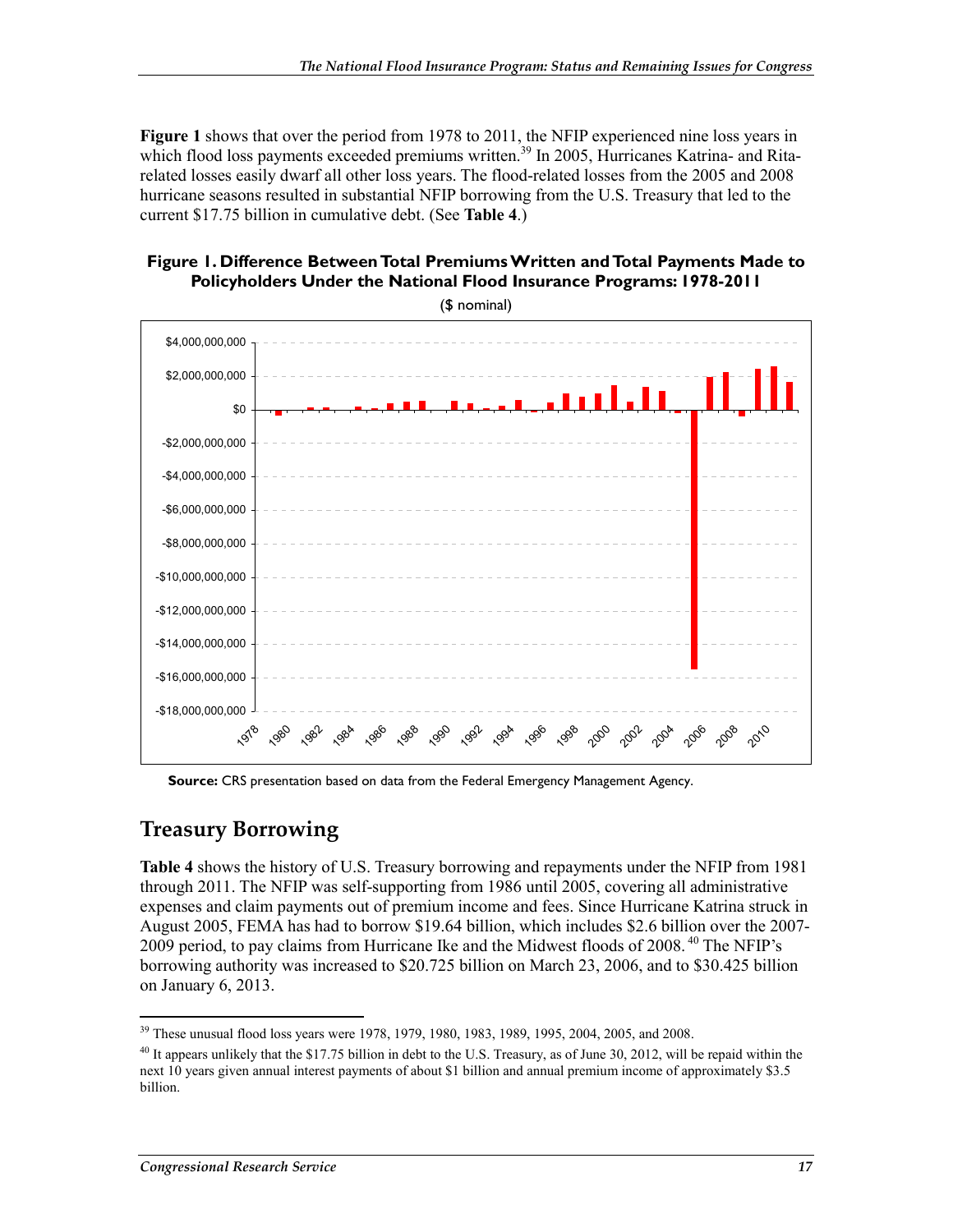| <b>Fiscal Year</b>         | <b>Amount Borrowed</b> | <b>Amount Repaid</b> | <b>Cumulative Debt</b> |
|----------------------------|------------------------|----------------------|------------------------|
| Prior to 1981 <sup>a</sup> | \$917,406,008          | \$0                  | \$917,406,008          |
| 1981                       | \$164,614,526          | \$624,970,099        | \$457,050,435          |
| 1982                       | \$13,915,000           | \$470,965,435        | \$0                    |
| 1983                       | \$50,000,000           | \$0                  | \$50,000,000           |
| 1984b                      | \$200,000,000          | \$36,879,123         | \$213,120,877          |
| 1985                       | \$0                    | \$213,120,877        | \$0                    |
| 1986-1993                  | \$0                    | \$0                  | \$0                    |
| 1994c                      | \$100,000,000          | \$100,000,000        | \$0                    |
| 1995                       | \$265,000,000          | \$0                  | \$265,000,000          |
| 1996                       | \$423,600,000          | \$62,000,000         | \$626,600,000          |
| 1997                       | \$530,000,000          | \$239,600,000        | \$917,000,000          |
| 1998                       | \$0                    | \$395,000,000        | \$522,000,000          |
| 1999                       | \$400,000,000          | \$381,000,000        | \$541,000,000          |
| 2000                       | \$345,000,000          | \$541,000,000        | \$345,000,000          |
| 2001                       | \$600,000,000          | \$345,000,000        | \$600,000,000          |
| 2002                       | \$50,000,000           | \$640,000,000        | \$10,000,000           |
| October 2002               | \$0                    | \$10,000,000         | \$0                    |
| 2003 (Nov.-Sept.)          | \$0                    | \$0                  | \$0                    |
| 2004                       | \$0                    | \$0                  | \$0                    |
| 2005 <sup>d</sup>          | \$300,000,000          | \$75,000,000         | \$225,000,000          |
| 2006                       | \$16,660,000,000       | \$0                  | \$16,885,000,000       |
| 2007                       | \$650,000,000          | \$0                  | \$17,535,000,000       |
| 2008                       | \$50,000,000           | \$225,000,000        | \$17,360,000,000       |
| 2009                       | \$1,987,988,421        | \$347,988,421        | \$19,000,000,000       |
| 2010                       | \$0                    | \$500,000,000        | \$18,500,000,000       |
| 2011                       | \$0                    | \$750,000,000        | \$17,750,000,000       |
| <b>Total</b>               | \$23,707,523,955       | \$5,957,523,955      | \$17,750,000,000       |

#### **Table 4. History of U.S. Treasury Borrowing Under the National Flood Insurance Program**

(as of June 30, 2012; \$ nominal)

**Source:** CRS presentation based on data from the U.S. Department of Homeland Security, Federal Emergency Management Agency's Office of Legislative Affairs.

**Notes:** Borrowings through 1985 were repaid from congressional appropriations. The NFIP did not borrow from 1986 through 1993. Since 1994, borrowings are repaid from premium and other income. The existing debt outstanding is expected to be repaid with premium income or with congressional appropriations.

- a. Balance forward from U.S. Department of Housing and Urban Development.
- b. Figure for the \$213.1 million in cumulative debt in 1984 provided by FEMA reflects additional cost outside of the insurance program.
- c. Of the \$100 million borrowed, only \$11 million was needed to cover obligations.
- d. NFIP borrowed \$300 million in 2005 to pay claims from the 2004 hurricane season, but Hurricanes Katrina, Rita, and Wilma struck after late August 2005, and claims were submitted after the 2006 fiscal year began.

The Flood Insurance Reform Act of 2012 requires FEMA to establish a reserve fund, beginning in FY2013, to offset claims during catastrophic loss years to reduce the likelihood of the NFIP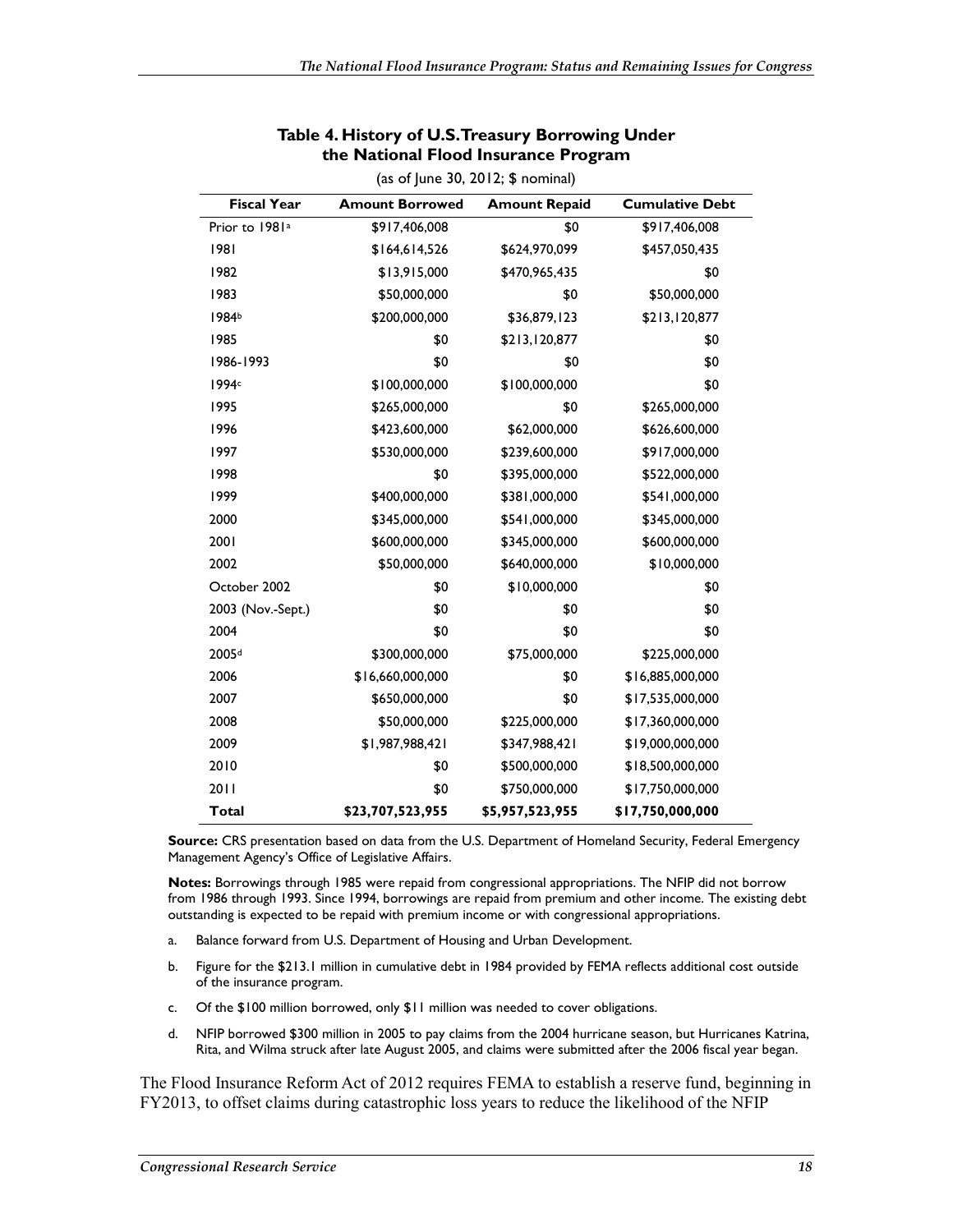having to borrow from the Treasury.<sup>41</sup> Although the 2012 Reform Act does not forgive any portion of the NFIP debt, it requires FEMA to create a repayment schedule for funds borrowed from the Treasury and directs FEMA to include catastrophic loss years when assessing flood risk in order to set annual premium rates.<sup>42</sup> The latter requirement allows the program to collect riskbased premiums that, in theory, would reduce the likelihood of the program encountering financial deficits that result in program borrowing from the Treasury. Some experts believe that even if FEMA increased flood insurance rates up to the maximum amount allowed under the new law (20% per year), the program would still not have sufficient funds to cover future obligations for policyholder claims, operating expenses, and interest on debt.

### **Factors Affecting Financial Soundness of the NFIP**

In considering the NFIP's financial solvency, it may be useful to recognize two things: (1) the NFIP was not capitalized at inception by Congress and (2) the program does not operate under the traditional insurance definition of fiscal solvency that requires the insurer to have statutory reserves as a condition of receiving authorization to sell insurance in a given state.

#### **Premium Subsidies**

Before the passage of the Flood Insurance Reform Act of 2012, the NFIP faced a long-term solvency challenge because the program did not have a financing mechanism for handling catastrophic losses and it charged less-than-actuarial rates for pre-FIRM structures.<sup>43</sup> Annual premiums were not likely to cover the program's long-term expenses, claim costs, and interest and principal debt repayment to the U.S. Treasury. Therefore, taxpayers faced financial exposure from recurring catastrophic flood events.<sup>44</sup> FEMA's old rate-setting structure was designed to generate premiums at least sufficient to cover losses and loss adjustment expenses relative to the "historical average loss year."<sup>45</sup> There was no contingent amount added to premiums to build a surplus. When losses and expenses exceeded premiums, the program was authorized to borrow from the U.S. Treasury but had to repay the funds with interest.

Many experts insisted that the NFIP would not be financially sound until actuarial risk-based rates were charged. FEMA reports that 78% of policyholders already pay actuarial premiums, albeit there is some debate about whether rates reflect the true flood risk to people and property.<sup>46</sup>

<sup>1</sup> 41 P.L. 112-141; 126 Stat. 916, Sec. 100212.

 $42$  Ibid, Sec. 100211.

 $^{43}$  Buildings constructed after December 31, 1974, or after the publication of a flood insurance rate map (FIRM), are charged an actuarial premium that reflects the property's risk of flooding. Subsidized rates, on the other hand, are determined by a statutory mandate that requires rates to be affordable so individuals are encouraged to participate. Owners of properties built prior to the issuance of a community's flood hazard map or January 1, 1974 (Pre-Firm structures), usually pay subsidized rates and are exempted from the NFIP's floodplain management standards. Even properties that are remapped into higher-risk areas pay the subsidized rates—a situation that exacerbates the financial challenges facing the NFIP.

<sup>44</sup> U.S. Government Accountability Office, FEMA's Rate-Setting Process Warrants Attention," GAO-09-12, October 31, 2008.

<sup>&</sup>lt;sup>45</sup> In contrast, commercial insurance premiums are typically set at a level that covers expected losses and expenses plus an amount for a profit margin. A portion of each premium dollar collected is then set aside in loss reserves, which are invested and used to pay claims and expenses.

<sup>46</sup> Federal Emergency Management Agency, "Actuarial Rate Review: In Support of the October 1, 2010, Rate and Rule Changes," July 2010, p. 22.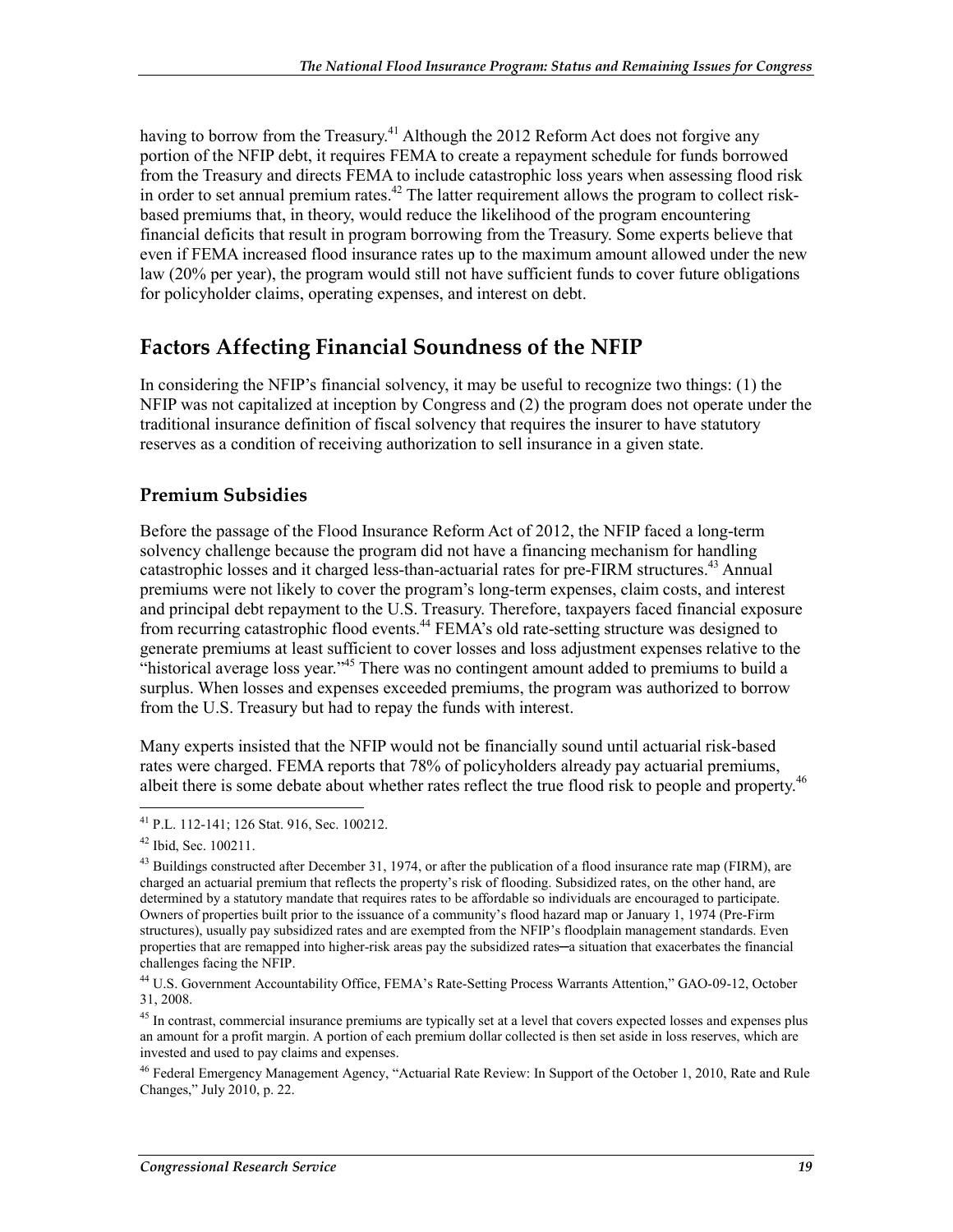Charging rates that fully reflect flood risk arguably would discourage development in the most risky areas.

The new law eliminated subsidized premium rates and allowed rates to be adjusted to reflect true risk, taking into consideration historical loss data, including catastrophic loss years and other factors, such as coastal storm surge and climate change.<sup>47</sup> To address the affordability issue, the new law authorized a study of the feasibility of an insurance voucher system or similar means tested assistance.<sup>48</sup> As indicated earlier, the Flood Insurance Reform Act of 2012 established a catastrophe fund to stabilize catastrophe losses from year to year.<sup>49</sup>

#### **Repetitive Flood Loss Properties**

Properties that experience repetitive flood losses, known as a "repetitive loss properties" (RLP) and "severe repetitive loss properties" (SRLP), account for a disproportionately large share of all the flood insurance claims filed and paid under the NFIP.<sup>50</sup> Historically, it is estimated that approximately 1% of the properties insured under the NFIP have accounted for over a third of claims paid. About 1 in 10 homes that suffer repetitive flood damages have cumulative flood insurance claims that have exceeded the value of the house.<sup>51</sup> FEMA estimates that 90% of all RLPs were built prior to December 31, 1974, or before the adoption of a FIRM—and, hence, have been subject to premium discounts. Importantly, the annual increase in new RLPs is outpacing FEMA mitigation efforts by a factor of 10 to 1. After the 1993 Midwest flood, FEMA and other federal government agencies spent hundreds of millions of dollars to remove frequently flooded structures from the floodplain.

**Table 5** shows that since 1978, a total of 166,368 RLPs have had 496,178 claims paid, which has cost the National Flood Insurance Fund a total of \$12.1 billion in nominal dollars. **Appendix A** shows RLPs by state. The average claim for these properties was \$24,388.

<u>.</u>

<sup>47</sup> P.L. 112-141; 126 Stat. 916, Sec. 100211.

<sup>48</sup> Ibid., Sec. 100236.

<sup>49</sup> Ibid., Sec. 100212.

<sup>&</sup>lt;sup>50</sup> A repetitive loss property (RLP) is defined as an insured property that experiences two or more flood losses greater than \$1,000 within any 10-year period. A subset of RLPs, called severe repetitive loss properties (SRLP), have incurred at least four NFIP claim payments of at least \$5,000 each or the cumulative amount of such claims payments exceeds \$20,000 or for which at least two separate claims have been made with the cumulative amount of the building portion of such claims exceeding the market value of the building.

<sup>51</sup> U.S. Department of Homeland Security, Office of Inspector General, *FEMA's Implementation of the Flood Insurance Reform Act of 2004*, OIG-09-45, March 26, 2009, p. 4, at http://www.dhs.gov/xoig/assets/mgmtrpts/OIG\_09- 45\_Mar09.pdf.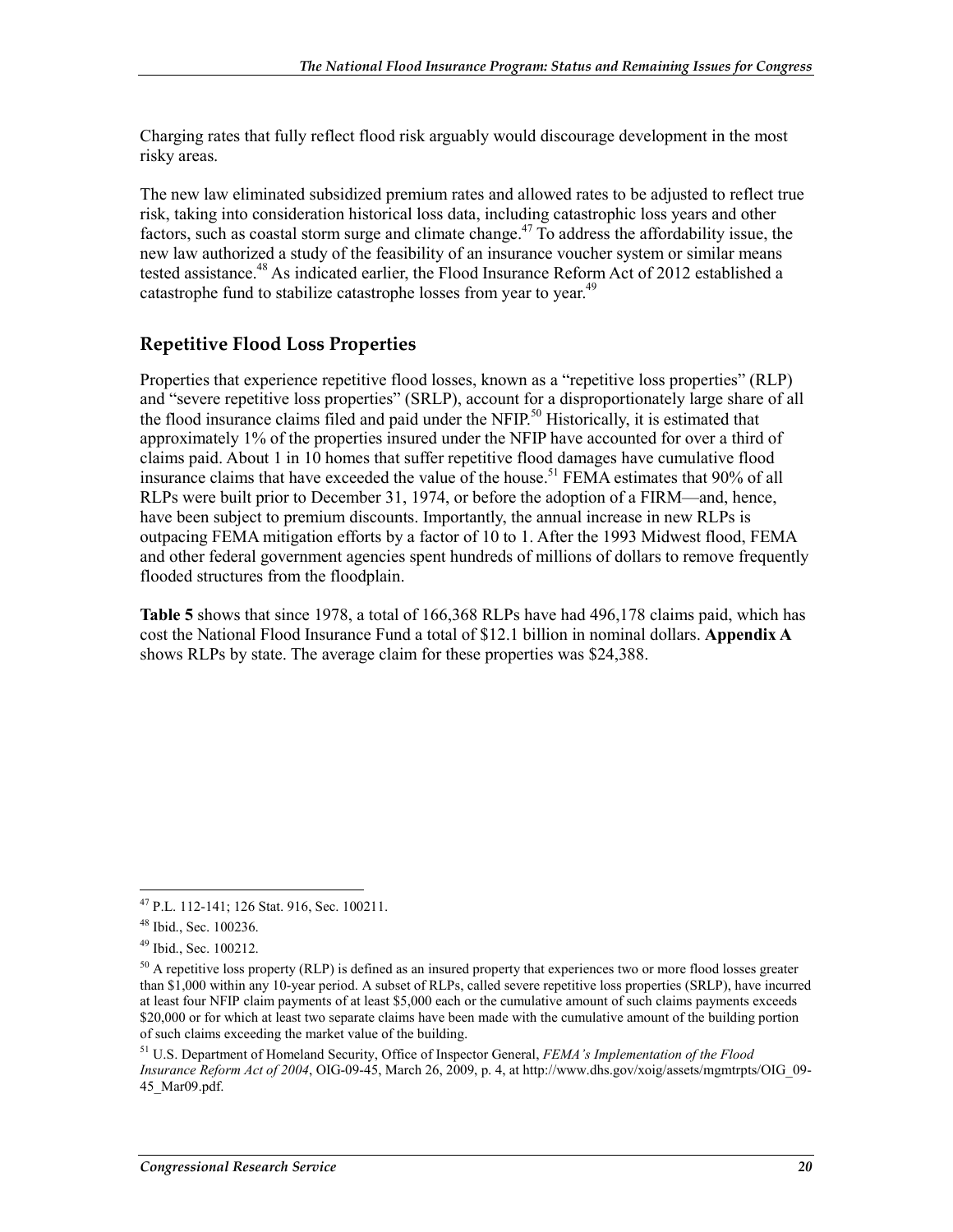| <b>Building Payments</b> | \$9,332,087,006  |
|--------------------------|------------------|
| <b>Contents Payments</b> | \$2,768,293,788  |
| Total payments           | \$12,100,980,774 |
| Average payment          | \$24,388         |
| Number of Losses         | 496,178          |
| Number of Properties     | 166,368          |

**Table 5. Total Repetitive Flood Loss Properties in the NFIP: 1978-2011** 

(as of December 31, 2011: \$ nominal)

**Source:** U.S. Department of Homeland Security, Federal Emergency Management Agency.

FEMA has undertaken several actions over the years to address the RLP problem. The initial strategy, announced in 1999, was to identify the nation's inventory of RLPs and focus on structures that were substantially damaged (i.e., damaged 50% or more of market value), at which time they would be reconstructed, elevated, or flood-proofed to prevent future damage. One reported difficulty has been reluctance and inconsistency at the local community level in declaring structures substantially damaged, which triggers the requirement to rebuild to a higher flood construction standard.

FEMA also pursued a strategy of phasing out premium subsidies on RLPs through voluntary buyouts or the imposition of full actuarially based rates on RLP owners who refuse to accept FEMA's offer to mitigate the effect of flood damage. In addition, the agency incorporated special incentives into the Community Rating System and provided data to states and communities to help them address the RLPs.

The Flood Insurance Reform Act of  $2004^{52}$  required FEMA to establish the Repetitive Flood Claims (RFC) and the Severe Repetitive Loss (SRL) Grant programs to provide funding to reduce or eliminate the long-term risk of flood damage under the NFIP. The RFC program offers grants to states and local governments to mitigate future flood losses. Mitigation projects typically include demolishing, relocating, elevating, or flood-proofing structures. However, the SRL program has proven to be cumbersome for communities and states to administer. Currently, there are more than 12,300 SRL policies being serviced in the NFIP-Special Direct Facility (NFIP-SDF).

The Flood Insurance Reform Act of 2012 streamlined and reauthorized the Flood Mitigation Assistance Program (FMA), the RFC, and the SRL to allow federal funds to be used for mitigation of repetitive- or severe-repetitive-loss structures to improve their effectiveness and efficiency.<sup>53</sup>

#### **Low NFIP Program Participation**

The intent and success of the NFIP rests on making affordable flood insurance widely available to the general public and protecting communities from potential damage through floodplain management. Since 1973, federal regulations have required flood insurance on structures located

<sup>1</sup> 52 P.L. 108-264; 118 Stat. 712.

<sup>53</sup> P.L. 112-141, Sec. 100225.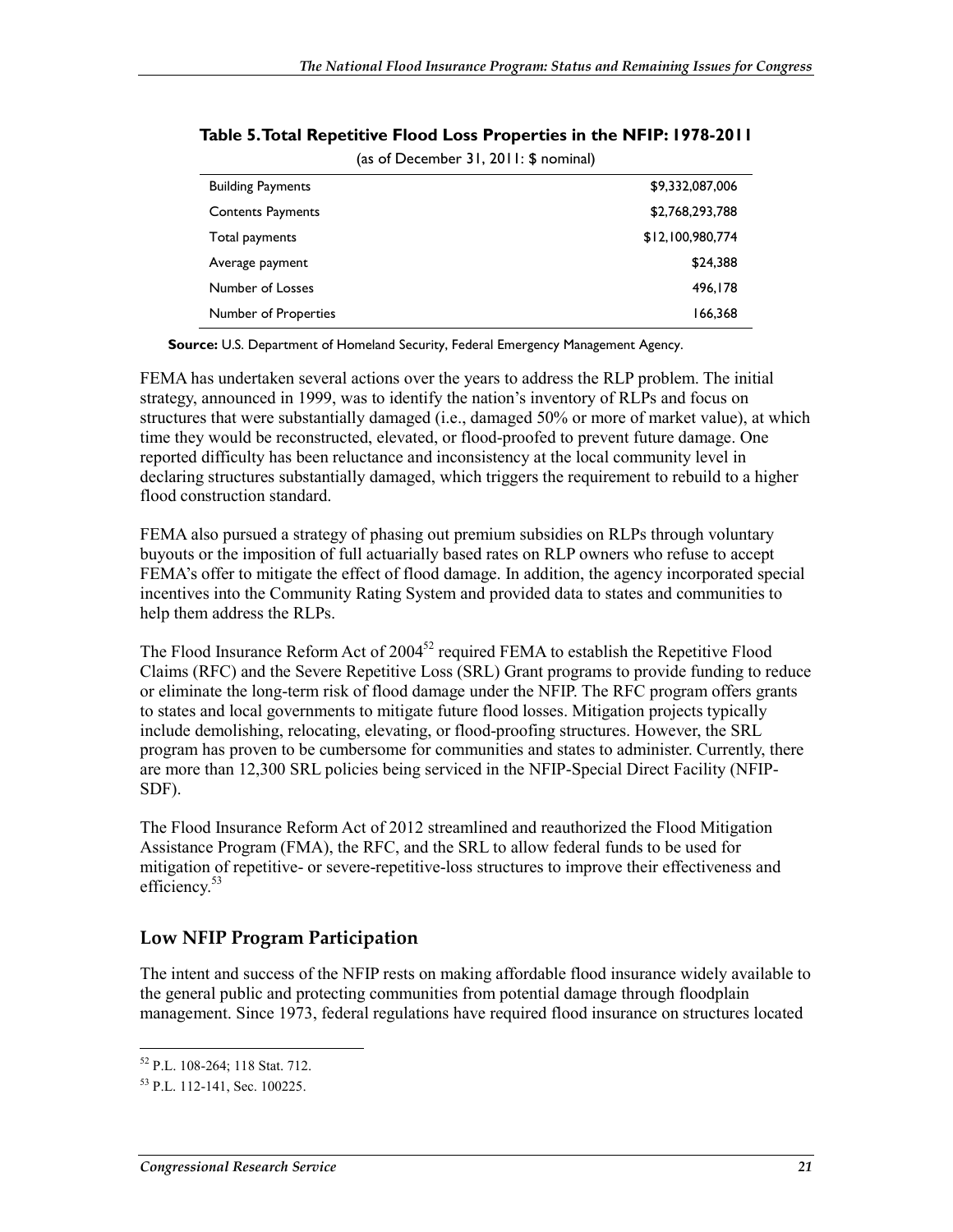in identified Special Flood Hazard Areas (SFHAs) that have a federally backed mortgage. Also, since 1994, recipients of certain flood disaster assistance have been required to purchase and hold flood insurance to protect against future flood losses, under penalty of receiving no federal disaster aid in subsequent floods.<sup>54</sup> Despite the existence of this mandatory flood insurance purchase requirement, take-up rates for flood insurance have historically been low and the federal government's exposure to uninsured property losses from flooding remains substantial. Many homeowners do not completely recognize or internalize their flood risk and are overly optimistic about the magnitude of the flood risk to which they are exposed. Consequently, the NFIP has not achieved the level of individual participation originally envisioned by Congress.

Researchers indicate that there are at least five possible explanations for the low market penetration for flood insurance: (1) flood insurance is not seen as being worth the cost (i.e., a poor investment); (2) individuals have misperceptions about low-probability risks and lack information about the NFIP;<sup>55</sup> (3) private insurance agents do not market NFIP policies; (4) lack of compliance with the mandatory purchase requirement or failure to ensure that property owners maintain coverage for the life of the loan; and (5) many homeowners in risky areas either do not have a mortgage or have a mortgage from a lender that does not enforce the mandatory purchase requirement.

FEMA lacks nationwide data on the number of properties in floodplains, which makes it difficult to accurately determine insurance market penetration. Available evidence suggests that penetration rates in the 100-year floodplain are consistently low. A 2006 study of the NFIP's mandatory purchase requirement nationwide conducted by the Rand Corporation indicated that only about 49% of single-family homes in SFHAs are covered by flood insurance.<sup>56</sup> In the absence of flood insurance, the cost of repairing flood-damaged property is usually borne by either the property owner from their own financial resources or with assistance through federal relief programs, instead of by flood insurance payments. This situation has resulted in billions of dollars of uninsured property losses and arguably results in higher social costs.

The Flood Insurance Reform Act of 2012 addressed the lack of enforcement of the mandatory insurance purchase requirement by increasing the amount of civil penalties that can be imposed against regulated lending institutions that fail to require flood insurance from \$350 to \$2,000 per violation.<sup>5</sup>

#### **Inaccurate Flood Hazard Maps**

FEMA is responsible for identifying and mapping the nation's floodplain areas and identifying flood-risk zones in such areas. Flood Insurance Rate Maps (FIRMs) are used for setting flood insurance rates, regulating floodplain development, and communicating information about the 1%-annual-chance flood hazard to those who live in floodplains. FIRMs also are used to determine whether property owners are required by law to obtain flood insurance as a condition of obtaining mortgage loans or other federally related financial assistance. Without accurate and

<sup>54</sup> CRS Report RS22945, *Flood Insurance Requirements for Stafford Act Assistance*, by Edward C. Liu.

<sup>55</sup> Howard C. Kunreuther, "The Changing Societal Consequences of Risks from Natural Hazards." *Annals of the American Academy of Political and Social Science* 1979, vol. 443, pp. 104-116.

<sup>56</sup> Rand Institute for Civil Justice, "The National Flood Insurance Program's Market Penetration Rate: Estimates and Policy Implications," 2006, available at http://www.rand.org/pubs/technical\_reports/2006/RAND\_TR300.pdf. 57 P.L. 112-141; Sec. 100208.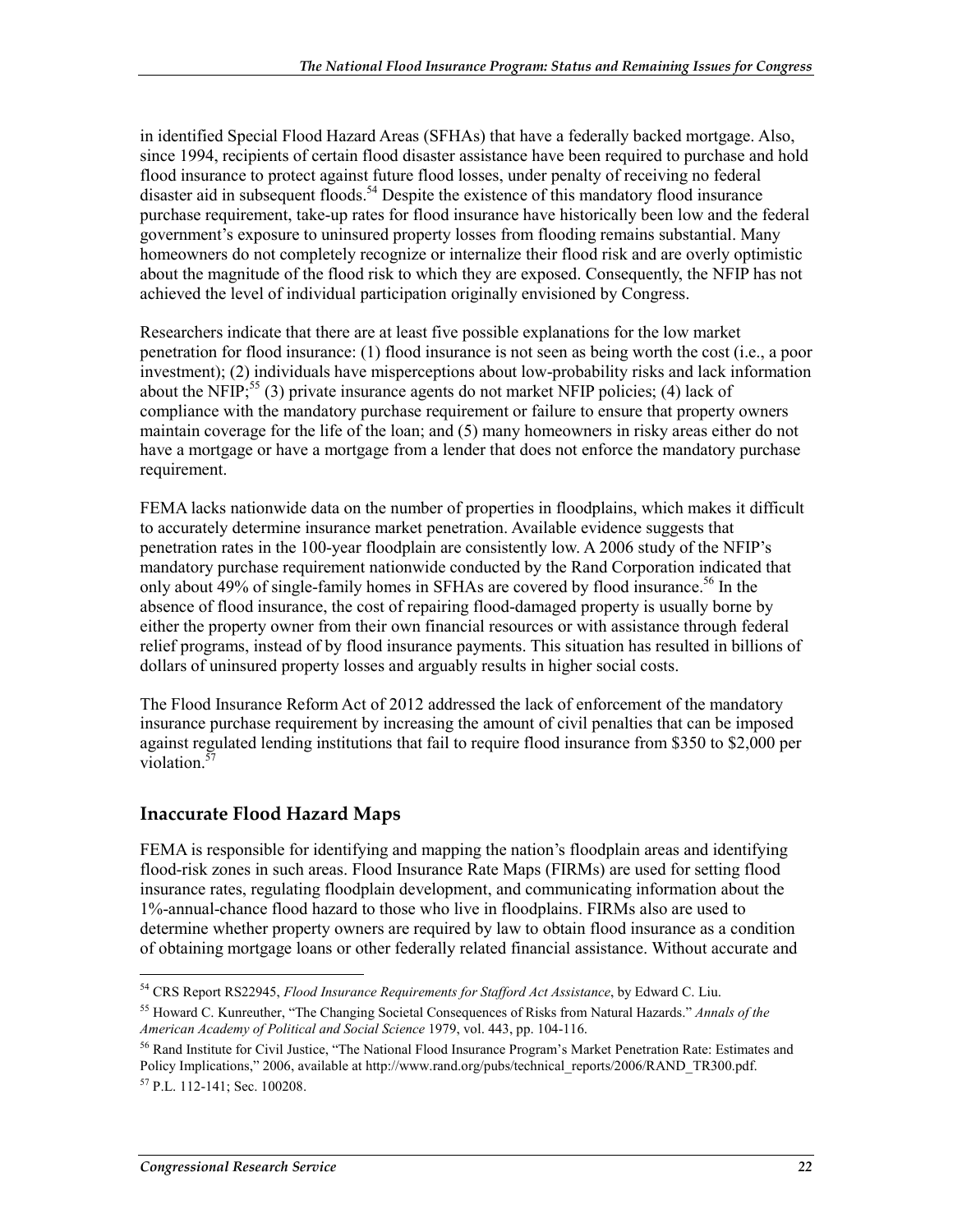updated flood hazard maps, property owners and small businesses could underestimate their exposure to flood risks and make poor financial decisions about protecting their properties (i.e., where to build and whether to purchase flood insurance or take other measures to protect their properties).

The Flood Insurance Reform Act of 2012 authorized several regulatory changes to improve the accuracy of flood maps and established a process to allow communities to request a remapping based on the standards recommended by a newly established Technical Mapping Advisory Council and adopted by FEMA.<sup>58</sup> The new law also authorized the creation of an independent Scientific Resolution Panel consisting of experts on flood hazard maps and flood insurance to address mapping-related concerns from communities that are dissatisfied with the outcome of their appeal to  $FEMA.<sup>59</sup>$ 

#### **Lack of Enforcement of Floodplain Management Regulations**

The Flood Insurance Reform Act of 2012 requires FEMA to conduct a study of the impact, effectiveness, and feasibility of including widely used and nationally recognized building codes as part of the floodplain management criteria. The new law would also allow the use of funds under the Community Development Block Grant Program (CDBG) to include community building code administration grants. $60$ 

Under the NFIP, FEMA is prohibited from providing flood insurance to property owners residing in communities not participating in the NFIP.<sup>61</sup> Local communities must adopt and enforce certain minimum floodplain management ordinances as a condition for participation in the NFIP. However, efforts to guide construction and development away from high-risk areas through community-based land-use and zoning ordinances have reportedly been subordinated to building and elevation requirements that lead to further development of the floodplains.<sup>62</sup> Even in hazardprone floodways and coastal areas, building and rebuilding are allowed under NFIP standards, with the cost of insurance varying with property elevation.

#### **Coastal Flood Hazard Risk Assessment and Mapping**

One issue of contention that emerged from the controversy and litigation surrounding Katrinarelated wind versus water insurance claims disputes was whether the NFIP should be expanded to allow policyholders to purchase optional wind coverage. Following the storm, individuals and businesses in Louisiana, Mississippi, and Alabama protested against what they claimed were inappropriate obstacles to the payment of their property damage insurance claims. When insurance adjustors and damage experts assessed the properties damaged by Hurricane Katrina, they were faced with the issue of allocating damages between wind (a covered loss) and flood (an excluded loss). Post-Katrina insurance claims litigation and the delays and economic uncertainty

<sup>&</sup>lt;sup>58</sup> Ibid, Sec. 100216.

<sup>59</sup> Ibid, Sec. 100218.

<sup>60</sup> Ibid. Sec. 100243.

 $61$  44 CFR 59.21.

<sup>62</sup> National Wildlife Federation, *Heavy Rainfall and Increased Flooding Risk: Global Warming's Wake-up Call for the Central United States*, 2008, at http://www.nwf.org/extremeweather/pdfs/Heavy\_Rainfall\_and\_Increased\_Flooding-Wake-Up Call for Central U.S2.pdf.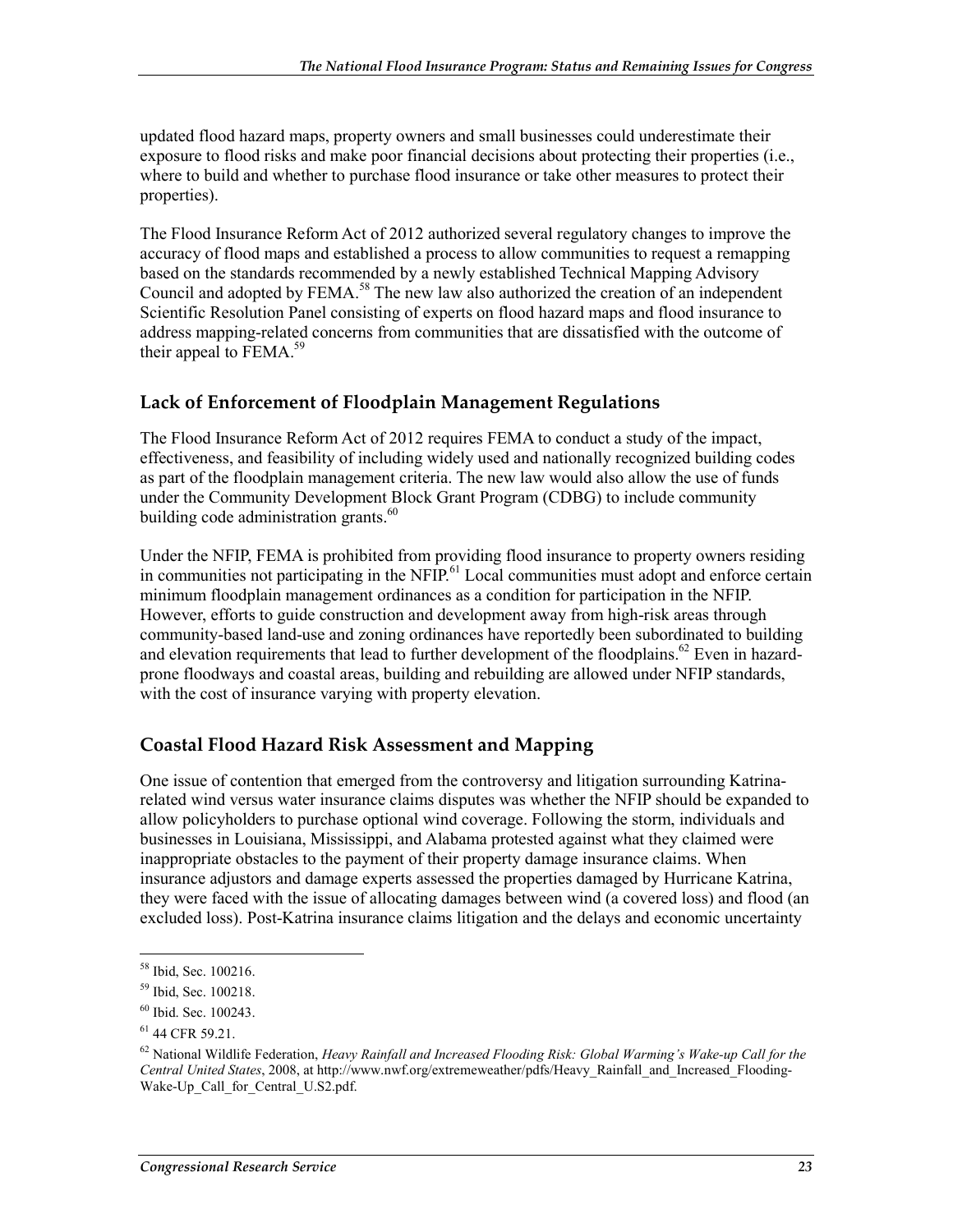generated for consumers and insurers raised concerns about post-event judicial interpretations of the scope of insurance coverage.

Proponents of optional wind coverage under the NFIP argued that this policy change was necessary because of the difficulties property owners faced in obtaining affordable private wind coverage in states along the Gulf and Atlantic Coasts. Private insurers had increased premiums and deductibles and reduced coverage or withdrawn altogether from these areas out of concern about catastrophic risk exposure.

Opponents of adding wind coverage to the NFIP believed there was adequate wind coverage capacity in every state through either the traditional private market or through the state residual market program (e.g., wind pools). Critics maintained that expanding the NFIP to add wind coverage would dramatically increase the financial exposure of the NFIP and, hence, federal taxpayers. Concerns were also expressed about the NFIP's ability to determine actuarially sound rates for the windstorm portion of this coverage and avoid wide-scale financial deficits in the program following a catastrophic flood event.

Moreover, there were concerns that even actuarial rates may not produce sufficient premium income to cover the program's administration costs and losses in the event of a catastrophic event. The Government Accountability Office (GAO) issued a report in 2008 that outlined some difficulties that FEMA could face in implementing an optional wind coverage provision. Some of the obstacles included (1) the concern about "adverse selection" or the likelihood that only those property owners at highest risk would purchase coverage; (2) wind hazard prevention standards that communities would have to adopt to receive coverage; (3) uncertainty about the adoption of programs to accommodate wind coverage; (4) difficulties in establishing a new rate-setting process; (5) enforcement of new building codes; and (6) administration and oversight of the program.<sup>6</sup>

The Flood Insurance Reform Act of 2012 established the Consumer Option for an Alternative System to Allocate Losses (COASTAL) program to authorize the use of scientific coastal hazard data collected by NOAA in conjunction with engineering formulas to be developed by FEMA to accurately assess flood insurance claims for total-loss, "slab" properties.<sup>64</sup> The aim of the COASTAL program is to better estimate wind versus water risks and allocate insured losses following a major hurricane, storm surge, or tornado.

#### **Moral Hazard and Federal Disaster Assistance**

According to the written testimony of Administrator Craig Fugate of FEMA, most owners of flood-prone property in NFIP-participating communities opted to not purchase flood insurance prior to a purchase mandate, choosing instead to rely on federal disaster assistance to finance their  $r_{\rm{e}}$  recovery.<sup>65</sup> As discussed above, the low-penetration rate of NFIP continues and suggests that

<sup>1</sup> 63 U.S. Government Accountability Office, GAO-08-504, *National Catastrophe Insurance: Analysis of Proposed Combined Federal Flood and Wind Insurance Program*, April 25, 2008.

<sup>64</sup> P.L. 112-141; Sec. 100252.

 $65$  Testimony of Craig Fugate, administrator of Federal Emergency Management Agency, before the Senate Committee on Banking, Housing, and Urban Affairs, *National Flood Insurance Program Reform*, June 9, 2011, p. 3, located at http://banking.senate.gov/public/index.cfm?FuseAction=Files.View&FileStore\_id=c6f08bf5-5daa-4406-b461- 1781159ec9c1.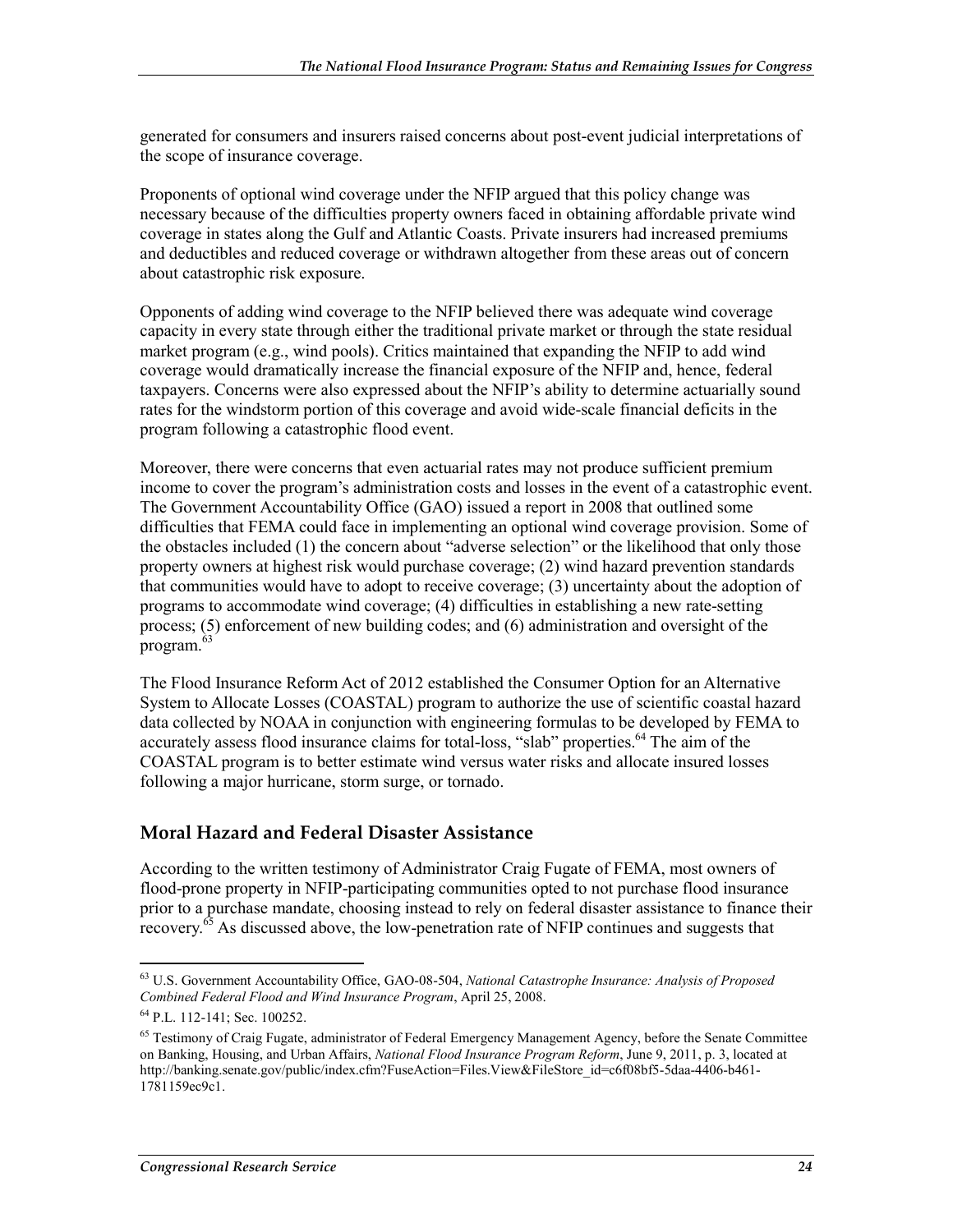many people may still rely on federal disaster assistance instead of flood insurance. In economic theory, the assurance of federal assistance in the event of repeated disaster-related losses may create a "moral hazard" by lowering the incentives to take appropriate steps to mitigate loss. This situation counteracts one of the original objectives of the NFIP, which is to develop mitigation plans and implement measures (insurance linked to land management) to reduce future flood damages and the cost of taxpayer-funded disaster assistance.

In 1977, President Jimmy Carter signed into law Executive Order 11988 to require federal agencies to avoid direct and indirect support of floodplain development in coastal velocity zones—the so-called V zones on FIRMs—by taking action "to reduce the risk of flood loss, to minimize the impact of floods on human safety, health and welfare, and to restore and preserve the natural and beneficial values served by floodplains in carrying out its responsibilities."<sup>66</sup> Under E.O. 11988, FEMA staff must (1) determine eligibility and the required elevation of all new construction in coastal high-hazard areas on the Gulf Coast and (2) decide whether new structures, the costs of repair, or the replacement of facilities in V zones are eligible for FEMA funding.

Although regulatory guidelines for E.O. 11988 are outlined in 44 CFR Part 9, there has arguably been a lack of clarity in interpreting those guidelines to determine whether officials are to support recovery and community development in V zones. Access to federal assistance for recovery and hazard mitigation projects undertaken in V zones could emerge as an important issue in the aftermath of Hurricane Sandy. The decision to approve and obligate FEMA recovery funds for public assistance projects located in V zones could be an essential consideration in the reconstruction or redevelopment of some coastal areas devastated by Hurricane Sandy.

## **Remaining Issues for Possible Congressional Oversight**

Since 2008, when the NFIP lost its authorization, Congress has passed 17 short-term extensions and the program has lapsed 4 times (see **Appendix C**). The Flood Insurance Reform Act of 2012 did not resolve all flood management issues pertaining to the NFIP. The law reflects a consensus as of that moment in time with respect to the financial stability and administrative efficiency of the NFIP, the need to have those who reside in flood-prone areas to pay for that risk, and the need for strengthening the mapping program. However, several policy issues and questions remain for future congressional consideration. These remaining issues and questions include the following:

*The nation's increasing flood risk vulnerability in an era of frequent extreme weather and climatic events and population growth in flood-prone areas* 

• What are the true costs borne by the federal government under the NFIP with consideration of both the direct effects and indirect social and economic costs?

<sup>66</sup> U.S. President Jimmy Carter, "Floodplain Management" Executive Order 11988, *Federal Register,* May 24, 1977, p. 26951, at http://www.fema.gov/plan/ehp/ehplaws/attachments-laws/eo11988.pdf.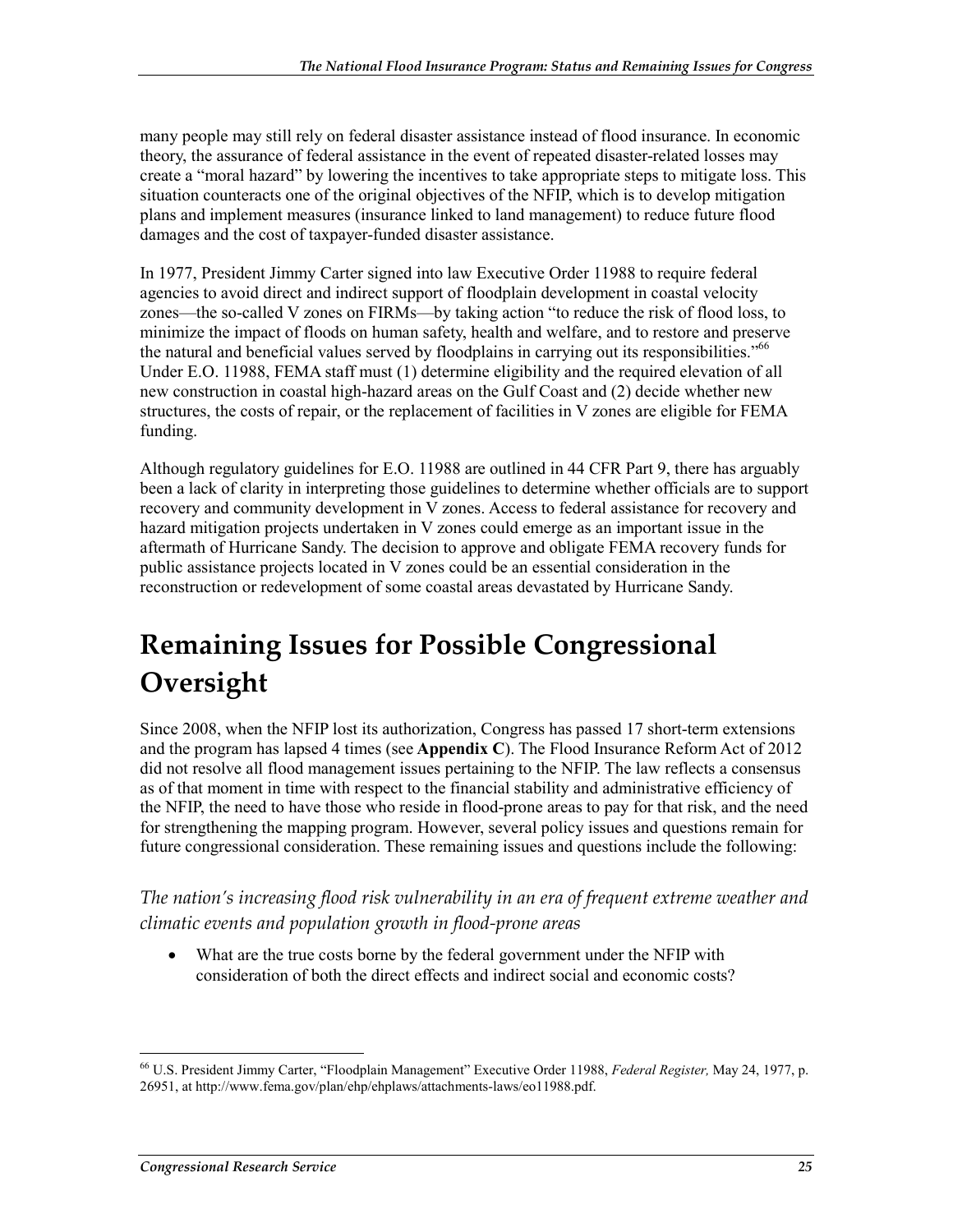- What additional steps, if any, should the federal government undertake to effectively manage and mitigate flood disasters and discourage overdevelopment in flood vulnerable areas?
- How best to strengthen coordination among the nation's water resources and floodplain management agencies at the federal, state, and local levels of government?
- Is there a need to plan for the sustainability of the NFIP in an environment of increasingly frequent catastrophic flooding across the country?

#### *Affordability of insurance coverage in era of actuarial (full-risk) premium pricing*

- Will the changes in premium structure made under the Flood Insurance Reform Act of 2012 be adequate to address solvency concern?
- What is the feasibility of vouchers for low-income NFIP policyholders who are not able to pay actuarial flood insurance rates?
- What is the best approach to balance the government's need to increase the NFIP's future income versus making the insurance coverage affordable and widely available?
- Would the privatization of flood risk make insurance more affordable or less so? Is the private sector up to the task? Is there capacity to underwrite this risk?

#### *Debt forgiveness*

- Should Congress eliminate the NFIP's debt to the Treasury?
- What are the distributional consequences across different stakeholders of debt forgiveness?
- Will the NFIP reserve fund be sufficient to offset future catastrophic loss years?

#### *Accuracy of flood hazard maps and risk assessment methods*

- In the aftermath of recent catastrophic flood events, what should be the scope of coastal hazard mapping and risk assessment and property damage mitigation in U.S. Atlantic and Gulf of Mexico coastal communities that are inherently at risk from hurricanes, sea-level rise, erosion, and coastal flooding?
- Is there a need for consistency between U.S. Army Corps of Engineers and FEMA levee certification, that is, a definition of flood protection? What is the best way to improve risk communication with respect to flood control structures?
- What is the feasibility of NOAA and FEMA developing accurate and consistent coastal hazard risk assessment and mapping tools and methodologies?
- What would it take to produce both flood risk and coastal hazard vulnerability maps?
- What will be the effectiveness of FEMA's efforts to have the level of risk reflected in flood insurance rates?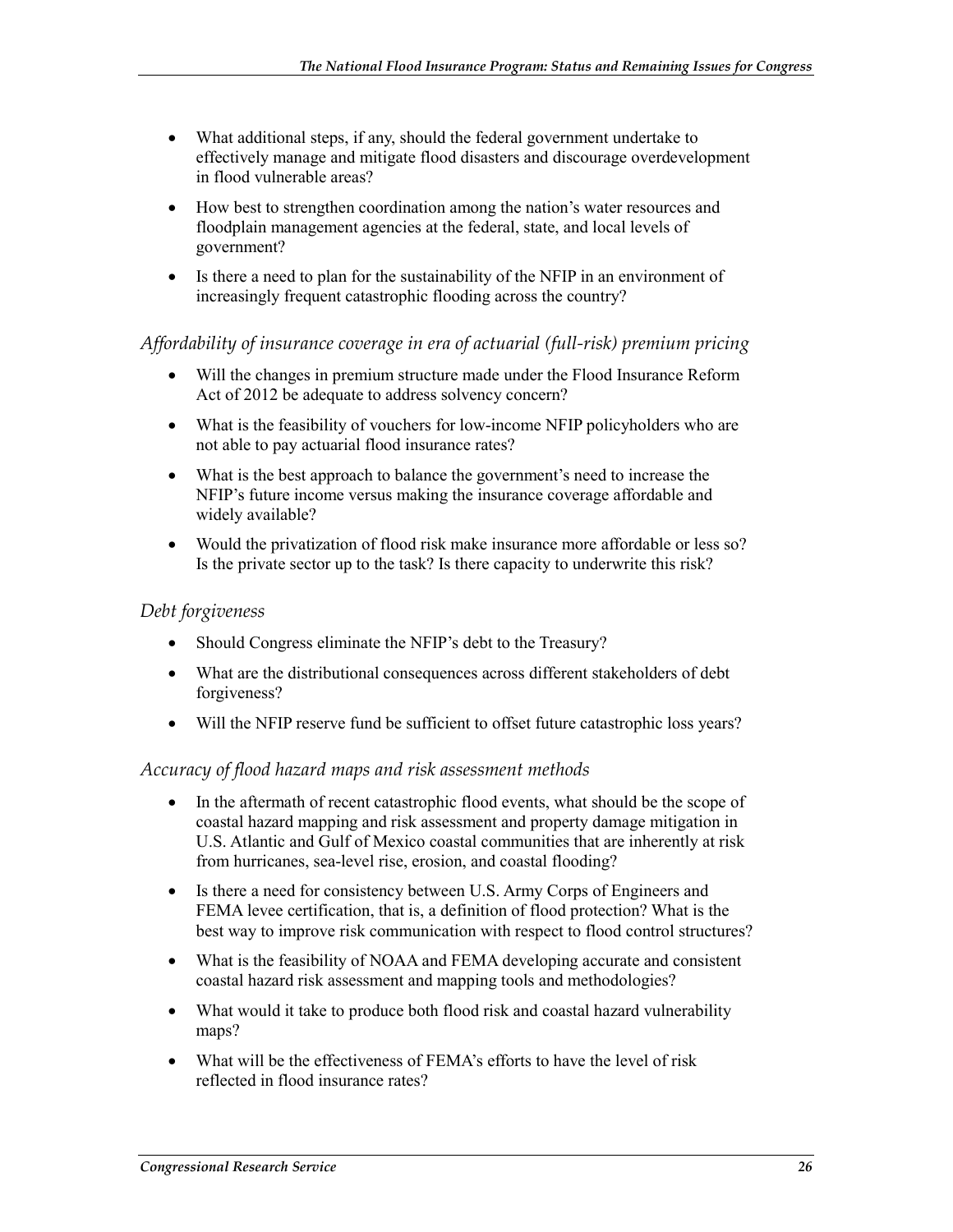*Movement toward a comprehensive integrated watershed management framework of risk perception, risk management, and disaster response strategy* 

- Is it time for a more encompassing water resources and mitigation planning process that encourages flood and water resources planning and flood mitigation on a watershed basis? How best to promote a comprehensive approach to resource management on a watershed basis?
- What is the best approach to strengthening local floodplain management and planning and guide development and building practices in regulated floodplains to save lives and reduce property damage?

#### *Feasibility of catastrophic disaster insurance*

- What is the best approach to address misperceptions about the nature of the NFIP and barriers to public understanding of flooding and flood risk?
- Should the NFIP cover all claims associated with catastrophic losses or just claims in the average annual loss year?

#### *Federal disaster assistance and moral hazard*

• Does the presence of federal disaster assistance introduce moral hazard in flood management in a way that inappropriately shifts risk to taxpayers? $67$  Property owners may choose not to purchase the coverage, relying instead on federal disaster assistance to finance recovery. Is there a need to better coordinate the need for insurance coverage rather than access to government relief for postflood recovery? Separately, some experts have suggested that access to federal disaster assistance under the Stafford Act could have the unintended consequence of shielding communities from the full implications of their decisions on land use and families from the financial consequences of rebuilding in disaster-prone areas.

## **Options for Managing and Financing Flood Risk**

Despite billions invested in flood management, the United States has not been able to curb the rising costs of flood damage and public and private development in flood risk areas. This was the conclusion of the Gilbert F. White National Flood Policy Forum held in November 2007 at George Washington University. <sup>68</sup> The forum brought together 92 diverse experts to consider the future of floodplain management under a "business-as-usual scenario" and under an alternative scenario of aggressive action to address increasing flood risk in the nation. The experts at the forum concluded that an unprecedented set of conditions (e.g., population growth and migration,

<sup>1</sup> <sup>67</sup> Government disaster assistance is usually available only for uninsurable damages. The recipients of disaster assistance do not bear direct cost for remittances. However, the availability of disaster assistance could produce a moral hazard problem. It could reinforce vulnerabilities and provide little incentive to reduce risky behavior. Moreover, disaster assistance could reduce the direct costs associated with risky behavior, where costs are shifted to taxpayers.

<sup>68</sup> Association of State Flood Plain managers, *Floodplain Management 2050: A Report of the 2007 Assembly of the Gilbert F. White National Flood Policy Forum*, November 6-7, 2007.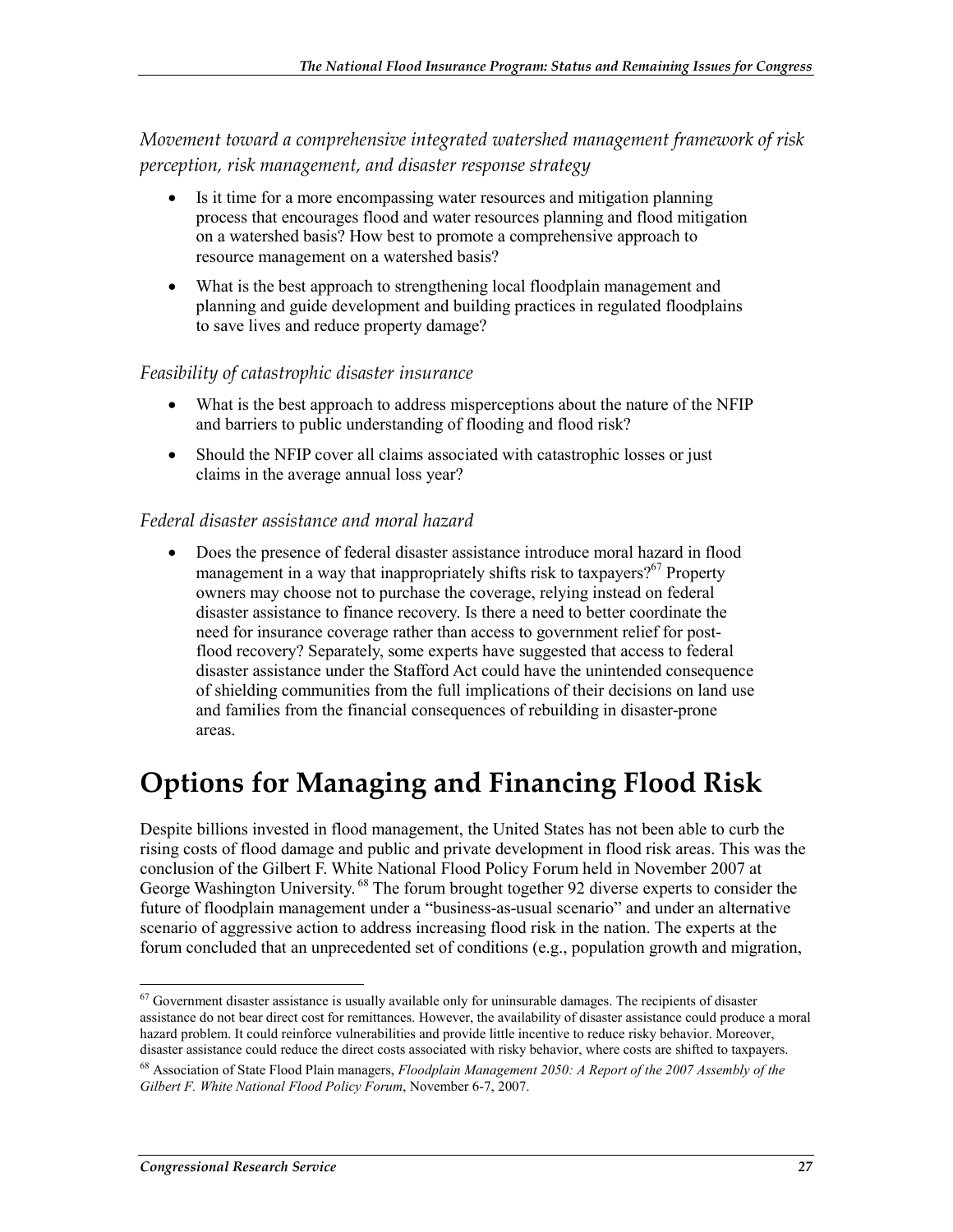changes in climate, and degradation of water-based resources) now faces the United States that could increase flood losses more rapidly in the future. Several policy options emerged, and are listed below.

## **Long-Term Flood Insurance Contracts**

Long-term flood insurance contracts (LTFIC) coupled with mitigation loans arguably would encourage investment in risk-reduction measures.<sup> $69$ </sup> The idea is for private insurers to offer 5-, 10or 20-year flood insurance contracts combined with long-term mitigation loans (e.g., for retrofitting, elevation, and flood-proofing of structures) tied to the mortgage. Mitigation loans would be offered to help finance the high upfront costs associated with investing in mitigation measures. The long-term flood insurance policies would have a maturity that corresponds to the length of the mortgage on the property and the policy would not terminate when the property owner sells the property.

The economic rationale for using LTFI to pre-fund disaster costs is that insurers, generally, need guaranteed premiums for a long time period if rates are to be based on expected losses. By lengthening the term of the property insurance contract, and spreading the risk through a mandatory purchase requirement, LTFI contracts could implicitly permit insurers to compensate for their present inability to prepare adequately for rare and unpredictable flood events.

### **Privatization of Flood Risk**

FEMA has a responsibility to examine the NFIP's contingent liabilities and recommend ways to provide financial stability to the federal flood insurance program. This activity is performed in conjunction with the program's annual rate-setting process. In 2000, FEMA undertook a study with the assistance of accounting firm Deloitte  $\&$  Touche to explore alternative financing arrangements to reduce the need for U.S. Treasury borrowing.<sup>70</sup> FEMA was concerned about the NFIP's erratic cash flow and the potential for catastrophic losses within a short period of time.

Since Hurricane Katrina in 2005, recognizing the shortcomings of the current financing arrangement under the NFIP, two basic alternatives have emerged: a multi-peril insurance approach and a reinsurance pool approach (i.e., standing facility provided for in the original 1968 act) that would expand the private-sector involvement in the NFIP. With the development of computer simulation catastrophe risk models and remote sensing technologies, some privatesector firms have argued that reinsurance and catastrophe bonds are good ideas that should be explored.

In this context, FEMA could require private insurers to "make available" private flood insurance policies at actuarially determined prices in flood-prone areas with the federal government providing federal reinsurance (see discussion on "Multi-peril Insurance" below). The Flood Insurance Reform Act of 2012 requires FEMA and GAO to study the option of privatizing the

<sup>1</sup> <sup>69</sup> For more information see Carolyn Kouky and Howard Kunreuther, "Improving Flood Insurance and Flood Risk Management: Insights from St. Louis, Missouri," *Resources for the Future*, February 2009, at http://www.rff.org/rff/ documents/rff-dp-09-07.pdf.

<sup>70</sup> Federal Emergency Management Agency*, National Flood Insurance Program: Discussion of Financial Stabilization Possibilities*, FEMA Unpublished Internal Document, November 20, 2000.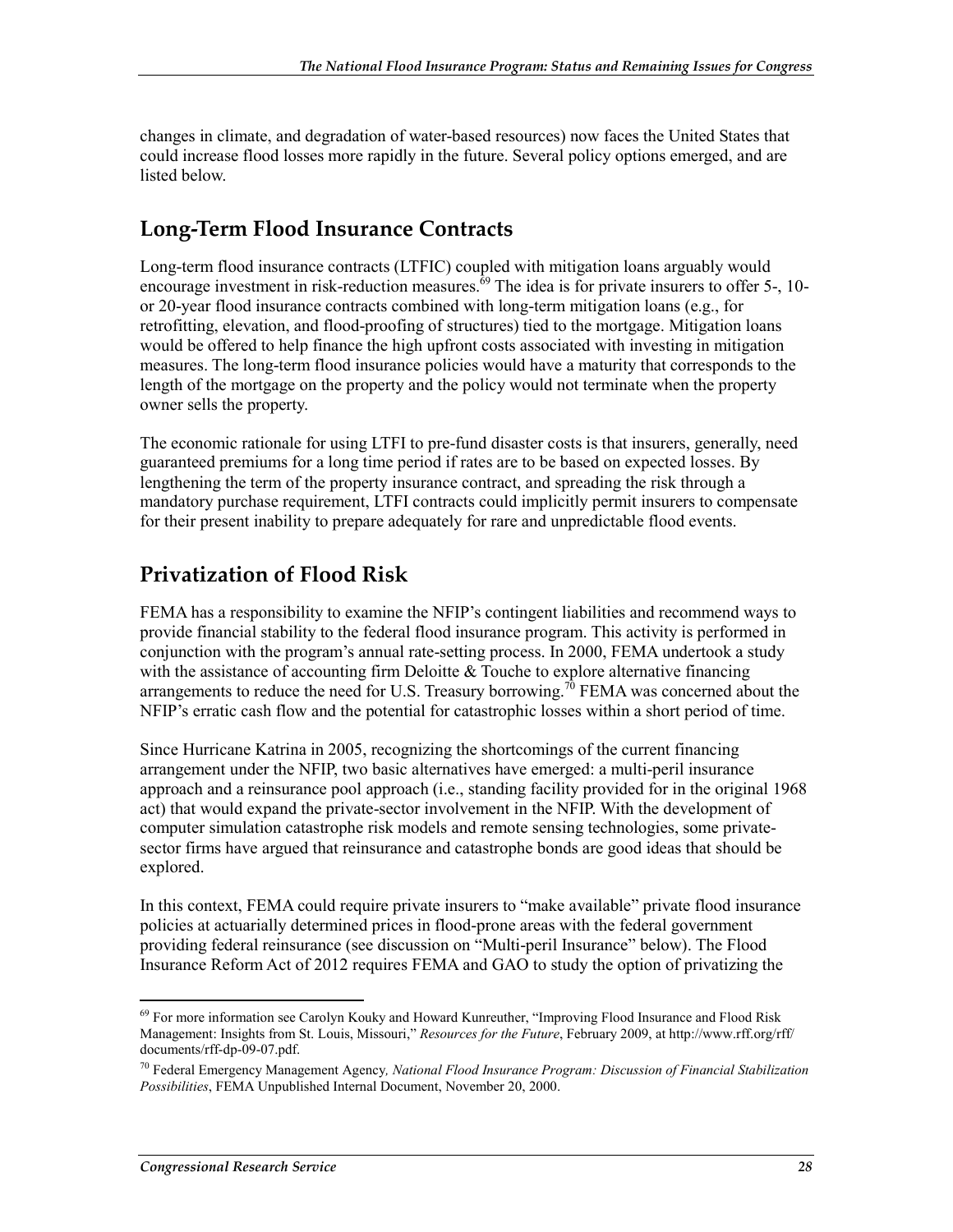program and to report to Congress within one year of enactment.<sup>71</sup> The new law also mandated the director of the Federal Insurance Office to study the current state of the market for natural disaster insurance in the United States.<sup>72</sup>

### **Multi-Peril Homeowners Policies Covering the Flood Peril**

Along the lines of privatization, Congress might choose to encourage private insurers to offer multiple-peril insurance policies covering the flood peril, and to have this risk segmented for the insurers' other book of business and transferred through reinsurance transactions to the federal government. Under this arrangement, the federal government would operate as a reinsurer, rather than a direct writer as it does currently under the Write Your Own Program. The underwriting of flood risk by private insurers would be exempt from state insurance law. Rates, flood maps, and the criteria (regulation) for land management and use would continue to be the responsibility of the federal government. States and local communities would continue to enforce floodplain management regulations developed by the federal government. Lending institutions would continue to enforce the NFIP mandatory flood purchase requirement.

In theory, the main benefits of the "multi-peril policy" option would be enhanced efficiency in risk financing through greater pooling and diversification of flood risk. The flood coverage would be distributed more broadly through the larger homeowners' insurance market, resulting presumably in more contracts issued, and losses spread more broadly among all insurers.

On the other hand, this option could give rise to questions of fairness, the potential for new liabilities for federal taxpayers, and institutional and practical issues surrounding the way private and social risks are managed and financed (e.g., rate setting processes, data quality, coverage for catastrophic losses, oversight, and "who benefits and who pays for development at risk").

### **Community-Based Flood Insurance Policy Contracts**

Congress might choose to explore the feasibility of group flood insurance either for entire communities, identified-floodplain areas, or residual-risk areas behind levees. The group policy would be purchased by the community on behalf of all residents. Premiums would be collected either through property taxes or as a utility-type payment. In the  $112<sup>th</sup>$  Congress, the House of Representatives passed H.R. 6186 to require FEMA to undertake a study of the feasibility of voluntary community-based flood insurance options and how such options could be incorporated into the NFIP. The bill required the GAO to review and provide an analysis of the FEMA study and to report its findings and recommendations to Congress within one year. To address the affordability of insurance for low-income property owners, Congress might also explore the feasibility of providing means-tested flood insurance vouchers.

### **Integrated Watershed-Based Risk Management Strategy**

In recent years, FEMA has undertaken a long-term flood risk management strategic planning effort. This effort included studying the feasibility of a more integrated watershed-based risk

<sup>1</sup> 71 P.L. 112-141; Sect.100232.

 $72$  Ibid., Sec. 100247.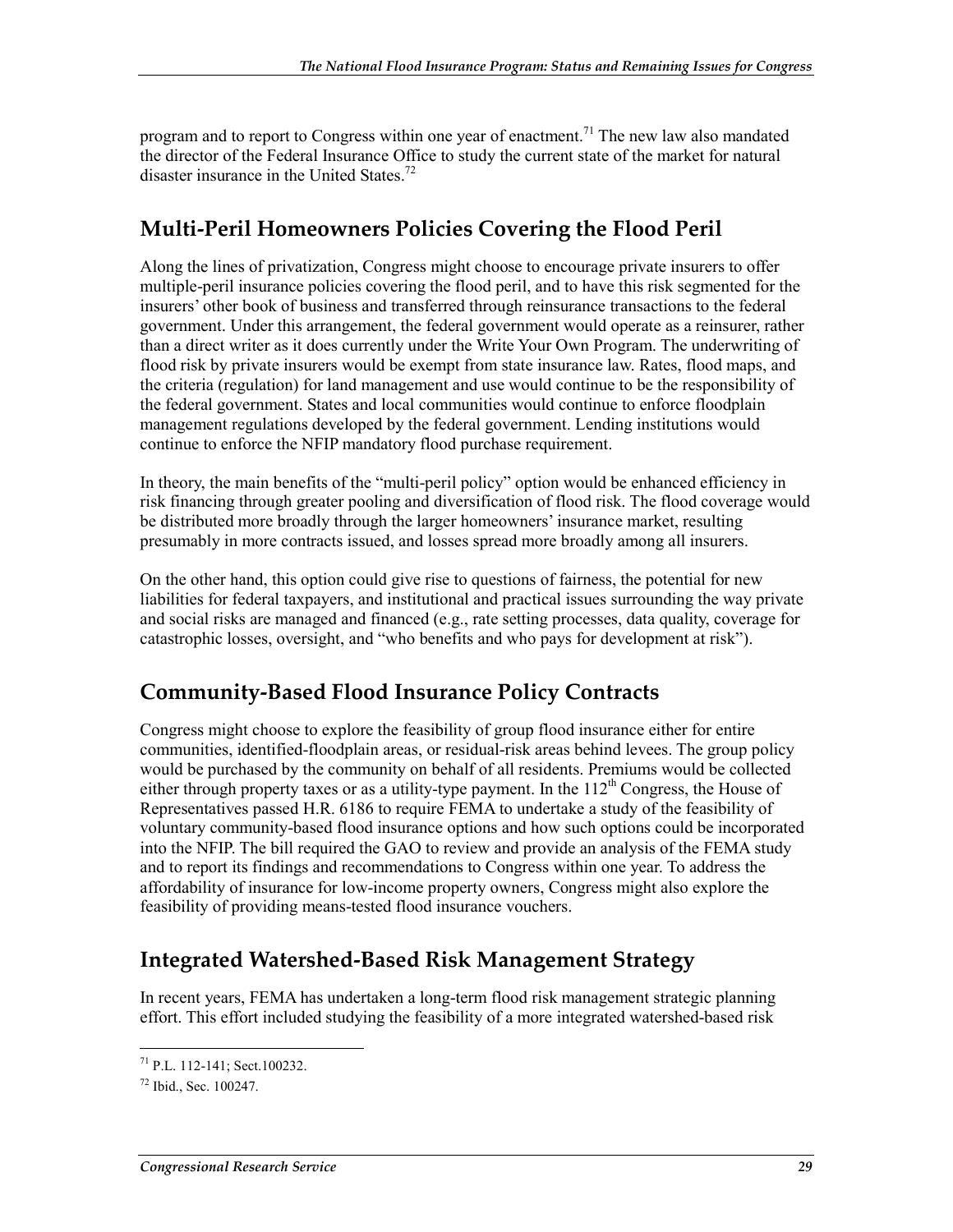management strategy designed to weave flood hazard data developed in support of the NFIP into watershed-based risk assessment. The goal has been to increase the public's awareness and understanding of risk management and to address the nation's increasing vulnerability to flood risk and water resources management challenges. This integrated (some call it "holistic") approach to flood risk management draws on floodplain management with natural resources (i.e., water resources and waste water) management; it requires coordination among federal, state, and local authorities, businesses, and individuals homeowners.

Many disaster experts believe effective flood risk management policy will require intergovernmental coordination of natural resources management with floodplain management activities that reduce the vulnerability of people and economic assets to catastrophic flooding. Policymakers have been moving in this direction for several years.

## **Technological Innovation in Financing Large-Scale Natural Disasters**

The series of extreme weather events since 2005 underscores some social and economic challenges to U.S. disaster risk management policy. The costs of reconstruction and compensation for flood victims are financed through tax revenue, dedicated disaster funds, and, to a lesser extent, private insurance payments. Private disaster insurance, however, has become less available and affordable because of insurability problems posed by uncertainties surrounding extreme risks, such as catastrophic flood events.

The Biggert-Waters Flood Insurance Reform Act of 2012 authorized FEMA to study the capacity of private insurers, reinsurers, and financial markets to assist communities in managing financial risk associated with flooding.<sup>73</sup> One possible public-private initiative for financing catastrophic flood risk is for the government to encourage private-sector technological innovation—through tax and regulatory policy changes—in financing recovery from large-scale natural disasters. Given the nation's increasing flood exposure, and the desire to alleviate taxpayers' responsibility for flood losses (i.e., post-disaster relief), some disaster experts have expressed an interest in finding alternative ways to finance residual flood risk through the standardization of insurancelinked securities that transfer flood risk on an electronic platform to the capital markets. This approach would reduce the government's current role under the NFIP.

In November 2012, at an annual meeting of the National Association of Insurance Commissioners, Center for Insurance Policy Research (NAIC/CIRP), regulators and stakeholder groups with an interest in catastrophe risk financing explored new standards for transparency, compliance, and accountability with respect to two kinds of large scale disasters: environmental (i.e., catastrophe risk) and financial (i.e., residential mortgage back securitization). One speaker at the meeting, David M. Rowe, concluded that in order to efficiently transfer risk to capital markets via the issuance of financial instruments, two obstacles must be overcome: (1) a computer system challenge that involves data storage, communication issues, and computer processing analytics and (2) finding ways to make risk exchanges and transaction platforms more efficient.<sup>74</sup> Eric

<sup>1</sup>  $73$  P.L. 112-141; Sect. 100232(b).

<sup>74</sup> See, Comments of David M. Rowe, President, David M. Rowe Risk Advisory, before the *NAIC/CIRP Luncheon Panel on Financing Home Ownership*, November 30, 2012, located at http://www.marketcore.com/media/Marketcore-David Rowe-Press Release.pdf.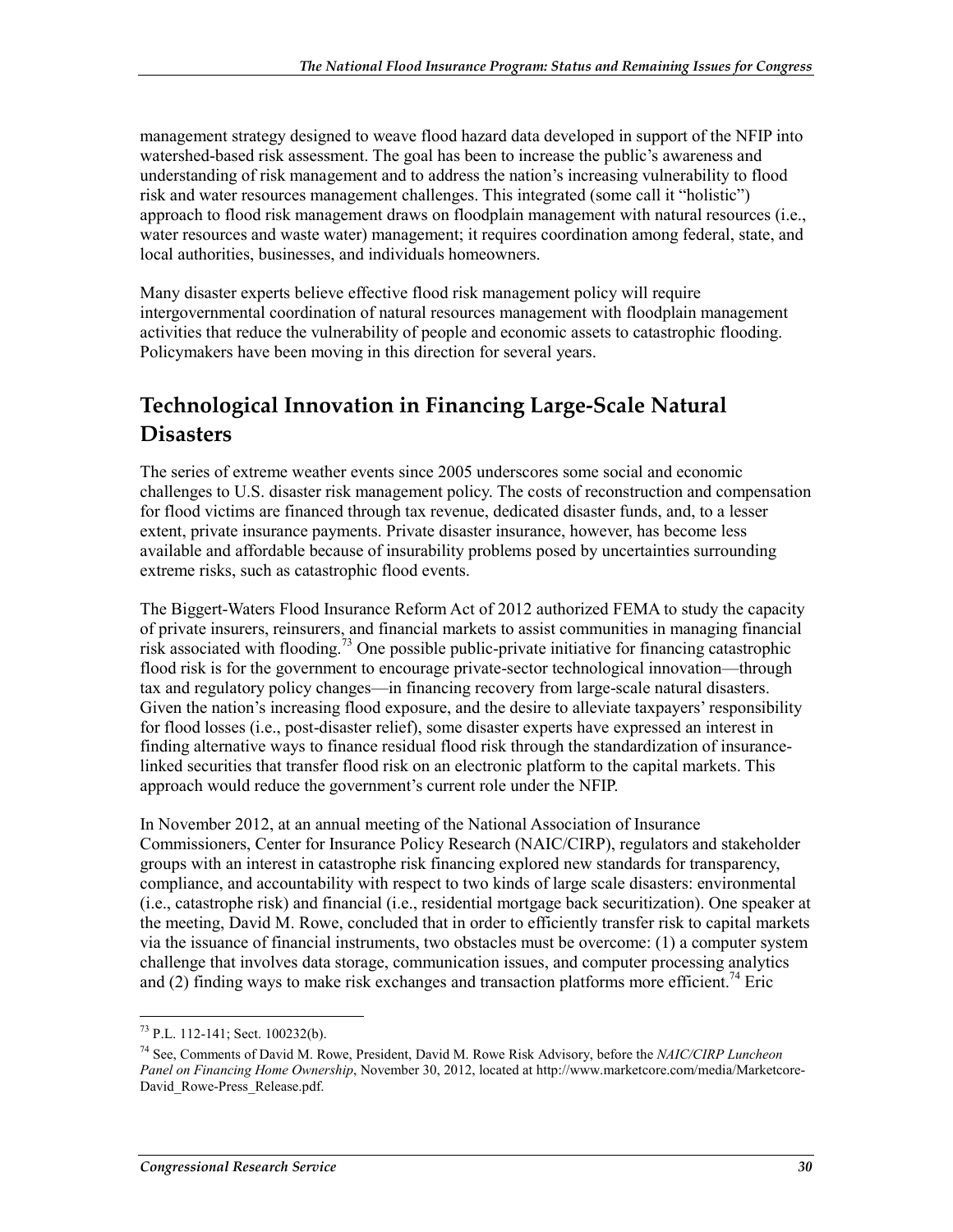Nordman, director of Research for the NAIC, and coordinator of the study released at the 2012 NAIC/CIRP meeting, suggested that the two risk management challenges identified by David M. Rowe could be addressed through regulatory changes in the way insurance companies invest in certain financial instruments, including residential mortgage-backed securities.<sup>7</sup>

During the NAIC/CIRP panel discussion, Michael Erlanger, managing principal of Marketcore, a company that developed an electronic system architecture for aggregating risk elements in a way that facilitates valuations for complex risk transfers, stated that legislation introduced in previous Congresses, the Homeowners Defense Act,  $^{76}$  had, among other things, called for a change in regulatory structures that deliver consistent micro-to-macro risk-detailing views in near real time, assuring transparency in the market for catastrophe risk, including flood risk. He pointed out that the act called for the creation of a *National Catastrophe Risk Consortium* to (1) encourage data capture that leads to catastrophe risk differentiation and (2) expand the ability of private-sector financial and capital market firms and state residual property insurance pools to underwrite and bear the risk of an extreme event, such as a catastrophic flood event.

The Consortium, Erlanger stated, could, in theory, establish a holistic risk assessment framework that results in ever more granular market information induced by financial and strategic incentives for risk disclosure by all market participants. The standardized "granular risk data" at the contract level could be aggregated and the risk transferred via the Consortium's electronic platform to investors in the capital markets. This structure arguably would induce transparency, provide market liquidity for catastrophe risk financing, and track all changes in the underlying contracts (e.g., flood policies) in real time.

In theory, driving transaction volume and associated liquidity to a new exchange by leveraging the most valuable thing the new exchange provides, namely, the reliable, timely, and detailed information it creates, could enable financial markets to supply the necessary pressure for sellers (private insurers, reinsurers, and capital markets participants) to make their offerings increasingly more transparent.

Opposition to the Homeowners' Defense Act of 2010 in the  $111<sup>th</sup>$  Congress had come from representatives of insurance and reinsurance groups, and several organizations including the National Fire Protection Association, National Flood Determination Association, National Wildlife Federation, Heartland Institute, Taxpayers for Common Sense, and Competitive Enterprise Institute. These groups argued the legislation would encourage coastal development in environmentally sensitive areas by lowering costs, bail out wealthy owners of beachside vacation homes, and crowd out the private insurance market.

## **Concluding Observations**

The current system of managing and financing flood risk (NFIP) is more than \$20 billion in debt. The Flood Insurance Reform Act of 2012 made significant changes in the financial, operational, and management structures of the NFIP. Specifically, this law would work to achieve several

<sup>&</sup>lt;sup>75</sup> See Eric Nordman, Financing Home Ownership: Origins and Evolution of Mortgage Securitization - Public Policy, Financial Innovations and Crises, located at http://www.naic.org/documents/ cipr\_120812\_white\_paper\_financing\_home\_ownership.pdf.

 $^{76}$  H.R. 2555 (111<sup>th</sup> Congress): Homeowners' Defense Act of 2010.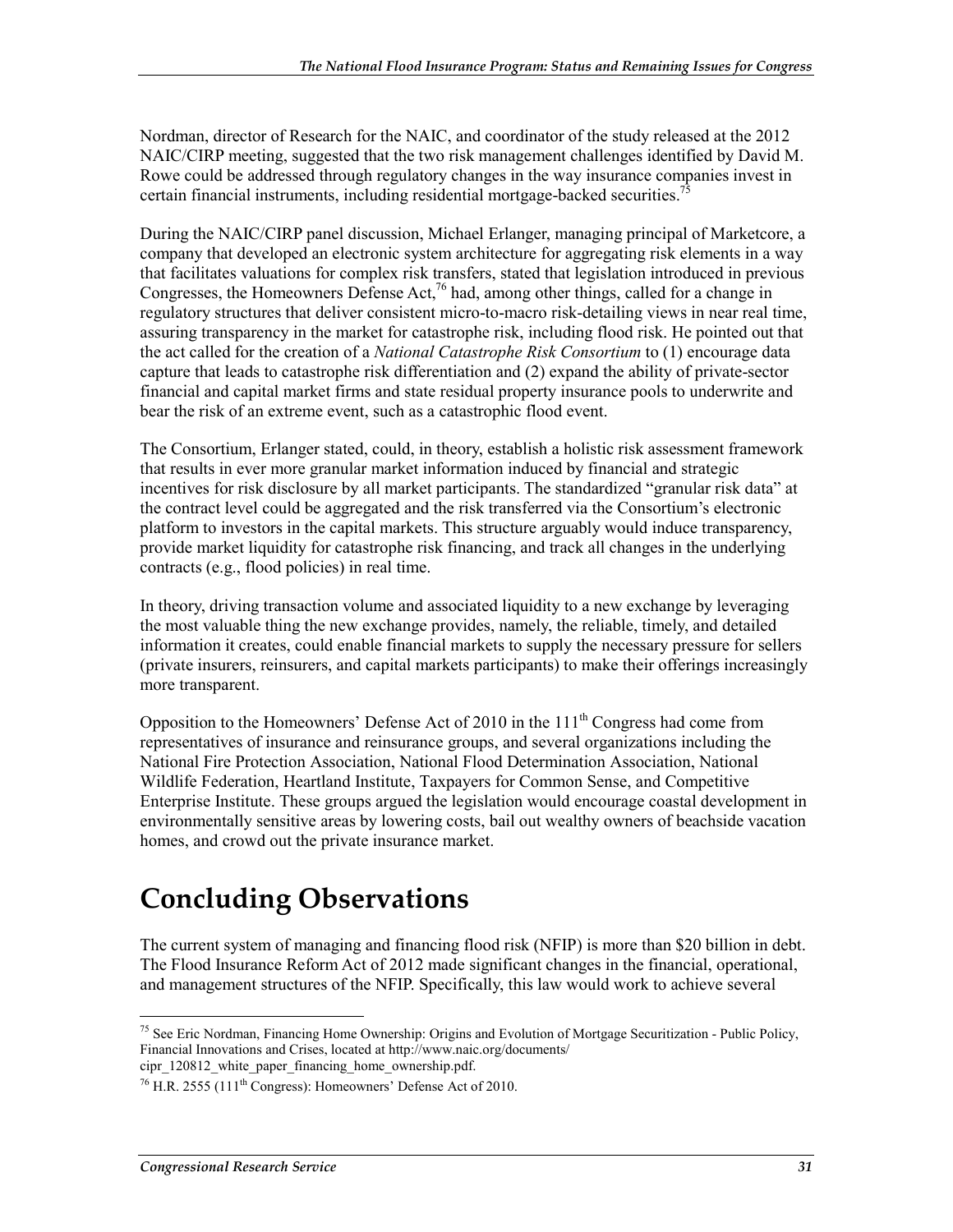outcomes: (1) implement a phase out of premium rate subsidies that have undermined the financial viability of the program; (2) ensure that flood risk maps are updated and accurate and take into account anticipated sea-level rise and residual risk behind levees so that people understand and can better prepare for their risks; (3) encourage broad participation in the NFIP; and (4) streamline and strengthen federal mitigation programs to protect flood-exposed homes, businesses, and communities better, which helps to decrease future flood losses.

Some experts question whether the NFIP still provides appropriate protection against the peril of flood losses and helps build resilient communities. The success of the NFIP will be judged in part by how it handles five major challenges:

- **Extreme weather events and coastal flooding**. Most experts expect coastal storm surge and storm impacts will intensify as sea levels continue to rise. According to FEMA, flood and flood damage associated with extreme rainfall events have risen from \$6 billion to \$10 billion each year, despite billions spent on flood control.
- **Accurate Flood Risk Maps.** The accuracy and reliability of FEMA's flood mapping process. FEMA's Risk Mapping, Assessment, and Planning (Risk MAP) provides flood hazard data and tools to increase public awareness and help people make better decisions to protect themselves and communities to enforce floodplain management regulations that support the building of sustainable and resilient communities.<sup>7</sup>
- **Financial Sustainability of the NFIP.** The financial soundness of the NFIP requires flood insurance premiums to fully reflect a building's actuarial risk. Some experts have argued that subsidized insurance rates facilitate development in flood-prone areas that put people and property at risk. Compensating flood victims with federal disaster relief is costly and a potential burden on federal taxpayers. But requiring property owners to pay full actuarial rates that reflect actual risk could make flood policies less affordable.
- **Residual Flood Risk from Levees.** The existing regulatory framework for residual flood risk behind certified 100-year levees has created a perceived safety zone that spurs development behind the levee systems.<sup>78</sup> Individuals might think a flood occurring once in a 100-year period could not harm them and, therefore, choose not to seek financial protection against this risk. Most disaster experts would agree that resolution of the nation's flood management challenge must involve hazard-mitigation measures that get people and communities to retreat or avoid living in flood-prone areas while supporting the building of hazard-resilient coastal communities.
- **Distributional Effects of the NFIP.** There is a perception of the inequitable distribution of the NFIP's costs and benefits across income groups and geographic regions.

<sup>1</sup> <sup>77</sup> See Department of Homeland Security, Federal Emergency Management Agency, "FEMA's Risk Mapping, Assessment, and Planning (Risk MAP), Fiscal Year 2012 Report To Congress," February 23, 2012, at http://www.fema.gov/library/viewRecord.do?id=5924.

<sup>&</sup>lt;sup>78</sup> Under 44 CFR 65.10 regulations, FEMA removes areas protected from certified 100-year levees from the flood map. Individuals are then not required to purchase flood insurance and floodplain management standards are not applicable in these areas. If a levee is not certified, FEMA will designate the area behind the levee as a risk and the mandatory purchase requirement will apply.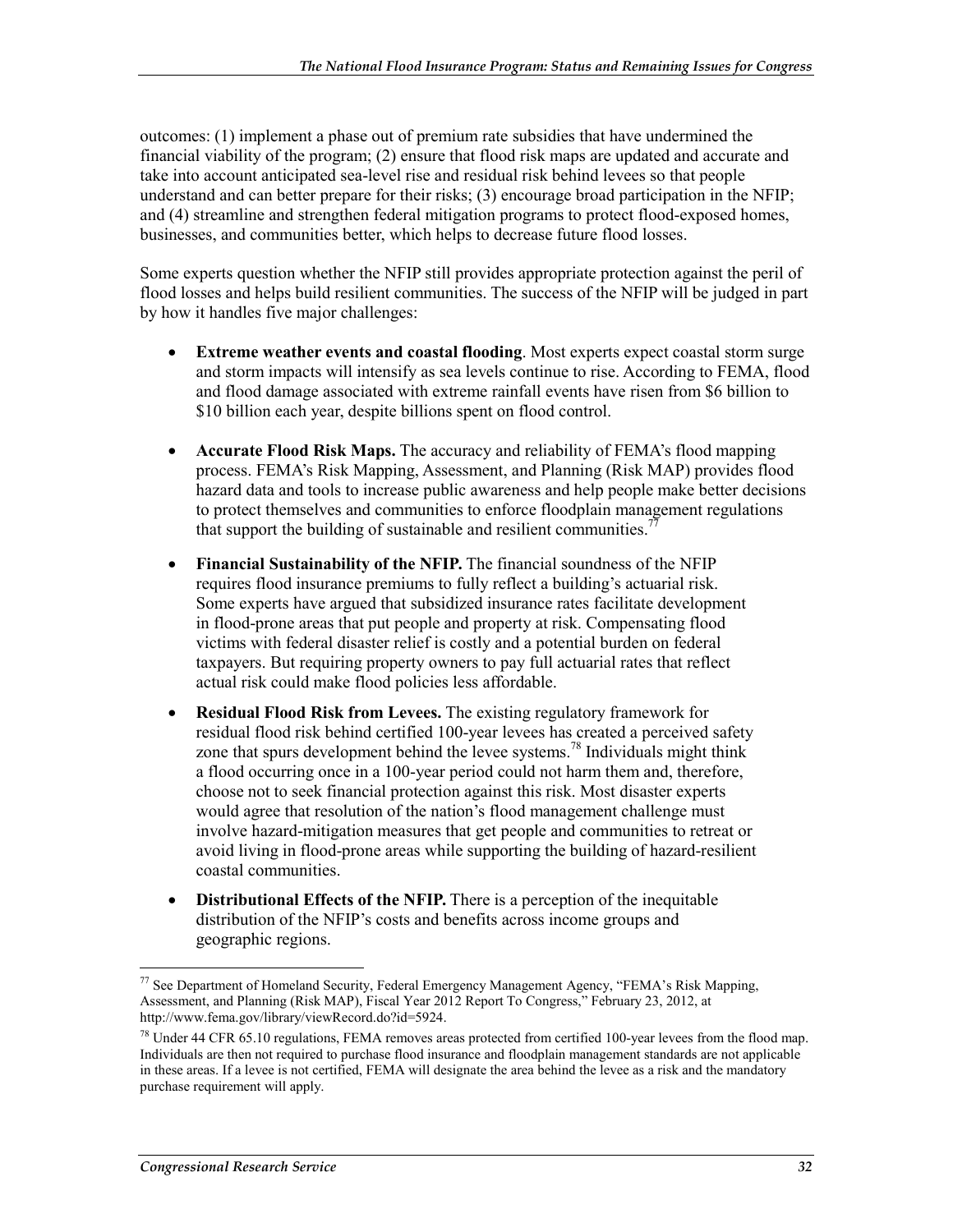## **Appendix A. National Flood Insurance Program's Repetitive Flood Loss Properties**

#### **Table A-1. Repetitive Flood Loss Properties in the National Flood Insurance Program**

(as of December 31, 2011; \$ nominal)

| <b>State Name</b> | <b>Building Payments</b> | <b>Contents Payments</b> | <b>Total Payments</b> | <b>Average Payment</b> | <b>Losses</b> | <b>Properties</b> |
|-------------------|--------------------------|--------------------------|-----------------------|------------------------|---------------|-------------------|
| Alabama           | \$402,612,962.16         | \$81,730,441.39          | \$484,343,403.55      | \$35,084.64            | 13,805        | 4,833             |
| Alaska            | \$972,686.23             | \$137,448.10             | \$1,110,134.33        | \$13,375.11            | 83            | 31                |
| Arizona           | \$7,732,063.08           | \$1,372,949.13           | \$9,105,012.21        | \$15,251.28            | 597           | 258               |
| Arkansas          | \$37,637,695.99          | \$9,726,561.34           | \$47,364,257.33       | \$21,249.11            | 2,229         | 808               |
| California        | \$155,312,672.34         | \$37,638,334.53          | \$192,951,006.87      | \$21,175.48            | 9,112         | 3,299             |
| Colorado          | \$1,010,193.40           | \$354,498.51             | \$1,364,691.91        | \$10,338.58            | 132           | 57                |
| Connecticut       | \$72,987,538.72          | \$21,270,677.91          | \$94,258,216.63       | \$18,053.67            | 5,221         | 1,667             |
| Delaware          | \$24,442,431.44          | \$13,222,588.18          | \$37,665,019.62       | \$34,778.41            | 1,083         | 395               |
| District Columbia | \$613,444.22             | \$16,919.85              | \$630,364.07          | \$19,101.94            | 33            | 4                 |
| Florida           | \$1,074,522,754.69       | \$283,995,996.57         | \$1,358,518,751.26    | \$32,274.99            | 42,092        | 16,546            |
| Georgia           | \$103,724,414.09         | \$26,811,644.87          | \$130,536,058.96      | \$29,768.77            | 4,385         | 1,604             |
| Guam              | \$363,009.86             | \$52,467.45              | \$415,477.31          | \$13,849.24            | 30            | 4                 |
| Hawaii            | \$10,801,779.20          | \$2,274,003.49           | \$13,075,782.69       | \$24,953.78            | 524           | 187               |
| Idaho             | \$591,608.96             | \$100,132.05             | \$691,741.01          | \$10,980.02            | 63            | 24                |
| Illinois          | \$124,766,766.99         | \$27,723,077.14          | \$152,489,844.13      | \$12,761.72            | 11,949        | 3,954             |
| Indiana           | \$54,697,450.19          | \$10,569,246.21          | \$65,266,696.40       | \$16,143.14            | 4,043         | 1,467             |
| lowa              | \$52,098,900.80          | \$12,491,664.61          | \$64,590,565.41       | \$23,694.26            | 2,726         | 1,033             |
| Kansas            | \$21,231,625.75          | \$9,189,450.32           | \$30,421,076.07       | \$24,278.59            | 1,253         | 445               |
| Kentucky          | \$89,312,937.78          | \$28,477,331.70          | \$117,790,269.48      | \$19,459.82            | 6,053         | 1,817             |
| Louisiana         | \$2,029,521,249.82       | \$646,722,728.26         | \$2,676,243,978.08    | \$27,472.04            | 97,417        | 29,472            |
| Maine             | \$10,313,173.36          | \$2,844,104.99           | \$13,157,278.35       | \$20,917.77            | 629           | 235               |
| Maryland          | \$43,185,640.35          | \$15,594,237.25          | \$58,779,877.60       | \$25,259.94            | 2,327         | 959               |
| Massachusetts     | \$131,940,529.86         | \$28,353,371.58          | \$160,293,901.44      | \$17,776.86            | 9,017         | 3,045             |
| Michigan          | \$13,402,503.32          | \$5,179,082.14           | \$18,581,585.46       | \$10,975.54            | 1,693         | 655               |
| Minnesota         | \$22,679,730.39          | \$3,707,955.03           | \$26,387,685.42       | \$16,298.76            | 1,619         | 644               |
| Mississippi       | \$456,372,579.11         | \$132,138,941.21         | \$588,511,520.32      | \$33,232.34            | 17,709        | 6,139             |
| Missouri          | \$224,032,976.31         | \$98,902,428.05          | \$322,935,404.36      | \$18,040.08            | 17,901        | 5,124             |
| Montana           | \$1,899,435.24           | \$225,584.67             | \$2,125,019.91        | \$13,889.02            | 153           | 68                |
| Nebraska          | \$9,232,709.39           | \$3,031,207.41           | \$12,263,916.80       | \$12,909.39            | 950           | 380               |
| Nevada            | \$6,955,148.57           | \$3,435,927.12           | \$10,391,075.69       | \$59,377.58            | 175           | 76                |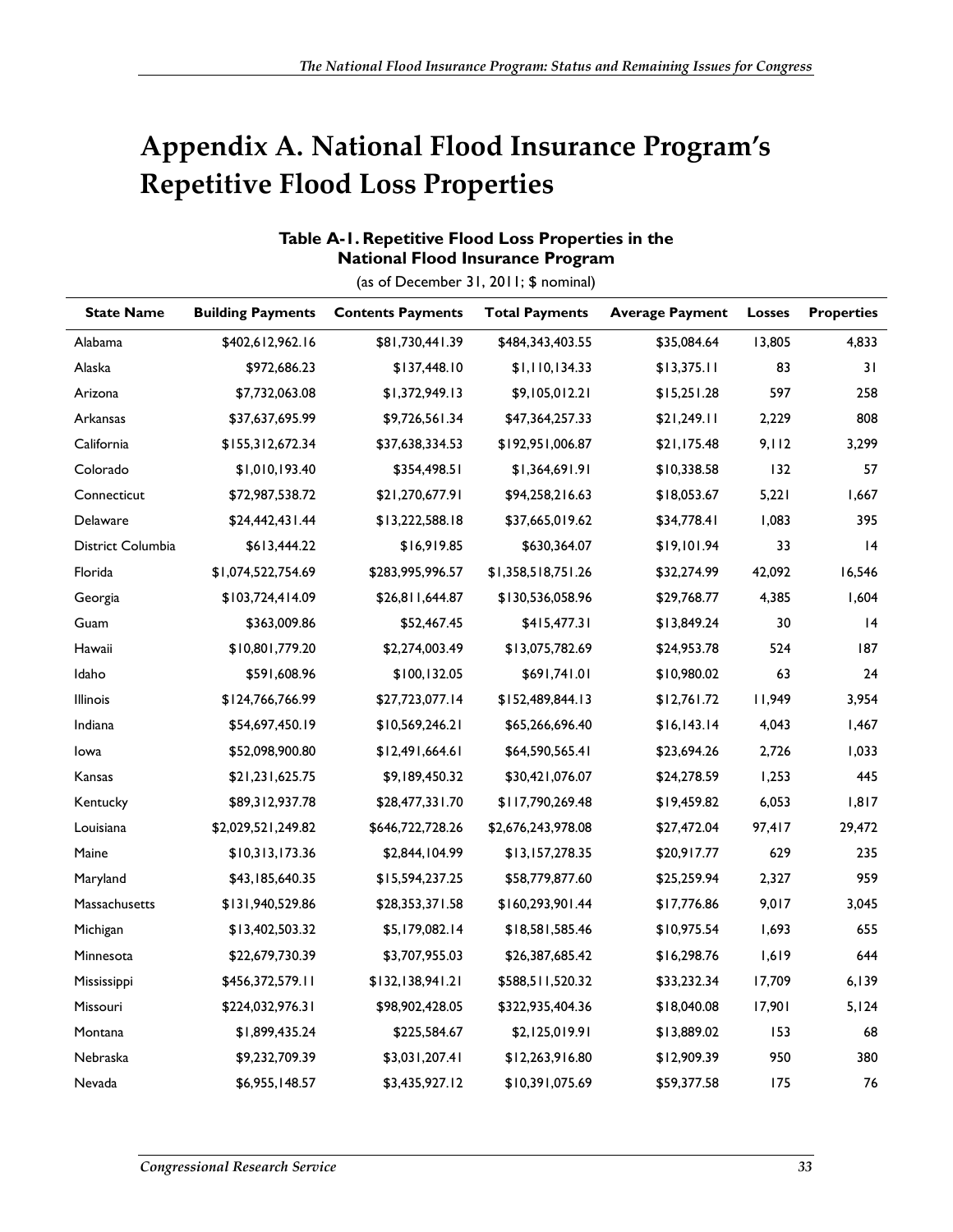*The National Flood Insurance Program: Status and Remaining Issues for Congress* 

| <b>State Name</b> | <b>Building Payments</b> | <b>Contents Payments</b> | <b>Total Payments</b> | <b>Average Payment</b> | <b>Losses</b> | <b>Properties</b> |
|-------------------|--------------------------|--------------------------|-----------------------|------------------------|---------------|-------------------|
| New Hampshire     | \$17,452,959.68          | \$2,677,136.28           | \$20,130,095.96       | \$23,111.48            | 871           | 338               |
| New Jersey        | \$715,423,006.56         | \$209,398,401.52         | \$924,821,408.08      | \$21,836.03            | 42,353        | 12,432            |
| New Mexico        | \$1,187,339.29           | \$60,885.43              | \$1,248,224.72        | \$13,716.76            | 91            | 39                |
| New York          | \$385,475,945.74         | \$104,436,883.54         | \$489,912,829.28      | \$16,433.96            | 29,811        | 10,712            |
| North Carolina    | \$404,534,147.25         | \$69,935,397.40          | \$474,469,544.65      | \$19,658.17            | 24,136        | 8,664             |
| North Dakota      | \$23,279,423.10          | \$2,517,270.79           | \$25,796,693.89       | \$29,448.28            | 876           | 379               |
| Ohio              | \$91,459,636.06          | \$29,487,550.73          | \$120,947,186.79      | \$19,237.66            | 6,287         | 2,268             |
| <b>Oklahoma</b>   | \$45,972,663.99          | \$14,183,242.06          | \$60,155,906.05       | \$19,405.13            | 3,100         | 958               |
| Oregon            | \$17,795,025.67          | \$5,818,442.24           | \$23,613,467.91       | \$26,237.19            | 900           | 339               |
| Pennsylvania      | \$446,636,272.49         | \$127,959,807.52         | \$574,596,080.01      | \$25,615.02            | 22,432        | 7,878             |
| Puerto Rico       | \$17,228,403.79          | \$39,202,639.67          | \$56,431,043.46       | \$9,027.52             | 6,251         | 2,040             |
| Rhode Island      | \$26,195,718.48          | \$13,469,137.25          | \$39,664,855.73       | \$35,798.61            | 1,108         | 396               |
| South Carolina    | \$70,906,728.62          | \$15,600,759.95          | \$86,507,488.57       | \$22,958.46            | 3,768         | 1,486             |
| South Dakota      | \$5,712,923.39           | \$686,932.13             | \$6,399,855.52        | \$16,161.25            | 396           | 175               |
| Tennessee         | \$50,621,555.88          | \$13,993,951.06          | \$64,615,506.94       | \$20,512.86            | 3,150         | 1,077             |
| <b>Texas</b>      | \$1,325,875,765.26       | \$468,960,530.48         | \$1,794,836,295.74    | \$27,567.06            | 65,108        | 20,395            |
| Utah              | \$942,899.43             | \$202,236.88             | \$1,145,136.31        | \$17,350.55            | 66            | 27                |
| Vermont           | \$5,712,953.83           | \$1,323,304.01           | \$7,036,257.84        | \$21,257.58            | 331           | 133               |
| Virgin Islands    | \$13,714,143.86          | \$24,171,345.01          | \$37,885,488.87       | \$46,887.98            | 808           | 294               |
| Virginia          | \$281,880,147.26         | \$54,258,059.06          | \$336,138,206.32      | \$20,827.70            | 16, 139       | 6,101             |
| Washington        | \$86,791,060.88          | \$17,829,587.55          | \$104,620,648.43      | \$26,777.74            | 3,907         | 1,360             |
| West Virginia     | \$92,557,791.85          | \$40,038,260.89          | \$132,596,052.74      | \$17,001.67            | 7,799         | 2,991             |
| Wisconsin         | \$20,125,657.08          | \$4,758,741.43           | \$24,884,398.51       | \$17,055.79            | 1,459         | 624               |
| Wyoming           | \$236,225.06             | \$32,264.07              | \$268,489.13          | \$9,588.90             | 28            | 12                |
| Total             | \$9,332,687,006.11       | \$2,768,293,768.01       | \$12,100,980,774.12   | \$24,388.39            | 496,178       | 166,368           |

**Source:** U.S. Department of Homeland Security, Federal Emergency Management Agency.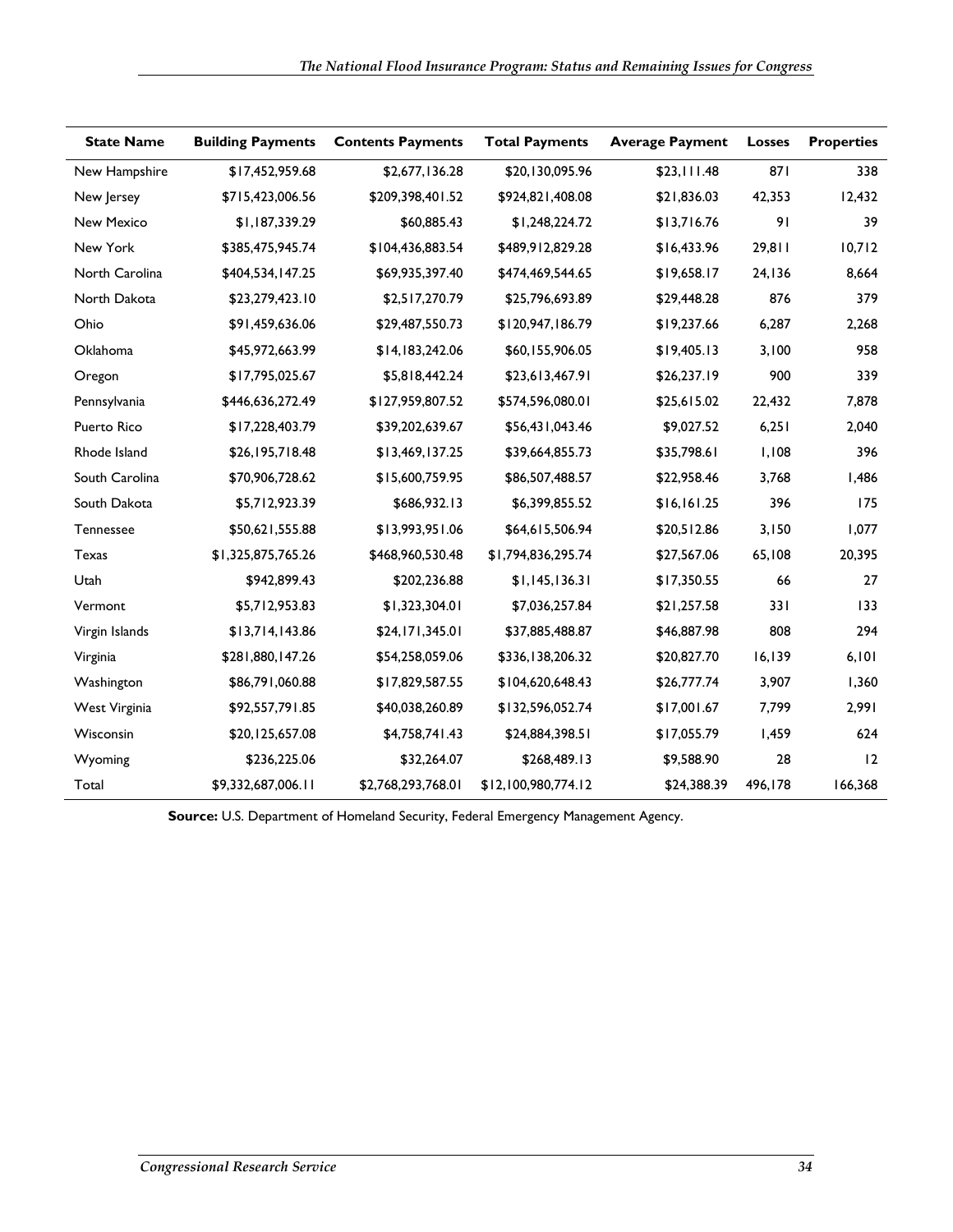## **Appendix B. Key Provisions in the Biggert-Waters Flood Insurance Reform Act of 2012**

On July 6, 2012, President Barack Obama signed into law the Flood Insurance Reform Act of  $2012^{79}$  to extend funding for the NFIP to September 30, 2017. This legislation includes several key provisions:

#### **Actuarial Soundness, Program Solvency, and Affordability**

#### *Premium Rate Structure Reform and Affordability*

- Immediately eliminate pre-FIRM insurance premium subsidies on second properties, severe repetitive loss properties and properties that have incurred flood-related damage that exceed the fair market value of the property, and commercial properties that have undermined the financial stability of the program.80
- Gradually phase in actuarial rates for structures newly mapped into special flood hazard areas. $81$
- Increase in the annual cap on premium rate increases from  $10\%$  to  $20\%$ .<sup>82</sup>
- Authorize a new way of defining "average loss year" when setting annual flood insurance rates that include catastrophic loss years and raise the cap on premium increases.<sup>83</sup>
- Study the economic costs and benefits to taxpayers of providing flood insurance vouchers to lower-income property owners.<sup>82</sup>

#### *Privatization*

- Study of the capacity of the private reinsurance market to assume a portion of the NFIP insurance risk,<sup>85</sup> and clarify FEMA's authority to secure reinsurance from the private market to minimize the probability that the program would need to borrow Treasury funds.<sup>86</sup>
- Require FEMA to obtain reinsurance proposals to lay off a portion of the risk.<sup>87</sup>

<sup>1</sup> 79 P.L. 112-141, 126 Stat. 916.

<sup>80</sup> Id., Sec. 100205.

 $81$  Ibid.

 $82$  Ibid

 $83$  Ibid.

<sup>&</sup>lt;sup>84</sup> Ibid, Sec. 100236.

<sup>85</sup> Ibid, Sec. 100232.

 $86$  Ibid.

 $87$  Ibid.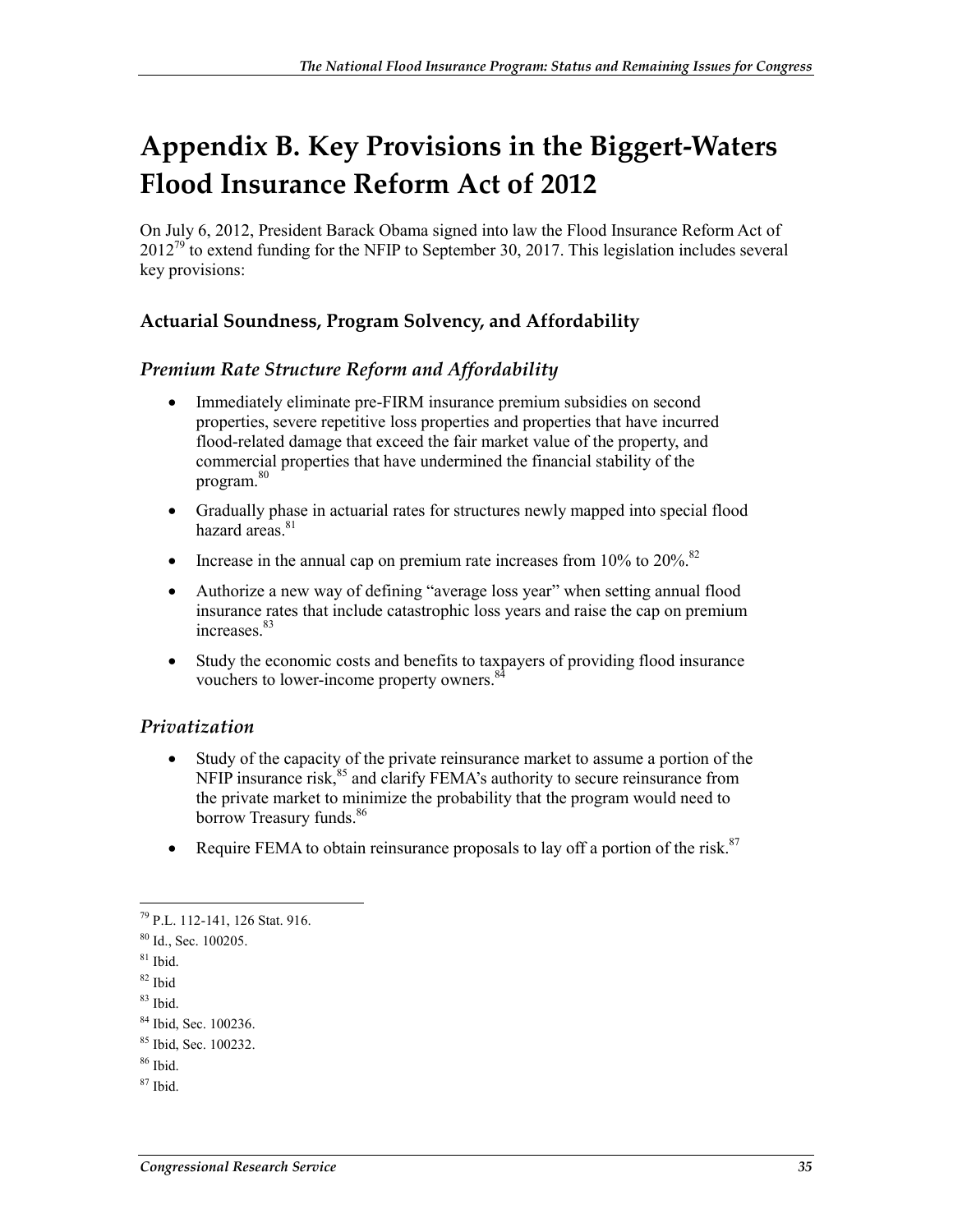• Require the director of the Federal Insurance Office (FIO) to study and report to Congress on the claims-paying capacity of the private insurance market for natural catastrophic insurance in the United States.<sup>88</sup>

#### *Program Solvency and Debt Forgiveness*

- Create a \$12 billion catastrophe reserve fund to more effectively spread overtime losses from catastrophe loss years over time while reducing the likely need for borrowing from the Treasury.<sup>89</sup>
- Authorize FEMA to create a repayment schedule for funds borrowed from the Treasury.<sup>90</sup>

#### **Flood Map Accuracy**

- Establish a Technical Mapping Advisory Council (TMAC) to advise the administrator of FEMA on risk-based approaches to assessing future flood risk vulnerability $91$  and an independent appeals board, Scientific Review Panels, for homeowners and communities to challenge revisions to their FIRMs with conflicting technical and scientific data.<sup>92</sup>
- Establish a process for communities to request a remapping based on standards developed by the TMAC and adopted by FEMA.<sup>93</sup>
- Establish a Federal Protection Structure Accreditation Task Force to better align the data that the U.S. Army Corps of Engineers collect during levee inspection with the data required under FEMA's accreditation program.<sup>94</sup>
- Establish a process and formula (COASTAL—Consumer Option for an Alternative System to Allocate Losses) for settling wind-related versus waterrelated property damage claims disputes by using scientific data currently collected by the National Oceanic and Atmospheric Administration (NOAA), academic institutions, and private entities, in conjunction with engineering formulas to be developed by FEMA, to help allocate total losses between the two perils or causes of loss after a major storm.<sup>9</sup>

- <sup>89</sup> Ibid., Sec. 100212.
- <sup>90</sup> Ibid., Sec. 100213.
- <sup>91</sup> Ibid., Sec. 100215.
- <sup>92</sup> Ibid., Sec. 100218.
- 93 Ibid., Sec. 100216.
- <sup>94</sup> Ibid., Sec. 100218.
- <sup>95</sup> Ibid., Sec. 100253.

<sup>88</sup> Ibid., Sec. 100247.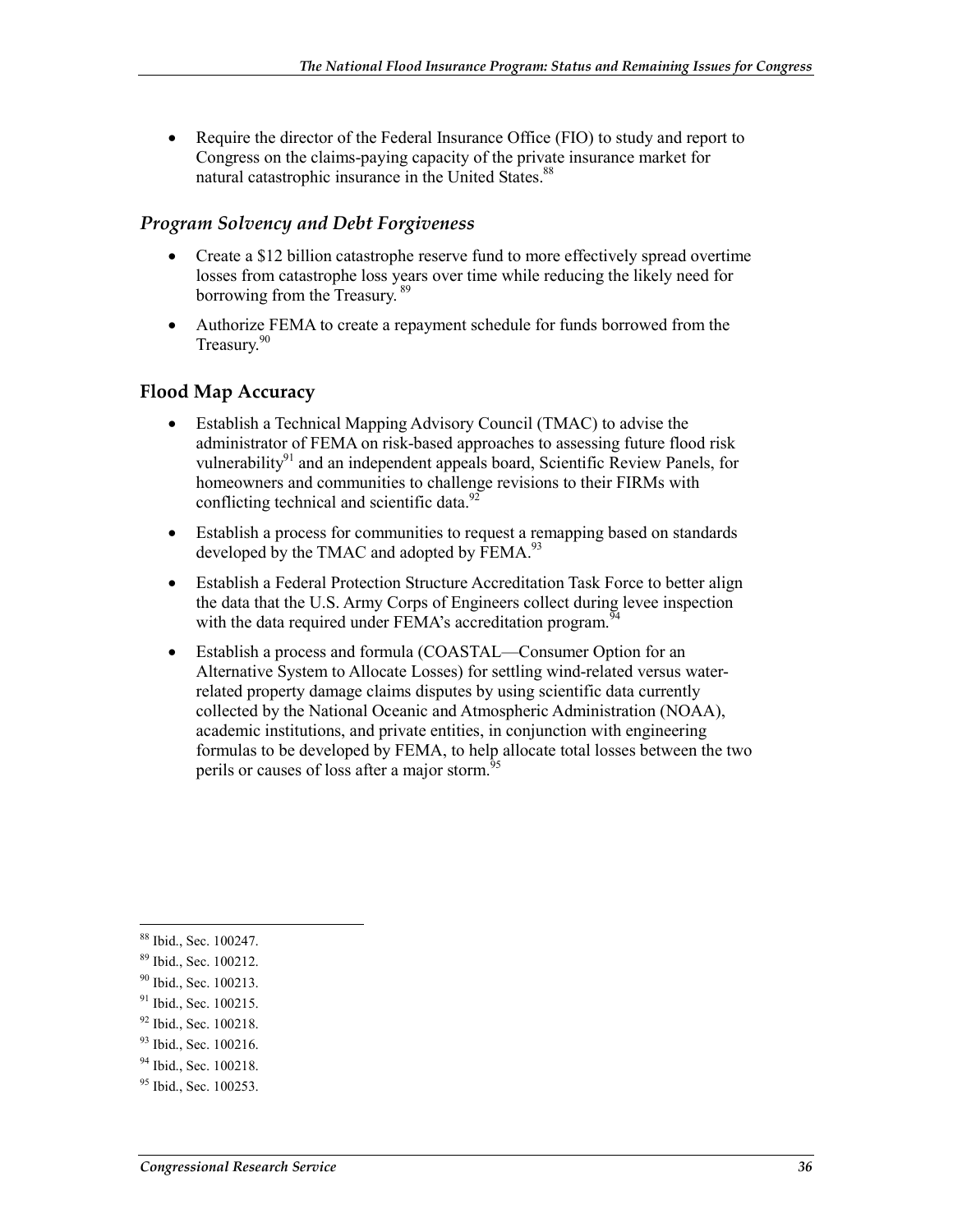#### **Mitigation Funding Program Reform**

• Combine and streamline FEMA's flood hazard mitigation programs and move toward risk-based mitigation planning and activities that result in sustainable action that reduces risk to life and property from floods.<sup>96</sup>

#### **NFIP Management and Operational Efficiencies**

- Impose civil penalties or enforcement actions for non-compliance with mandatory flood insurance requirements.
- Set procedures for monitoring contracts and claims records.
- Require federal agencies to work together and share data to improve flood mapping.<sup>97</sup>
- Authorize a study of ways to improve interagency and intergovernmental coordination of flood mapping. $98$

<sup>&</sup>lt;sup>96</sup> Ibid., Sec. 100225.

<sup>97</sup> Ibid., Sec. 100220.

<sup>&</sup>lt;sup>98</sup> Ibid., Sec. 100221.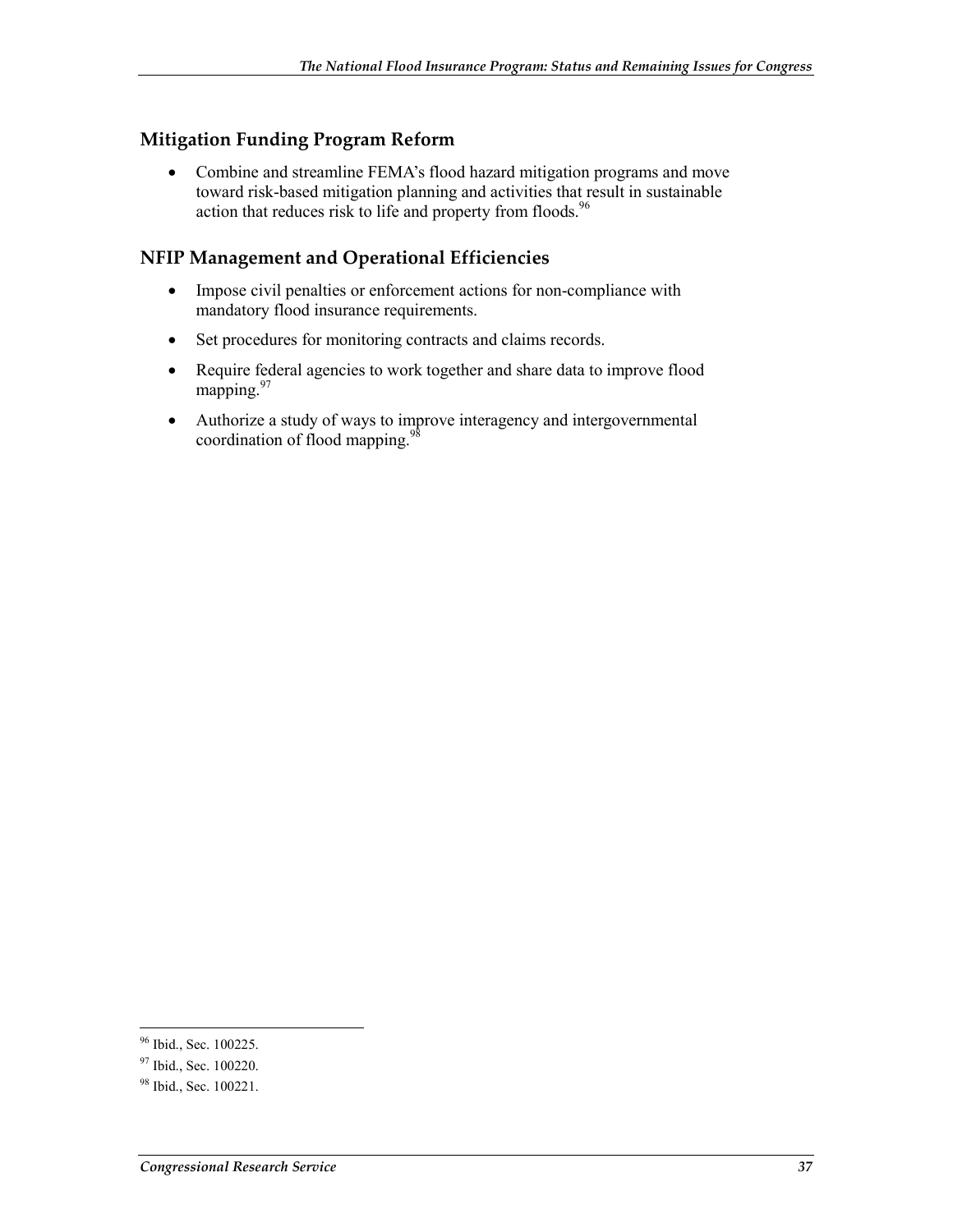## **Appendix C. Chronology of Public Laws That Reauthorized the National Flood Insurance Program: 2008-2012**

| <b>Presidential</b><br><b>Signing Date</b> | <b>Public Law</b>                                                                                                                                        | Last Day of<br><b>Effective Program</b><br><b>Authority</b> | Lapse in NFIP<br><b>Authority</b> |
|--------------------------------------------|----------------------------------------------------------------------------------------------------------------------------------------------------------|-------------------------------------------------------------|-----------------------------------|
| September 30, 2008                         | P.L. 110-329; 122 Stat. 3575<br>H.R. 2638 (Price)-Consolidated Security,<br>Disaster Assistance, and Continuing<br>Appropriations Act, 2009 (Sec. 145)   | March 6, 2009                                               |                                   |
| March 6, 2009                              | P.L. 111-6; 123 Stat. 522<br>H.J.Res. 38 (Obey)-Continuing<br>Appropriations Resolution, 2009                                                            | March 11, 2009                                              |                                   |
| March 11, 2009                             | P.L. 111-8; 123 Stat 988<br>H.Res. 184 (Obey)-Omnibus Appropriations<br>Act, 2009                                                                        | September 30, 2009                                          |                                   |
| October<br>1, 2009                         | P.L. 111-68; 123 Stat 2047<br>H.R. 2918 (Wasserman Schultz)—Legislative<br>Branch Appropriations Act, 2010 (Sec. 129)                                    | October 31, 2009                                            |                                   |
| October 28, 2009                           | P.L. 111-83; 123 Stat. 2142<br>H.R. 2892 (Price)-Department of Homeland<br>Security Appropriations Act, 2010                                             | October 31, 2009                                            |                                   |
| October 30, 2009                           | P.L. 111-88; 123 Stat. 2904<br>H.R. 2996 (Dicks)-Department of the<br>Interior, Environment, and Related Agencies<br>Appropriations Act, 2010 (Sec. 102) | December 18, 2009                                           |                                   |
| December 19, 2010                          | P.L. 111-118; 123Stat. 3409<br>H.R. 3326 (Murtha)-Department of Defense<br>Appropriations Act, 2010 (Sec. 1005)                                          | February 28, 2010                                           | March 1, 2010                     |
| March 2, 2010                              | P.L. 111-144; 124 Stat 45<br>H.R. 4691 (Rangel)-Temporary Extension<br>Act of 2010 (Sec. 8)                                                              | March 28, 2010                                              | March 29, 2010                    |
| April 15, 2010                             | P.L. 111-157; 124 Stat 1116<br>H.R. 4851 (Levin)-Continuing Extension Act,<br>2010 (Sec. 7)                                                              | May 31, 2010                                                | June 1, 2010                      |
| July 2, 2010                               | P.L. 111-196, §2(a); 124 Stat 1352<br>H.R. 5569 (Waters)-National Flood<br>Insurance Program Extension Act                                               | September 30, 2010                                          |                                   |
| September 30, 2010                         | P.L. 111-250, §2(a); 124 Stat 2630<br>S. 3814 (Vitter)-National Flood Insurance<br>Program Extension Act of 2010                                         | September 30, 2011                                          | October 1, 2011                   |
| October 5, 2011                            | P.L. 112-36 §130; 125 Stat. 390<br>H.R. 2608 (Graves)-Continuing<br>Appropriations Act, 2012                                                             | November 18, 2012                                           |                                   |
| November 18, 2011                          | P.L. 112-55; 125 Stat 710<br>H.R. 2112 (Kingston)-Consolidated and<br>Further Continuing Appropriations Act, 2012,<br>Div. D (Sec. 101)                  | December 16, 2011                                           |                                   |